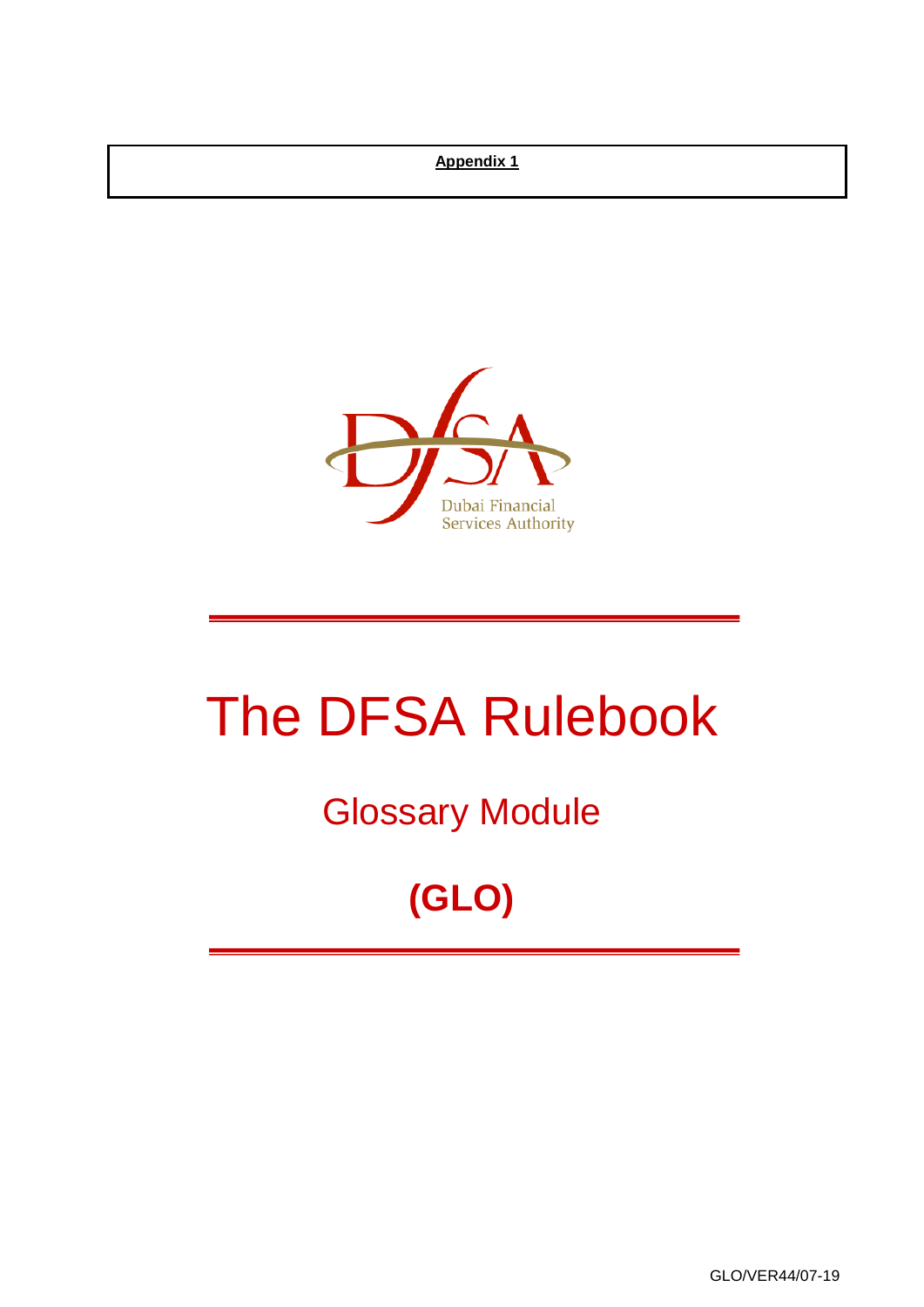

#### <u>[A](#page-2-0) [B](#page-7-0) [C](#page-9-0) [D](#page-18-0) [E](#page-22-0) [F](#page-23-0) [G](#page-26-0) [H](#page-30-0) [I](#page-31-0) [J](#page-35-0) [K](#page-36-0) [L](#page-37-0) [M](#page-40-0) [N](#page-43-0) [O](#page-45-0) [P](#page-47-0) [Q](#page-53-0) [R](#page-54-0) [S](#page-59-0) [T](#page-63-0) [U](#page-65-0) [V](#page-66-0) [W](#page-67-0) [X](#page-68-0) [Y](#page-69-0) [Z](#page-70-0)</u>

#### <span id="page-1-0"></span>**1 INTRODUCTION**

#### **1.1 Application**

**1.1.1** This module (GLO) applies to every Person to whom any module of the Rulebook applies.

#### **1.2 Defined Terms**

- **1.2.1** (1) In the Rulebook:
	- (a) a word or phrase which is defined in this module is a defined term and has the meaning given in this module (GLO); and
	- (b) a word or phrase which relates to a defined term must be interpreted accordingly;
	- (2) In the PIB, AML and FPR modules:
		- (a) a word or phrase which is defined solely for the purposes of a module is also a defined term and has the meaning given in that module; and
		- (b) a word or phrase in that module which relates to such a defined term must be interpreted accordingly.

#### **Guidance**

- 1. Defined terms are identified throughout the Rulebook by the capitalisation of the initial letter of a word or of each word in a phrase. Unless the context otherwise requires, where capitalisation of the initial letter or letters is not used, an expression has its natural meaning.
- 2. A word or phrase which appears with capitalisation of the initial letter, but is not itself defined should be read in the same sense as the expression to which it relates, for example 'Advice on Financial Products' is related to 'Advising on Financial Products', so the reader should refer to the definition of 'Advising on Financial Products' for its meaning.
- 3. Many of the defined expressions in GLO are used or defined in the relevant DIFC law or in legislation made under it. In these cases, GLO may refer to the statutory provision which is the source of the Rulebook definition. Where there is a short statutory definition, GLO sets out the definition in full. Where the statutory definition is long, GLO gives a summary of it, and states that it is a summary.
- 4. Each module of the Rulebook has a reference code of three letters, usually a contraction or abbreviation of its title (for example, COB stands for the Conduct of Business module). The meaning of each of these codes is given in GLO.
- 5. GEN section 6.2 provides further important guidance on interpreting words and phrases.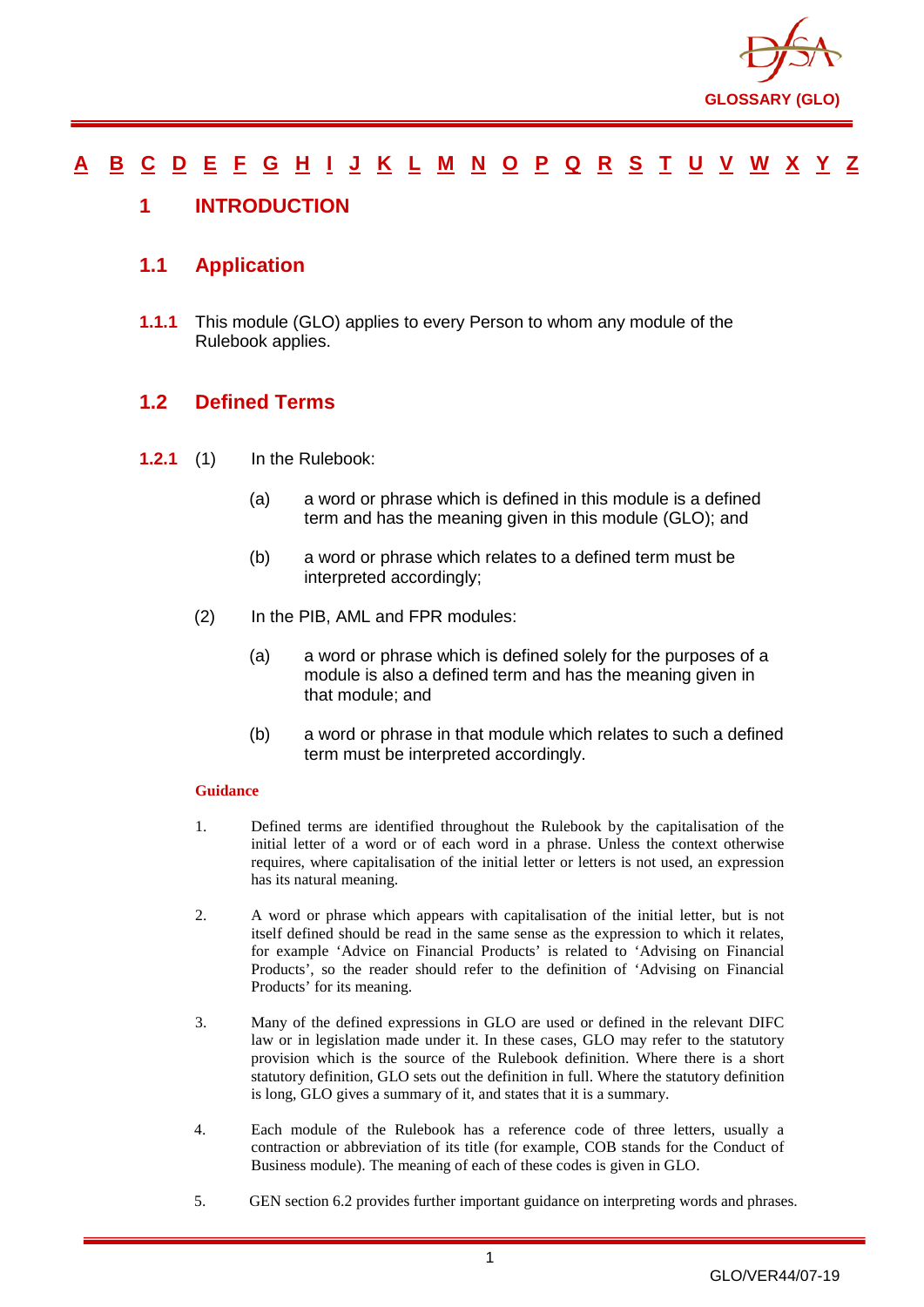

#### **2 GLOSSARY**

#### <span id="page-2-0"></span>**A [Back to top](#page-1-0)**

| <b>Defined Term</b>                                      | <b>Definition</b>                                                                                                                                                                                         |
|----------------------------------------------------------|-----------------------------------------------------------------------------------------------------------------------------------------------------------------------------------------------------------|
| <b>Accepting Deposits</b>                                | Has the meaning given in GEN section 2.4.                                                                                                                                                                 |
| <b>Accounting Records</b>                                | Means records and underlying documents comprising<br>initial and other accounting entries and associated<br>supporting documents such as:                                                                 |
|                                                          | cheques;<br>(a)                                                                                                                                                                                           |
|                                                          | records of electronic fund transfers;<br>(b)                                                                                                                                                              |
|                                                          | invoices;<br>(c)                                                                                                                                                                                          |
|                                                          | (d)<br>contracts;                                                                                                                                                                                         |
|                                                          | the general and subsidiary ledgers, journal entries<br>(e)<br>and other adjustments to the financial statements<br>that are not reflected in journal entries; and                                         |
|                                                          | (f)<br>work sheets and spread sheets supporting cost<br>allocations,<br>computations, reconciliations<br>and<br>disclosures.                                                                              |
| Acting as the Trustee of a<br>Fund                       | Has the meaning given in GEN section 2.25.                                                                                                                                                                |
| Actuary                                                  | An individual who is a 'Fellow', or the holder of an<br>equivalent qualification or rank, of a professional<br>actuarial body that is a full member of the International<br><b>Actuarial Association.</b> |
| <b>Adjusted Capital Resources</b>                        | Capital resources calculated in accordance with PIN<br>Rule A3.2.1.                                                                                                                                       |
| <b>Adjusted Cellular Capital</b><br><b>Resources</b>     | Cellular capital resources calculated in accordance with<br><b>PIN Rule A5.6.1.</b>                                                                                                                       |
| <b>Adjusted Fund Capital</b><br>Resources                | Fund capital resources calculated in accordance with<br><b>PIN Rule A7.2.1.</b>                                                                                                                           |
| <b>Adjusted Non-Cellular</b><br><b>Capital Resources</b> | Non-cellular capital resources calculated in accordance<br>with PIN Rule A5.2.1.                                                                                                                          |
| Advice                                                   | Advice of the type specified in GEN section 2.11 or 2.28.                                                                                                                                                 |
| Advising                                                 | Advising on Credit or Advising on Financial Products.                                                                                                                                                     |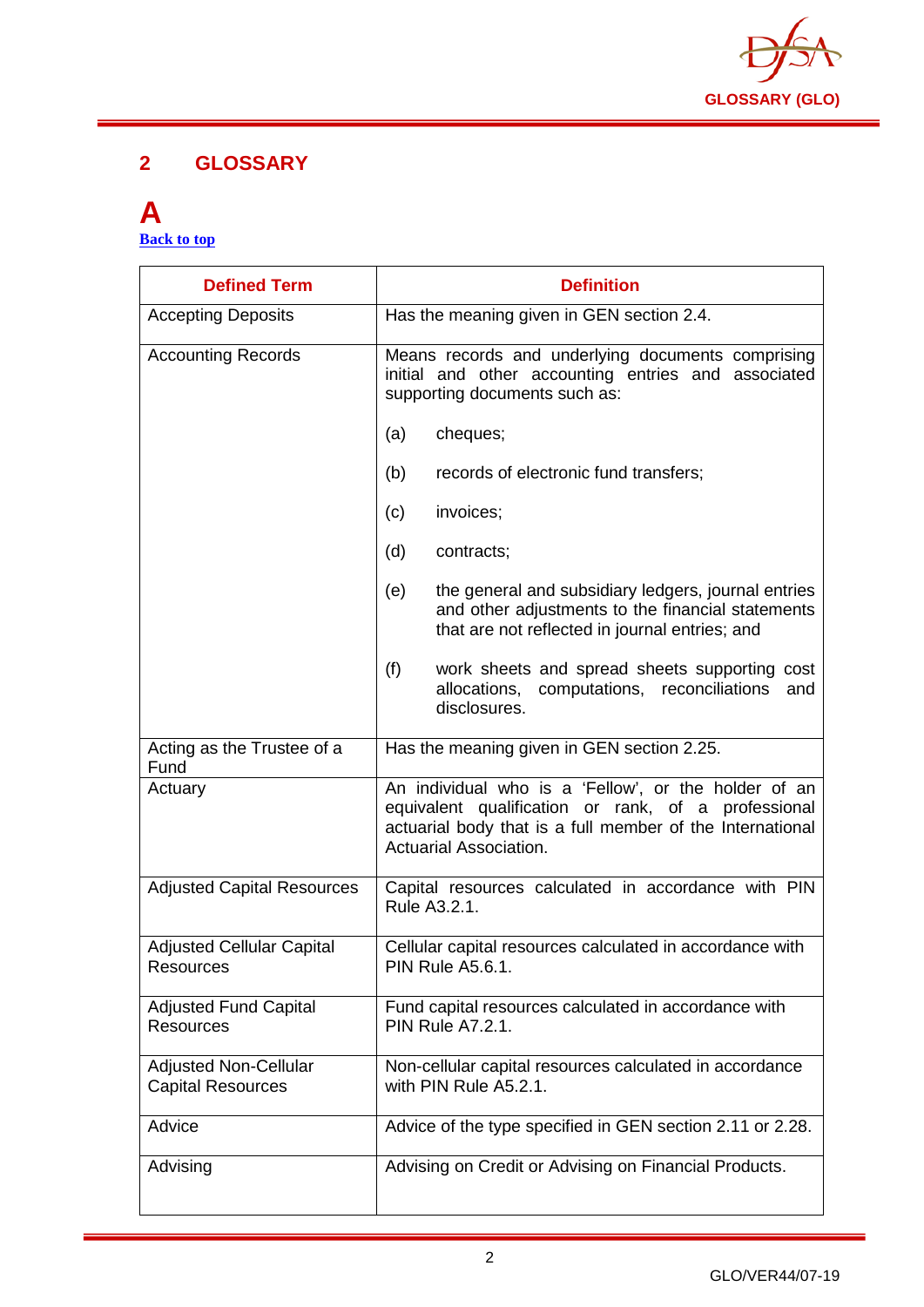

| <b>Defined Term</b>               | <b>Definition</b>                                                                                                                                                                                                                                                                                                                                                                                                                                                  |
|-----------------------------------|--------------------------------------------------------------------------------------------------------------------------------------------------------------------------------------------------------------------------------------------------------------------------------------------------------------------------------------------------------------------------------------------------------------------------------------------------------------------|
| Advising on Credit                | Has the meaning given in GEN Rule 2.28.1(1)(b).                                                                                                                                                                                                                                                                                                                                                                                                                    |
| Advising on Financial<br>Products | Has the meaning given in GEN section 2.11.                                                                                                                                                                                                                                                                                                                                                                                                                         |
| Advisor                           | In relation to a Fund, a Person who is retained by the<br>Fund, its Eligible Custodian, a Person providing<br>oversight or its Fund Manager under a commercial<br>arrangement which is not a contract of service:                                                                                                                                                                                                                                                  |
|                                   | to supply any of them with the advice in relation to<br>(a)<br>the Fund as to the merits of investment<br>opportunities or information relevant to the making<br>of judgments about the merits of investment<br>opportunities; or                                                                                                                                                                                                                                  |
|                                   | to exercise for any of the functions concerning the<br>(b)<br>management of the Fund Property.                                                                                                                                                                                                                                                                                                                                                                     |
| <b>AFN</b>                        | The Applications, Forms and Notices module of the<br>Sourcebook.                                                                                                                                                                                                                                                                                                                                                                                                   |
| Agent                             | In relation to a Passported Fund, a Licensed Person<br>appointed by the Fund Manager of the Fund to Promote<br>the Units of that Fund.                                                                                                                                                                                                                                                                                                                             |
| <b>Alternative Trading System</b> | A trading system or facility of a type specified under<br>GEN 2.22.1.                                                                                                                                                                                                                                                                                                                                                                                              |
| AMI                               | The Authorised Market Institutions module of the<br>Rulebook.                                                                                                                                                                                                                                                                                                                                                                                                      |
| <b>AML</b>                        | Means either "anti-money laundering" or the Anti-Money<br>Laundering, Counter-Terrorist Financing and Sanctions<br>module depending on the context.                                                                                                                                                                                                                                                                                                                |
| <b>Annual Information Return</b>  | Registered Auditor for<br>prepared by a<br>A<br>return<br>submission to the DFSA in accordance with AUD Rule<br>4.8.                                                                                                                                                                                                                                                                                                                                               |
| <b>Annual Regulatory Return</b>   | An annual regulatory return of the type specified in PIN<br>Rule A10.3.1.                                                                                                                                                                                                                                                                                                                                                                                          |
| <b>Approved Asset</b>             | A certificate of deposit with a maximum term to<br>(1)<br>maturity of six months issued by and held with an<br>Eligible Bank;<br>a term deposit with an Eligible Bank with a<br>(2)<br>remaining term to maturity of one year or less;<br>(3)<br>a negotiable debt instrument, with a remaining<br>term to maturity of five years or less, where the<br>instrument, or issuer thereof, is Rated at least AA-<br>by Standard & Poor's, or the equivalent by another |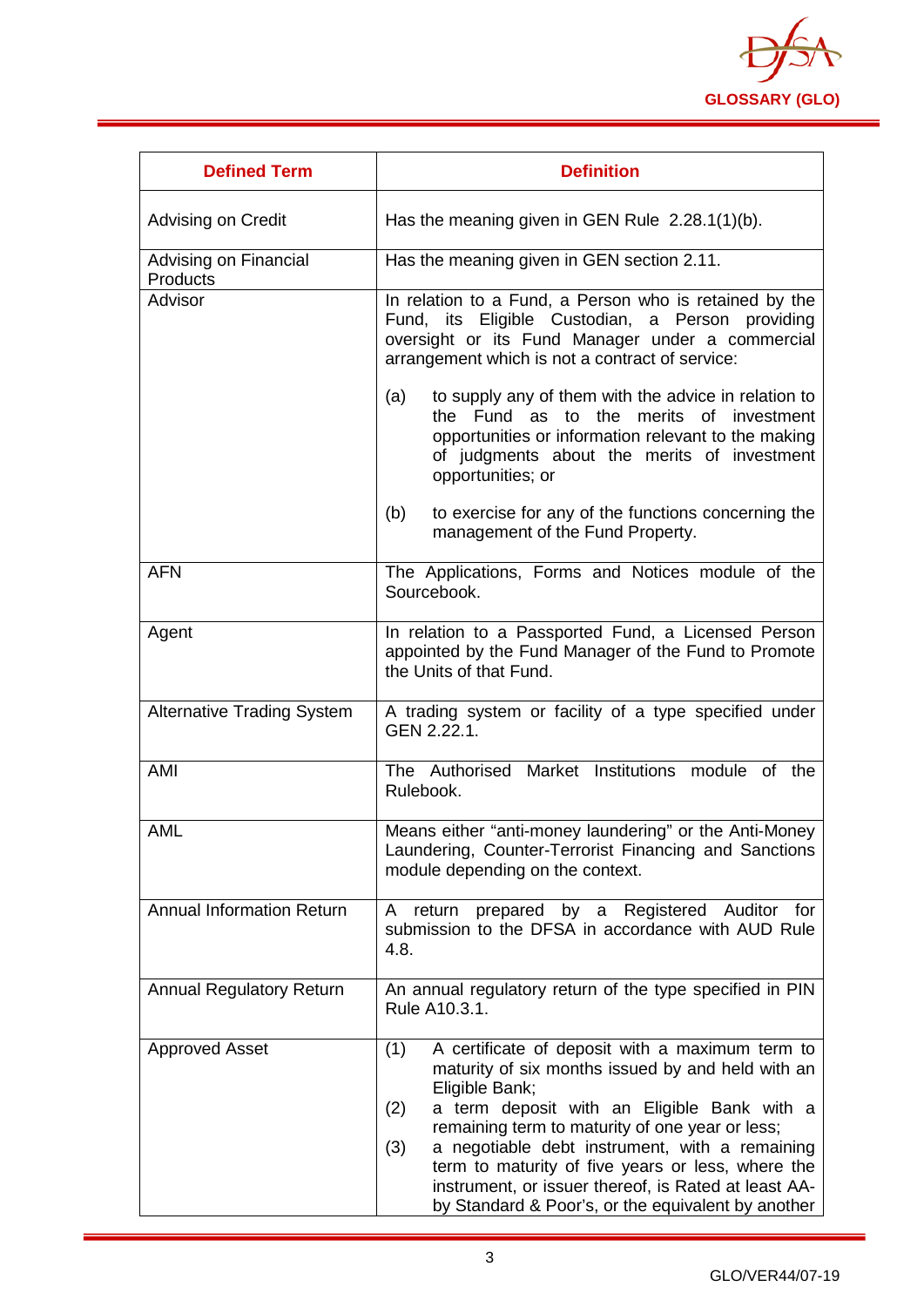

| <b>Defined Term</b>                        | <b>Definition</b>                                                                                                                                                                                                                                          |
|--------------------------------------------|------------------------------------------------------------------------------------------------------------------------------------------------------------------------------------------------------------------------------------------------------------|
|                                            | Rating Agency;<br>(4)<br>repurchase<br>agreement<br>which<br>fully<br>a<br>is<br>collateralised with negotiable debt instruments<br>meeting the rating criterion in (3), and where the<br>credit rating of the counterparty also meets the<br>criteria; or |
|                                            | a bond fund meeting the rating criterion in (3) and where<br>the designated bank account for redeemed investment is<br>the an Insurance Bank Account held by the Authorised<br>Firm in accordance with the requirement of COB section<br>14.3.             |
| <b>Approved Prospectus</b>                 | Has the meaning given in MKT Rule 2.6.2(2), 2.7.1(4)<br>and 6.3.2(2).                                                                                                                                                                                      |
| Approved Stock Exchange                    | A stock exchange designated as approved by a written<br>notice from the DFSA, subject to any conditions that the<br>DFSA may specify in that notice.                                                                                                       |
| Arranging Credit and<br>Advising on Credit | Has the meaning given in GEN section 2.28.                                                                                                                                                                                                                 |
| <b>Arranging Credit</b>                    | Has the meaning given in GEN Rule 2.28.1(1)(a).                                                                                                                                                                                                            |
| <b>Arranging Custody</b>                   | Has the meaning given in GEN section 2.14.                                                                                                                                                                                                                 |
| Arranging Deals in<br>Investments          | Has the meaning given in GEN section 2.9.                                                                                                                                                                                                                  |
| Associate                                  | In Chapters 7 and 11 of GEN and Chapter 8 of AMI<br>(1)<br>means, in respect of a Person 'A' holding Shares or<br>entitled to exercise, or control the exercise of voting<br>power, in an Authorised Firm or a Holding Company<br>of an Authorised Firm:   |
|                                            | the spouse of A;<br>(a)                                                                                                                                                                                                                                    |
|                                            | a child or stepchild of A;<br>(b)                                                                                                                                                                                                                          |
|                                            | the trustee of any settlement, including<br>(c)<br>any<br>disposition<br>or arrangement<br>under which<br>property is held on trust or subject to a<br>comparable obligation, under which A has a<br>life interest in possession;                          |
|                                            | (d)<br>an Undertaking of which A is a director;                                                                                                                                                                                                            |
|                                            | a Person who is an Employee or partner of A;<br>(e)                                                                                                                                                                                                        |
|                                            | (f)<br>where A is an Undertaking:                                                                                                                                                                                                                          |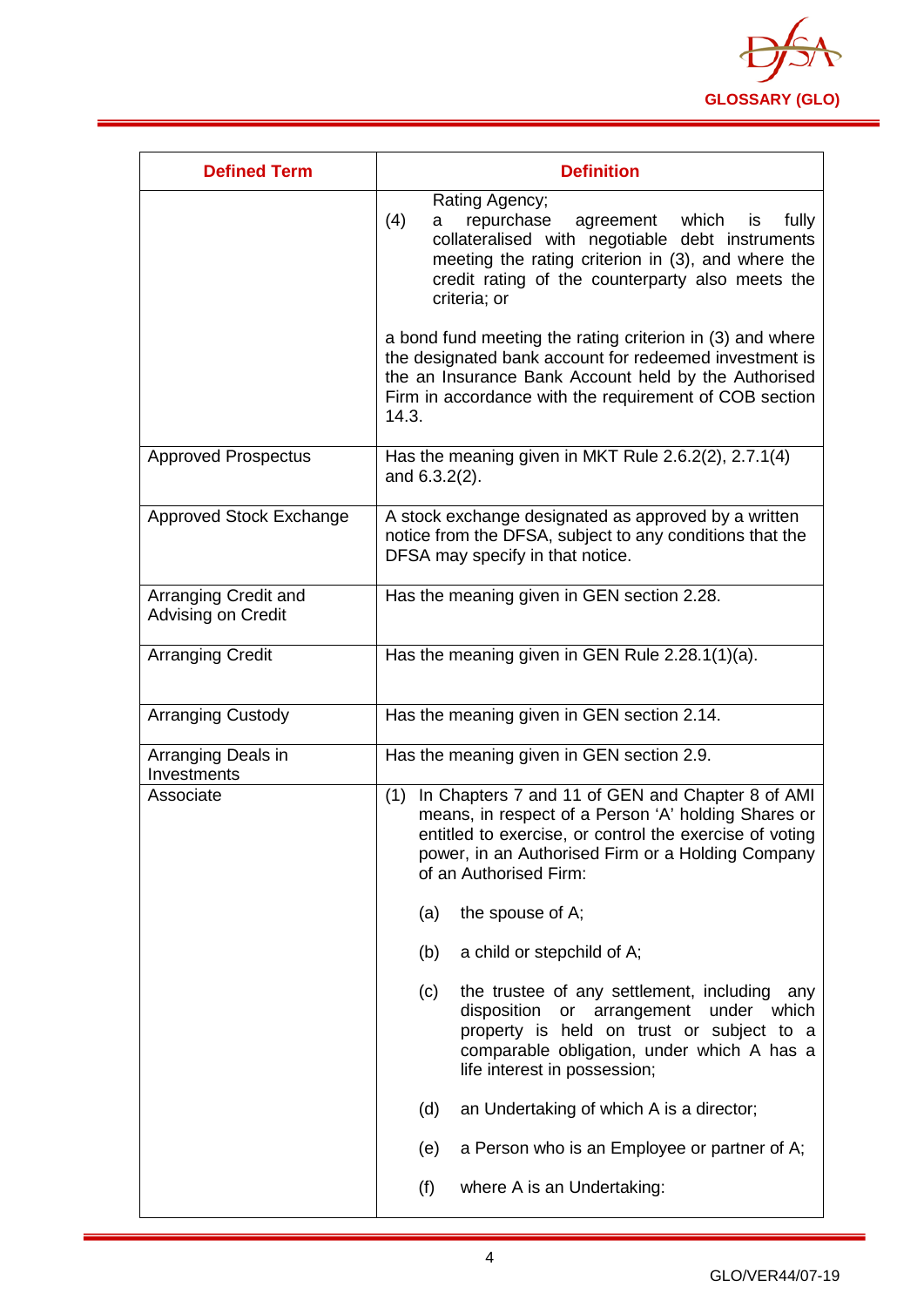

| <b>Defined Term</b>          | <b>Definition</b>                                                                                                                                                                                                                                                                                                                                                                                                                              |
|------------------------------|------------------------------------------------------------------------------------------------------------------------------------------------------------------------------------------------------------------------------------------------------------------------------------------------------------------------------------------------------------------------------------------------------------------------------------------------|
|                              | a director of A;<br>(i)                                                                                                                                                                                                                                                                                                                                                                                                                        |
|                              | (ii)<br>a subsidiary or wholly owned subsidiary<br>of A; or                                                                                                                                                                                                                                                                                                                                                                                    |
|                              | (iii)<br>a director or Employee of such a<br>subsidiary or wholly owned subsidiary; or                                                                                                                                                                                                                                                                                                                                                         |
|                              | who<br>(g)<br>Person<br>has<br>an<br>agreement<br>a<br>or<br>arrangement with A with respect to the<br>acquisition, holding or disposal of Shares or<br>other interests in the Authorised Firm or the<br>Holding Company of an Authorised Firm or<br>under which they undertake to act together in<br>exercising their voting power in relation to an<br>Authorised Firm or the Holding Company of an<br>Authorised Firm or that other Person. |
|                              | (2) Except in Chapters 7 and 11 of GEN and Chapter 8<br>of AMI means in respect of a Person 'A', any<br>Person, including an affiliated company which is:                                                                                                                                                                                                                                                                                      |
|                              | an undertaking in the same Group as A; or<br>(a)                                                                                                                                                                                                                                                                                                                                                                                               |
|                              | (b)<br>any other person whose business or domestic<br>relationship with A or his Associate might<br>reasonably be expected to give rise to a<br>community of interest between them which<br>may involve a conflict of interest in dealings<br>with third parties.                                                                                                                                                                              |
| <b>ATS</b>                   | An Alternative Trading System.                                                                                                                                                                                                                                                                                                                                                                                                                 |
| <b>ATS Operator</b>          | An Authorised Firm carrying on the Financial Service of<br>Operating an Alternative Trading System for which it has<br>authorisation under its Licence.                                                                                                                                                                                                                                                                                        |
| <b>AUD</b>                   | The Auditor module of the Rulebook.                                                                                                                                                                                                                                                                                                                                                                                                            |
| Auditor                      | Has the meaning given in Article 97 of the Regulatory<br>Law 2004.                                                                                                                                                                                                                                                                                                                                                                             |
| <b>Audit Principal</b>       | Has the meaning given in Article 97 of the Regulatory<br>Law 2004.                                                                                                                                                                                                                                                                                                                                                                             |
| <b>Audit Services</b>        | Has the meaning given in Article 97 of the Regulatory<br>Law 2004.                                                                                                                                                                                                                                                                                                                                                                             |
| <b>Authorised Firm</b>       | A Person, other than an Authorised Market Institution,<br>who holds a Licence.                                                                                                                                                                                                                                                                                                                                                                 |
| <b>Authorised Individual</b> | An individual who has been authorised by the DFSA to                                                                                                                                                                                                                                                                                                                                                                                           |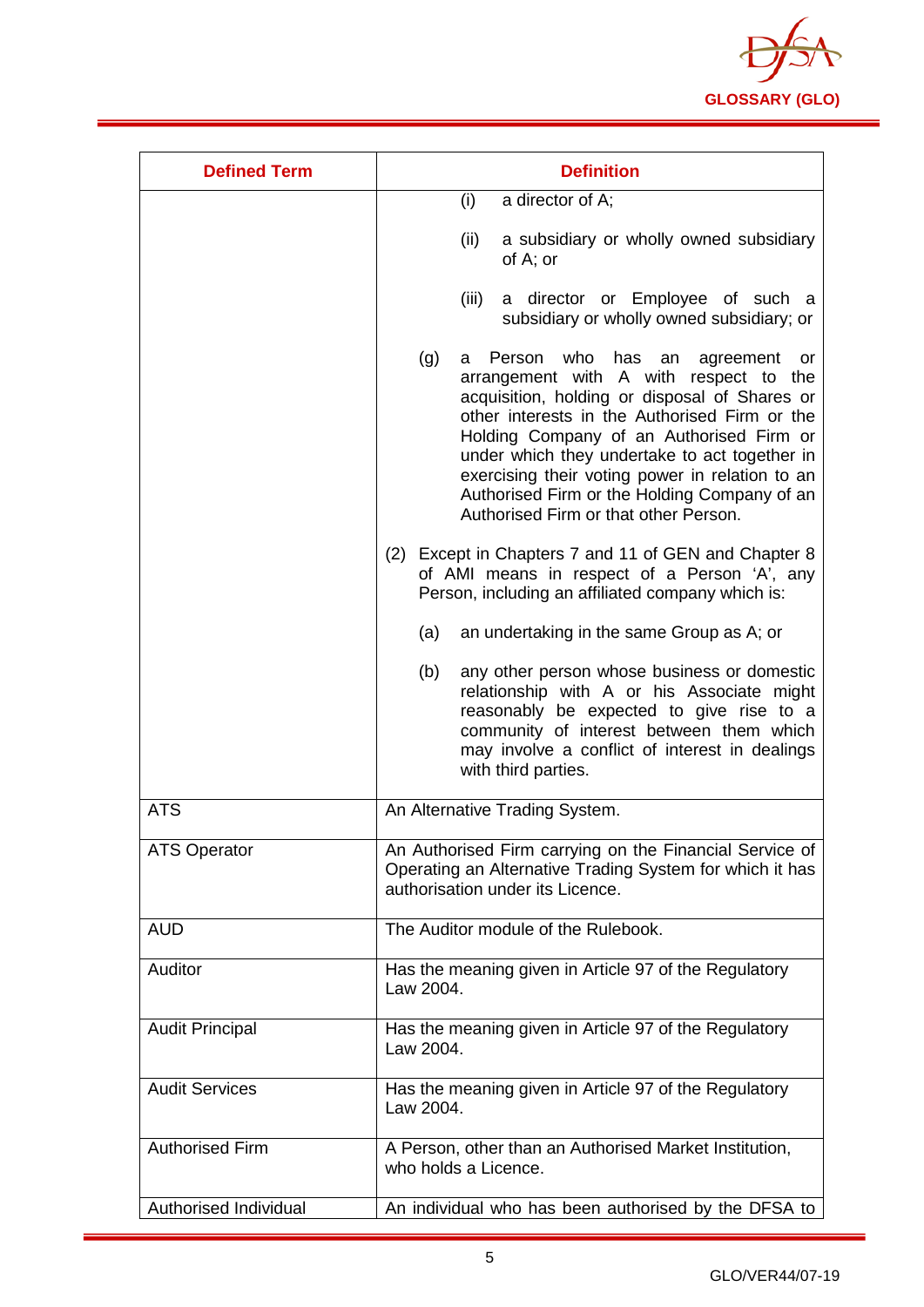

| <b>Defined Term</b>           | <b>Definition</b>                                                                                                                                                                       |
|-------------------------------|-----------------------------------------------------------------------------------------------------------------------------------------------------------------------------------------|
|                               | perform one or more Licensed Functions for<br>an<br>Authorised Firm.                                                                                                                    |
| <b>Authorised ISPV</b>        | An ISPV which holds a Licence to carry on either or both<br>of the following Financial Services:<br>Effect Contracts of Insurance; or<br>(a)<br>(b)<br>Carry Out Contracts of Insurance |
|                               |                                                                                                                                                                                         |
| Authorised Market Institution | A Person who is Licensed by the DFSA in relation to the<br>carrying on either or both of the Financial Services<br>prescribed in GEN Rule 2.17.1 and 2.18.1.                            |
| <b>Authorised Participant</b> | In relation to an ETF, a market maker appointed by the<br>Fund Manager of the ETF for the purposes referred to in<br>CIR Rule 3.1.12 or IFR Rule 6.13.1.                                |
| <b>Authorised Person</b>      | An Authorised Firm or an Authorised Market Institution.                                                                                                                                 |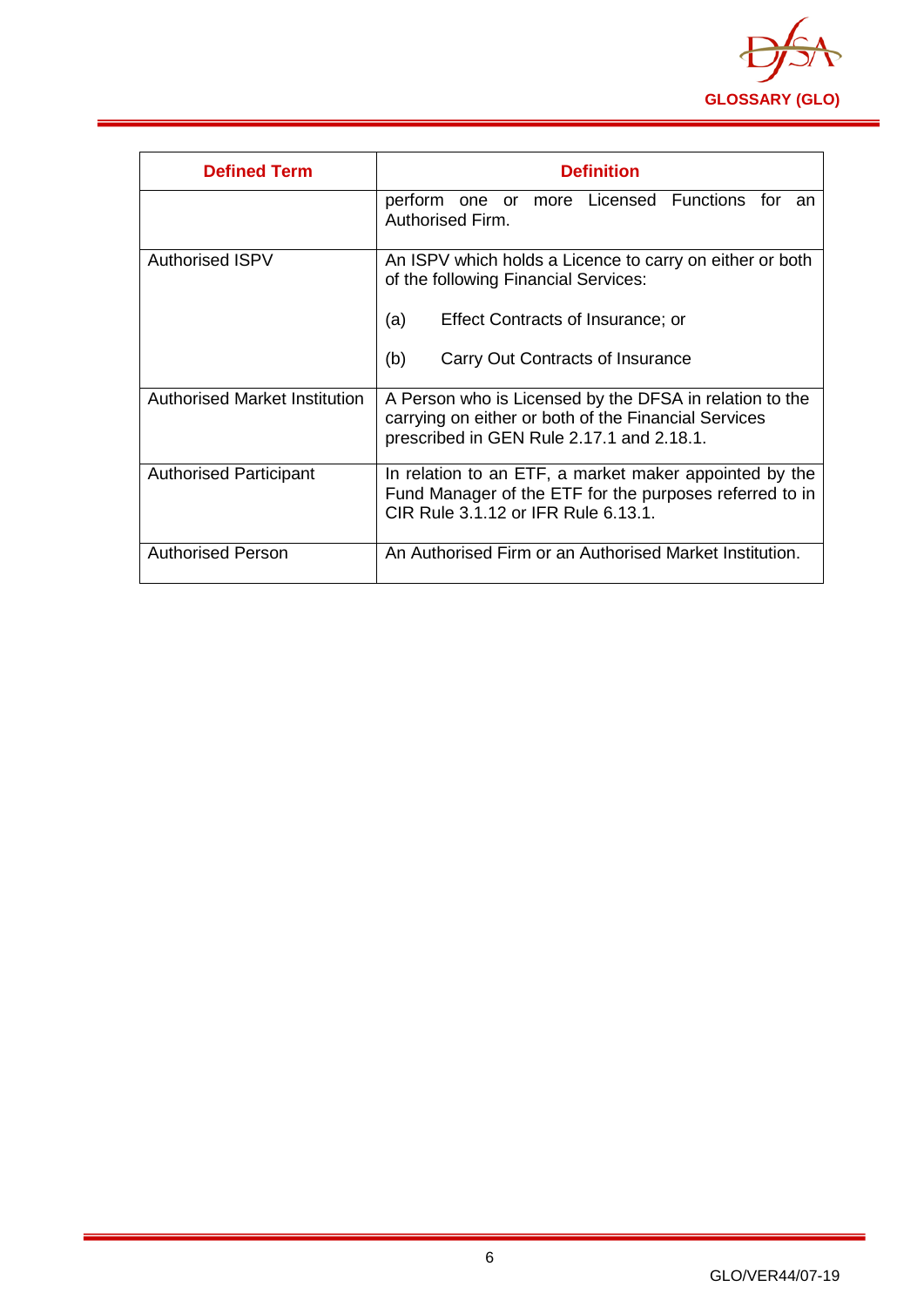

#### <span id="page-7-0"></span>**B [Back to top](#page-1-0)**

| <b>Defined Term</b>             | <b>Definition</b>                                                                                                                                                                                                                                                                                                                                                                                                                                                                                                                                                         |
|---------------------------------|---------------------------------------------------------------------------------------------------------------------------------------------------------------------------------------------------------------------------------------------------------------------------------------------------------------------------------------------------------------------------------------------------------------------------------------------------------------------------------------------------------------------------------------------------------------------------|
| <b>Bank</b>                     | An Authorised Firm which holds a Licence authorising it<br>to carry on the Financial Service of Accepting Deposits.                                                                                                                                                                                                                                                                                                                                                                                                                                                       |
| <b>Base Capital Requirement</b> | Has the meaning given in PIB section 3.6.                                                                                                                                                                                                                                                                                                                                                                                                                                                                                                                                 |
| <b>Bearer Share</b>             | A Share that cannot be registered in the name of the<br>holder and proof of ownership is possession of the<br>Share certificate.                                                                                                                                                                                                                                                                                                                                                                                                                                          |
| <b>Bid</b>                      | Includes a Takeover transaction however effected,<br>including a reverse Takeover, partial bid, and also a bid<br>by a parent entity for Shares in its subsidiary.                                                                                                                                                                                                                                                                                                                                                                                                        |
| <b>Bidder</b>                   | Includes, but is not limited to, companies wherever<br>incorporated and individuals wherever resident who or<br>which make a Bid under TKO.                                                                                                                                                                                                                                                                                                                                                                                                                               |
| <b>Bid Document</b>             | Means a document issued by a Bidder containing<br>information as stipulated under TKO (particularly<br>Chapter 8) and posted in accordance with those Rules<br>(particularly Chapter 11).                                                                                                                                                                                                                                                                                                                                                                                 |
| <b>Bid Period</b>               | Means the period from the time when an announcement<br>is made of a proposed or possible Bid (with or without<br>terms) until the first closing date or, if this is later, the<br>date when the Bid becomes or is declared unconditional<br>as to acceptances or lapses. An announcement that a<br>holding, or aggregate holdings, of Shares carrying 30%<br>or more of the voting rights of a Reporting Entity is for<br>sale or that the Governing Body of a Reporting Entity is<br>seeking potential Bidders will be treated as the<br>announcement of a possible Bid. |
| <b>Board</b>                    | In reference to the DFSA, the Governing Body of the<br>DFSA, established under Chapter 2 of Part 2 of the<br>Regulatory Law 2004.<br>In reference to a corporation, the Board of Directors of<br>the corporation.                                                                                                                                                                                                                                                                                                                                                         |
| <b>Body Corporate</b>           | Any body corporate, including limited liability partnership<br>and a body corporate constituted under the law of a<br>country or territory outside of the DIFC.                                                                                                                                                                                                                                                                                                                                                                                                           |
| <b>Branch</b>                   | A place of business within the DIFC:<br>which has no separate legal personality;<br>(a)                                                                                                                                                                                                                                                                                                                                                                                                                                                                                   |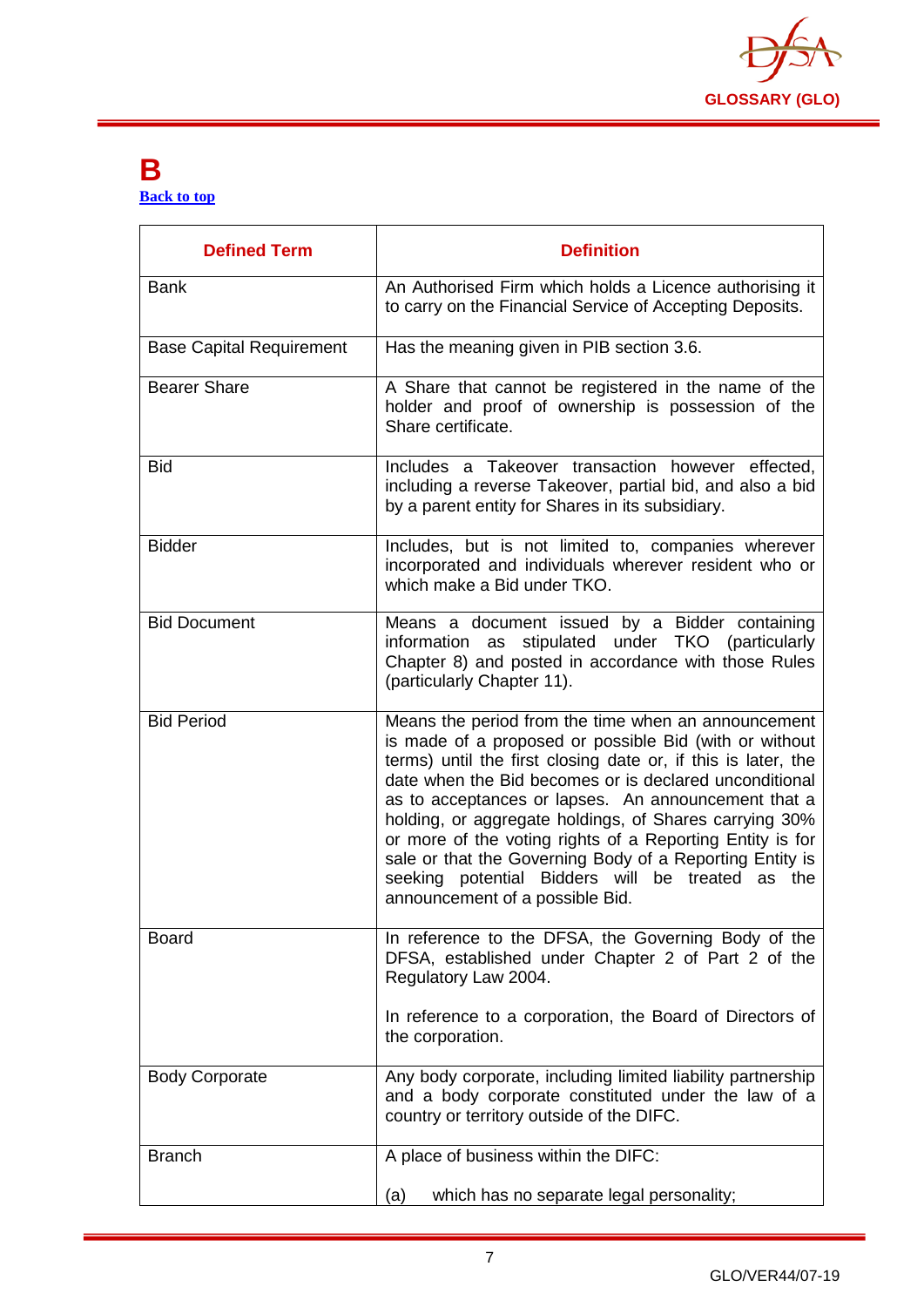

| <b>Defined Term</b>   | <b>Definition</b>                                                                                                                                                                   |
|-----------------------|-------------------------------------------------------------------------------------------------------------------------------------------------------------------------------------|
|                       | (b)<br>forms a legally dependent part of a Regulated<br>Financial Institution whose principal place of<br>business and head office is in a jurisdiction other<br>than the DIFC; and |
|                       | which carries on Financial Services in or from the<br>(c)<br>DIFC under a DFSA Licence.                                                                                             |
| <b>Business Rules</b> | The written rules of an Authorised Market Institution<br>which govern its activities as an Authorised Market<br>Institution.                                                        |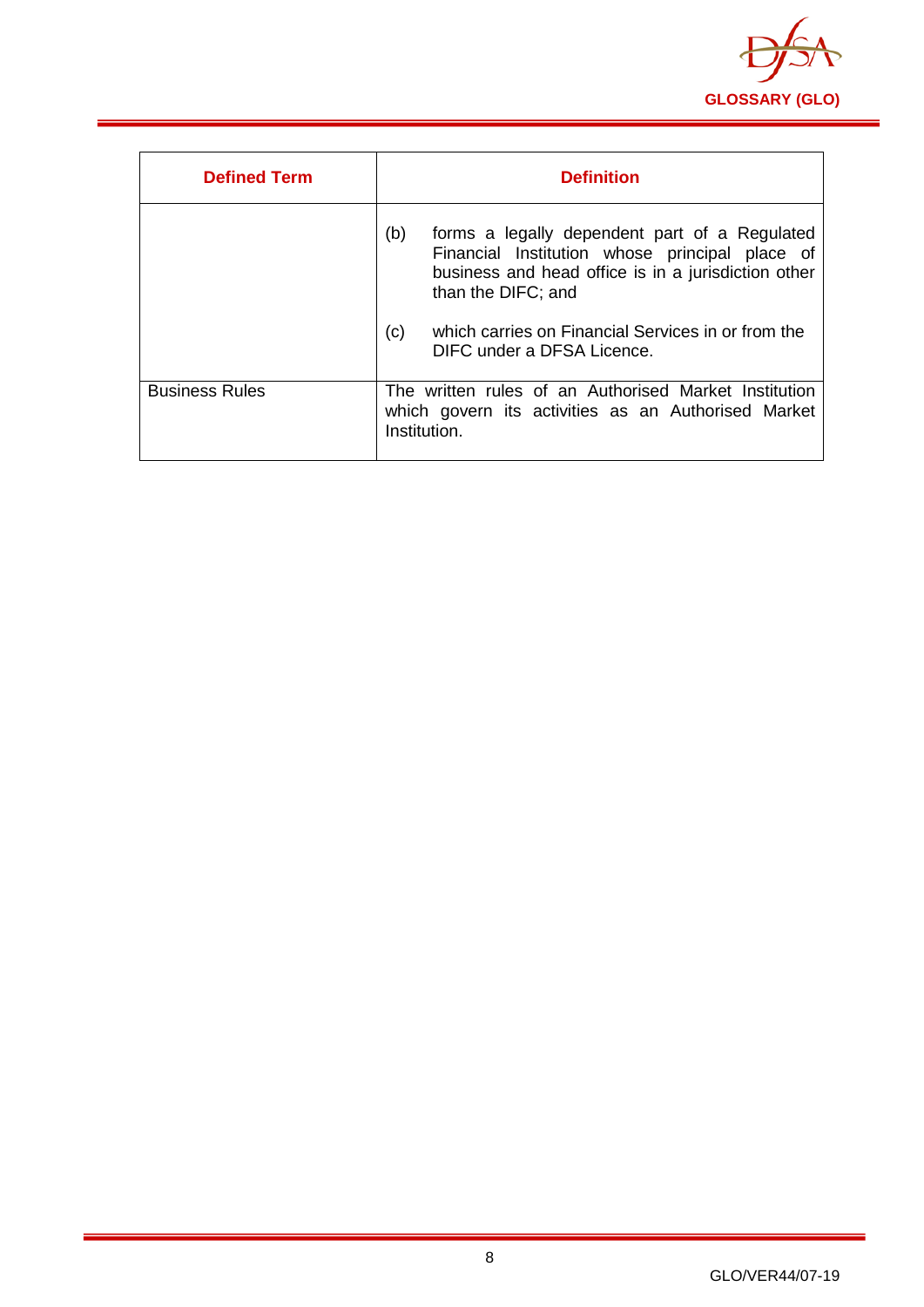

## <span id="page-9-0"></span>**C**

**[Back to top](#page-1-0)**

| <b>Defined Term</b>                    | <b>Definition</b>                                                                                                                                                              |
|----------------------------------------|--------------------------------------------------------------------------------------------------------------------------------------------------------------------------------|
| <b>Capital Requirement</b>             | The amount of capital an Authorised Firm must hold,<br>calculated in accordance with PIB sections 3.3, 3.4 or<br>3.5, as applicable.                                           |
| <b>Capital Resources</b>               | The total capital resources of an Authorised Firm<br>calculated in accordance with PIB section 3.11.                                                                           |
| Captive Insurer                        | A Captive Insurer means a:                                                                                                                                                     |
|                                        | Class 1 Captive Insurer;<br>(a)                                                                                                                                                |
|                                        | Class 2 Captive Insurer; or<br>(b)                                                                                                                                             |
|                                        | Class 3 Captive Insurer.<br>(c)                                                                                                                                                |
| Carrying Out Contracts of<br>Insurance | Has the meaning given in GEN section 2.16.                                                                                                                                     |
| Category                               | A prudential grouping of Authorised Firms which<br>determines the application of the Rules in PIB.                                                                             |
| <b>CCP</b>                             | Pursuant to GEN Rule 2.18.1(1)(a), a CCP is a Person<br>who Operates a Clearing House by becoming a Central<br>Counterparty.                                                   |
| Cell                                   | A cell created by a Protected Cell Company for the<br>purpose of segregating and protecting cellular assets in<br>manner provided by the DIFC Companies<br>the<br>Regulations. |
| <b>Cell Return</b>                     | The return described in PIN Rule A10.2.4.                                                                                                                                      |
| <b>Cell Share Capital</b>              | Capital comprising of the proceeds of the issue of Cell<br>Shares.                                                                                                             |
| <b>Cell Shares</b>                     | Shares created and issued by a Protected Cell Company<br>in respect of one of its cells.                                                                                       |
| <b>Cellular Asset</b>                  | The assets of the Protected Cell Company attributable to<br>the Company's Cells.                                                                                               |
| <b>Cellular Liabilities</b>            | Liabilities that may be settled by disposition of cellular<br>assets.                                                                                                          |
| <b>Central Bank</b>                    | The Central Bank of the U.A.E. or its equivalent in<br>another country or territory.                                                                                           |
| <b>Central Counterparty</b>            | Pursuant to GEN Rule 2.18.1(3), a Person operates as a<br>Central Counterparty where it:                                                                                       |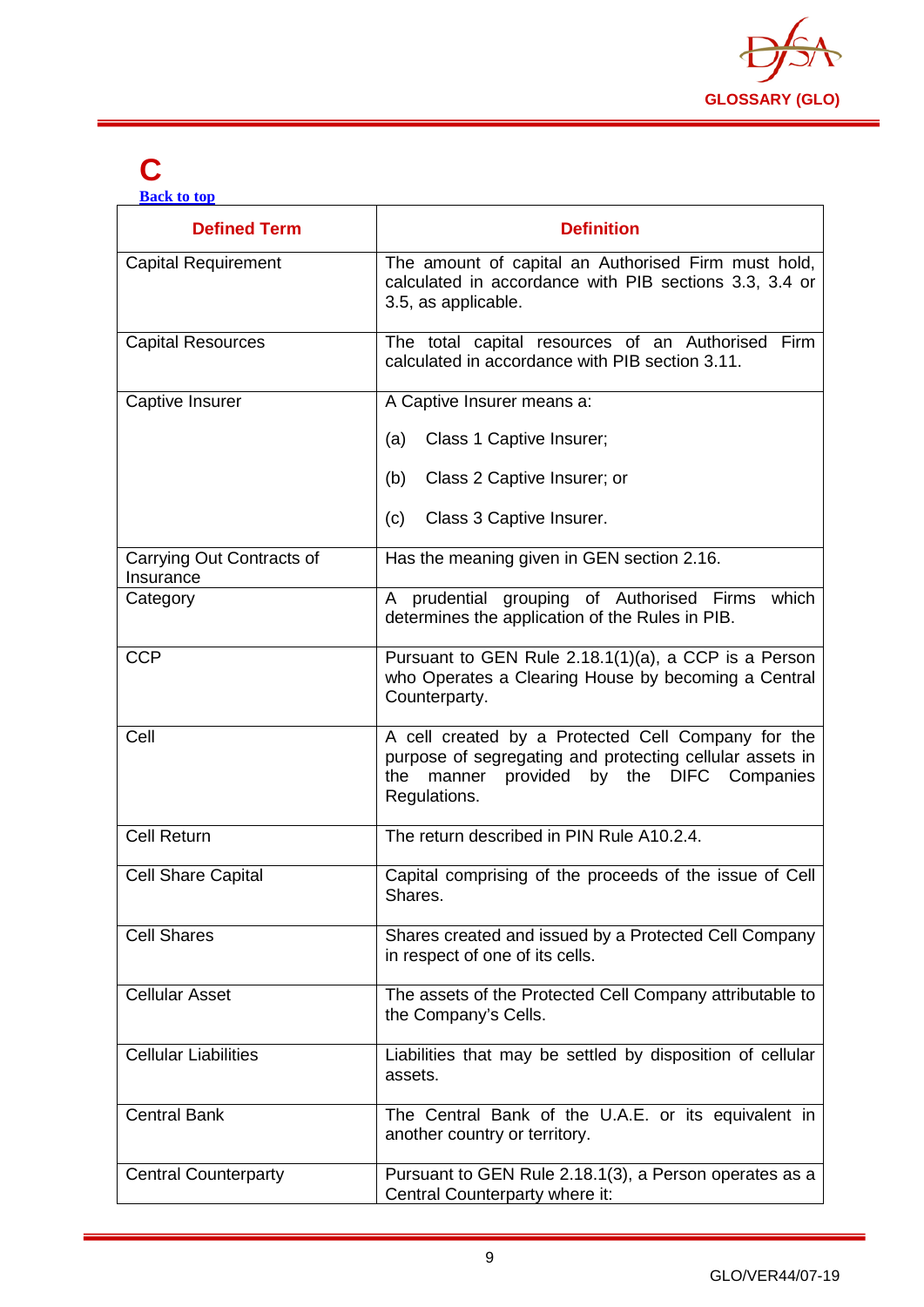

| <b>Defined Term</b>                  | <b>Definition</b>                                                                                                                                                                                                                                                                                                                                                                                                       |
|--------------------------------------|-------------------------------------------------------------------------------------------------------------------------------------------------------------------------------------------------------------------------------------------------------------------------------------------------------------------------------------------------------------------------------------------------------------------------|
|                                      | (a)<br>ensures the performance of open contracts relating<br>to Investments, made on a facility for trading<br>Investments; and                                                                                                                                                                                                                                                                                         |
|                                      | (b)<br>does so by interposing between counterparties to<br>such contracts by becoming the buyer to every<br>seller, or the seller to every buyer.                                                                                                                                                                                                                                                                       |
| <b>Central Securities Depository</b> | In relation to:                                                                                                                                                                                                                                                                                                                                                                                                         |
|                                      | (a)<br>an Authorised Firm, the meaning given to that<br>term under GEN Rule 2.13.1(3); and                                                                                                                                                                                                                                                                                                                              |
|                                      | in the case of an Authorised Market Institution,<br>(b)<br>the meaning given to that term in GEN Rule<br>$2.18.1(5)$ .                                                                                                                                                                                                                                                                                                  |
| Certificate                          | Has the meaning given in GEN Rule A2.2.1(d).                                                                                                                                                                                                                                                                                                                                                                            |
| Charge                               | Any Fee or charge made to a Client in connection with<br>Investment Business, whether levied by the Authorised<br>Firm or any other Person, including a Mark-up or Mark-<br>down.                                                                                                                                                                                                                                       |
| Chief Executive (CEO)                | The individual appointed to the office of Chief Executive<br>of the DFSA by the Board.                                                                                                                                                                                                                                                                                                                                  |
| <b>Chinese Wall</b>                  | An arrangement described in Article 63 of the Markets<br>Law 2012.                                                                                                                                                                                                                                                                                                                                                      |
| <b>CIR</b>                           | The Collective Investment module of the Rulebook.                                                                                                                                                                                                                                                                                                                                                                       |
| <b>Class</b>                         | In relation to a Contract of Insurance, the allocated<br>insurance class as specified in GEN App4.                                                                                                                                                                                                                                                                                                                      |
| <b>Class 1 Captive Cell</b>          | A Cell established by a Protected Cell Company to<br>which are attributable assets and liabilities arising out of<br>Insurance Business only in respect of risks related to<br>arising out of the business or operations of members of<br>a Group which together hold a majority of Cell Shares,<br>including for this purpose only contracts of reinsurance<br>in respect of such risks insured by the cedant.         |
| <b>Class 2 Captive Cell</b>          | A Cell established by a Protected Cell Company to<br>which are attributable assets and liabilities arising out of<br>Insurance Business, 80% of the Gross Written Premium<br>in any year being attributable to risks related to or arising<br>out of the business or operations of members of a Group<br>which together hold a majority of the Cell Shares,<br>including for this purpose only contracts of reinsurance |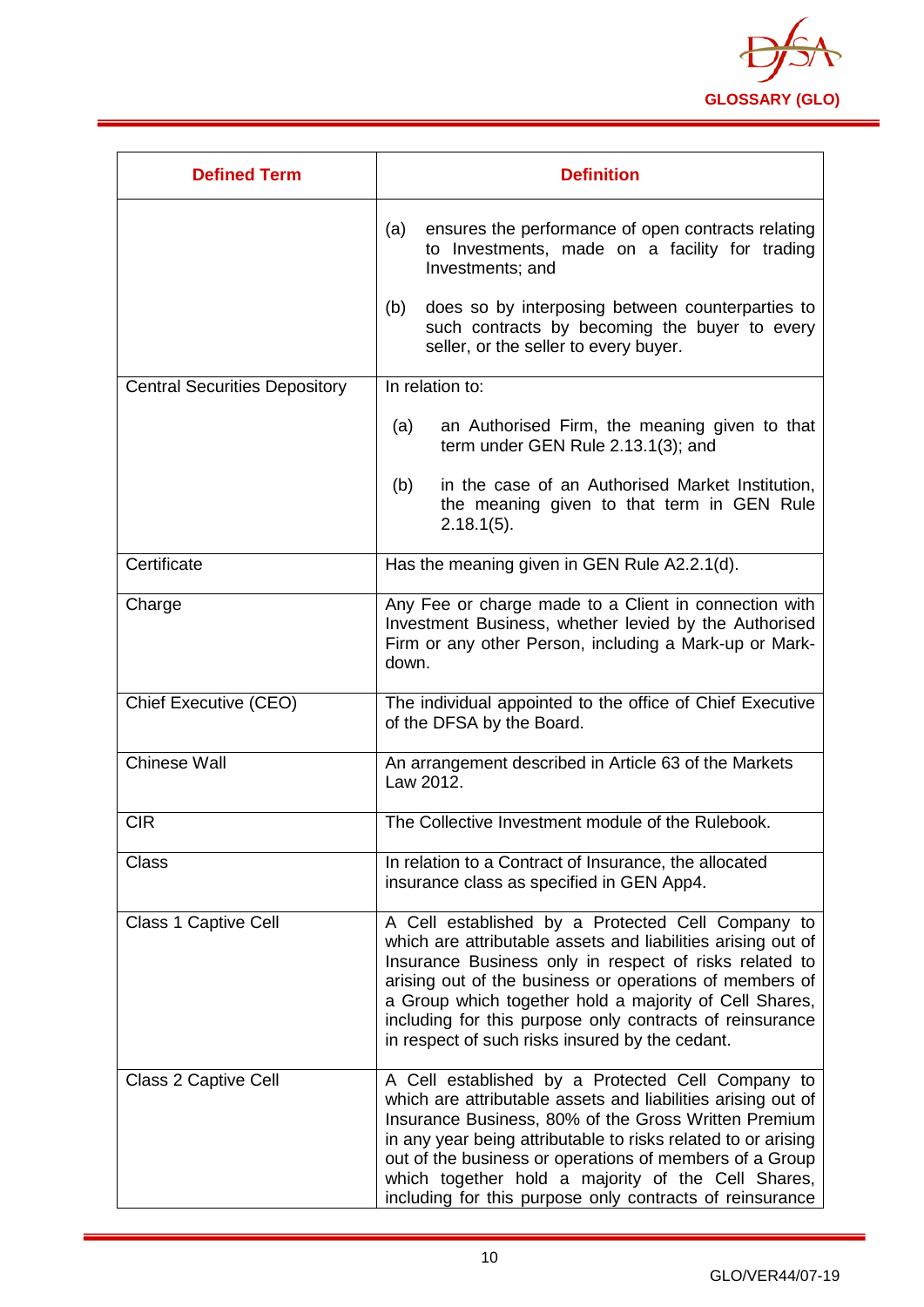

| <b>Defined Term</b>            | <b>Definition</b>                                                                                                                                                                                                                                                                                                                                                                                 |
|--------------------------------|---------------------------------------------------------------------------------------------------------------------------------------------------------------------------------------------------------------------------------------------------------------------------------------------------------------------------------------------------------------------------------------------------|
|                                | in respect of such risks insured by the cedant.                                                                                                                                                                                                                                                                                                                                                   |
| Class 3 Captive Cell           | A Cell established by a Protected Cell Company:                                                                                                                                                                                                                                                                                                                                                   |
|                                | to which are attributable assets and liabilities<br>(a)<br>arising out of Insurance Business only in respect<br>of risks related to or arising out of the business or<br>operations of persons who engage in similar,<br>related or common:                                                                                                                                                       |
|                                | (i)<br>businesses;                                                                                                                                                                                                                                                                                                                                                                                |
|                                | (ii)<br>activities;                                                                                                                                                                                                                                                                                                                                                                               |
|                                | (iii)<br>trade;                                                                                                                                                                                                                                                                                                                                                                                   |
|                                | services; or<br>(iv)                                                                                                                                                                                                                                                                                                                                                                              |
|                                | (v)<br>operations;                                                                                                                                                                                                                                                                                                                                                                                |
|                                | including for this purpose only contracts of<br>reinsurance in respect of such risks insured by<br>the cedant; and                                                                                                                                                                                                                                                                                |
|                                | (b)<br>owned by such Persons or by a Body Corporate of<br>which all such Persons are members.                                                                                                                                                                                                                                                                                                     |
| <b>Class 1 Captive Insurer</b> | A DIFC Incorporated Insurer permitted under the<br>conditions of its licence to effect or carry out Contracts of<br>Insurance only in respect of risks related to or arising out<br>of the business or operations of the Group, including for<br>this purpose only contracts of reinsurance in respect of<br>such risks insured by the cedant.                                                    |
| <b>Class 2 Captive Insurer</b> | A DIFC Incorporated Insurer required under the<br>conditions of its licence to obtain at least 80 per cent of<br>its Gross Written Premium in any year from Contracts of<br>Insurance in respect of risks related to or arising out of<br>the business or operations of the Group, including for<br>this purpose only contracts of reinsurance in respect of<br>such risks insured by the cedant. |
| Class 3 Captive Insurer        | A DIFC Incorporated Insurer which is:                                                                                                                                                                                                                                                                                                                                                             |
|                                | permitted under the conditions of its licence to<br>(a)<br>effect or carry out Contracts of Insurance only in<br>respect of risks related to or arising out of the<br>business or operations of persons who engage in<br>similar, related or common:<br>businesses;<br>(i)                                                                                                                        |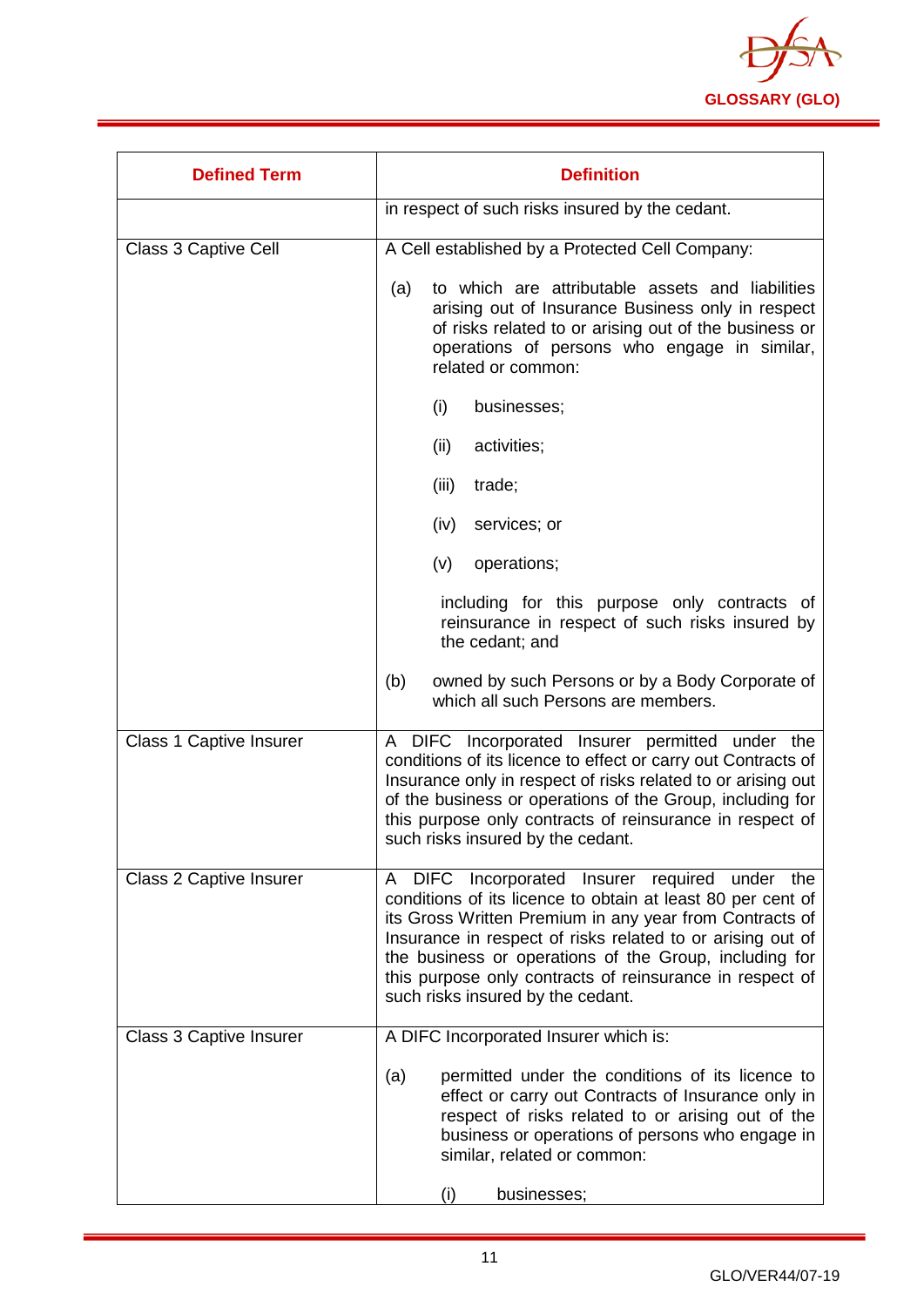

| <b>Defined Term</b>                    | <b>Definition</b>                                                                                                                             |
|----------------------------------------|-----------------------------------------------------------------------------------------------------------------------------------------------|
|                                        | (ii)<br>activities;                                                                                                                           |
|                                        | (iii)<br>trade;                                                                                                                               |
|                                        | (iv)<br>services; or                                                                                                                          |
|                                        | (v)<br>operations;                                                                                                                            |
|                                        | including for this purpose only contracts of<br>reinsurance in respect of such risks insured by<br>the cedant, and                            |
|                                        | (b)<br>owned by such Persons or by a Body Corporate<br>of which all such Persons are members.                                                 |
| <b>Class of Business</b>               | A classification of insurance contracts having similar<br>characteristics, specified in GEN App4.                                             |
| <b>Clearing House</b>                  | An Authorised Market Institution which is authorised<br>under its Licence to carry on the Financial Service of<br>Operating a Clearing House. |
| Client                                 | Retail Client, Professional Client<br>Market<br>A<br>or<br>Counterparty as defined in COB chapter 2.                                          |
| <b>Client Account</b>                  | (1) In relation to Client Money, an account specified in<br>COB Rule A5.4.1; and                                                              |
|                                        | (2) in relation to a Safe Custody Investment an account<br>specified in COB Rule A6.4.2.                                                      |
| <b>Client Agreement</b>                | An agreement that is made in accordance with the<br>requirements of COB section 3.3                                                           |
| <b>Client Assets</b>                   | Client Money and Client Investments.                                                                                                          |
| <b>Client Investments</b>              | Has the meaning given in COB section 6.13.                                                                                                    |
| <b>Client Money</b>                    | Has the meaning given in COB section 6.12.                                                                                                    |
| <b>Client Money Auditor's Report</b>   | A report referred to in GEN Rule 8.6.1(c).                                                                                                    |
| <b>Client Money Distribution Rules</b> | The Rules under COB section A5.13.                                                                                                            |
| <b>Client Money Provisions</b>         | The provisions under COB App5.                                                                                                                |
| <b>Close Links</b>                     | A Person (Person A) has close links with a Person<br>(Person B) if:                                                                           |
|                                        | Person B:<br>(a)                                                                                                                              |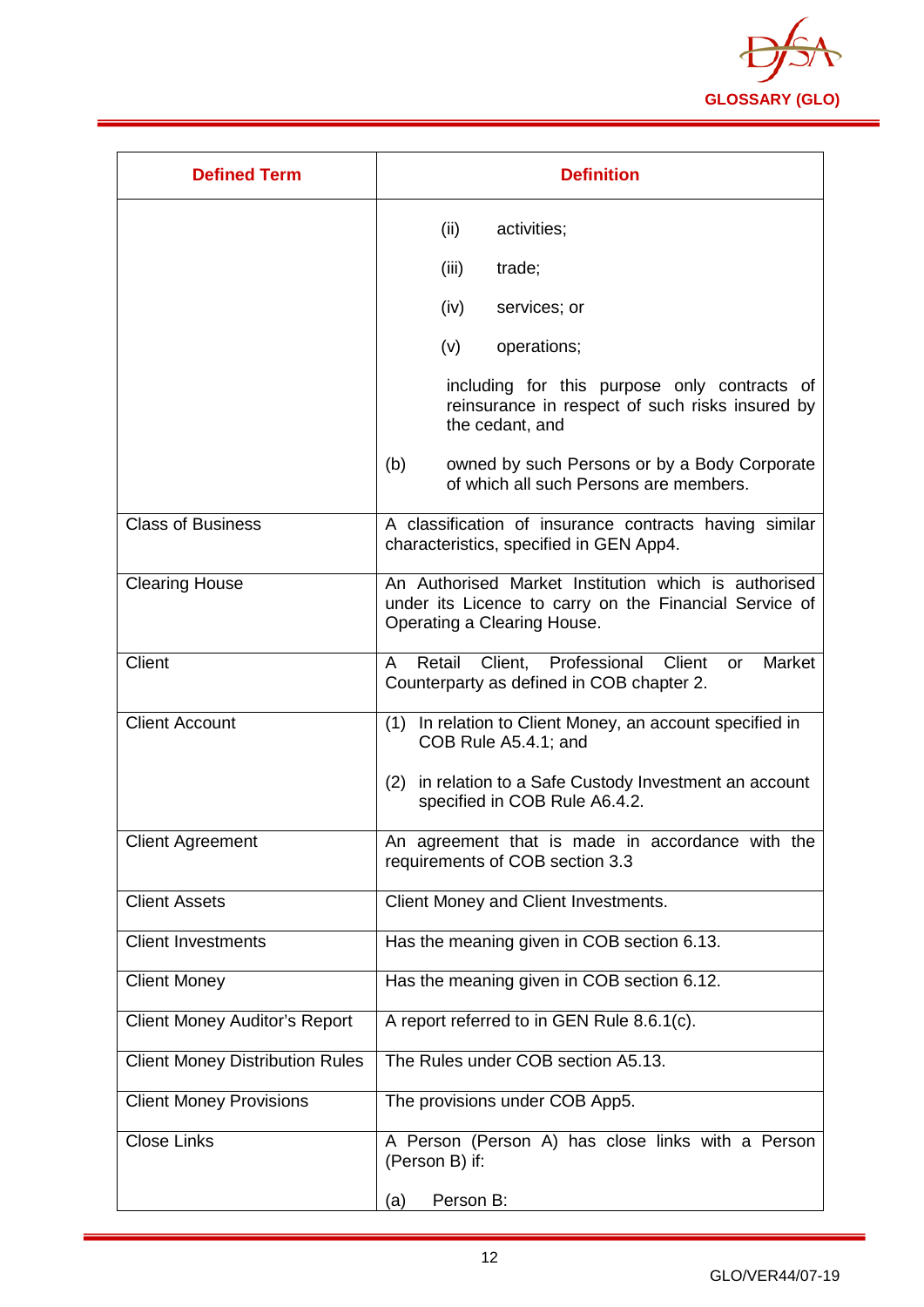

| <b>Defined Term</b>                                                                           | <b>Definition</b>                                                                                                                                                                                                                                                   |
|-----------------------------------------------------------------------------------------------|---------------------------------------------------------------------------------------------------------------------------------------------------------------------------------------------------------------------------------------------------------------------|
|                                                                                               | (i)<br>is a Holding company of Person A;                                                                                                                                                                                                                            |
|                                                                                               | (ii) is a Subsidiary of Person A;                                                                                                                                                                                                                                   |
|                                                                                               | (iii) is a Holding Company of the Subsidiary of<br>Person A:                                                                                                                                                                                                        |
|                                                                                               | (iv) is a Subsidiary of a Holding Company of<br>Person A; or                                                                                                                                                                                                        |
|                                                                                               | (v) owns and controls 20% or more of the voting<br>rights or shares of Person A; or                                                                                                                                                                                 |
|                                                                                               | (b)<br>Person A owns and controls 20% or more of the<br>voting rights or shares of Person B.                                                                                                                                                                        |
| <b>Close Out Netting</b>                                                                      | A process whereby the claims and obligations of two<br>Counterparties are accelerated, netted to form a single<br>net sum and become immediately due upon the default,<br>bankruptcy, liquidation or other similar circumstance of<br>either of the Counterparties. |
| <b>Close Relative</b>                                                                         | In relation to any individual:                                                                                                                                                                                                                                      |
|                                                                                               | (a)<br>his spouse;                                                                                                                                                                                                                                                  |
|                                                                                               | his children and step-children, his parents and<br>(b)<br>step-parents, his brothers and sisters and his<br>step-brothers and step-sisters; and                                                                                                                     |
|                                                                                               | the spouse of any individual within (b).<br>(c)                                                                                                                                                                                                                     |
| <b>Closed-ended Fund</b>                                                                      | Has the meaning given in Article 18A(3) of the Collective<br>Investment Law.                                                                                                                                                                                        |
| <b>Closely Related</b>                                                                        | Has the meaning given in PIB Rule A4.11.5.                                                                                                                                                                                                                          |
| <b>CMC</b>                                                                                    | The Code of Market Conduct module of the Sourcebook.                                                                                                                                                                                                                |
| <b>COB</b>                                                                                    | The Conduct of Business module of the Rulebook.                                                                                                                                                                                                                     |
| Code of Ethics for Accountants<br>and Audit Firms of Islamic<br><b>Financial Institutions</b> | The code of ethics issued by the Accounting and<br>Auditing Organisation of Islamic Financial Institutions<br>from time to time (AAOIFI).                                                                                                                           |
| Code of Ethics for Professional<br>Accountants                                                | The code of ethics for accountants as issued and<br>amended from time to time by the International Ethics<br>Standard Board for Accountants (IESBA) of IFAC.                                                                                                        |
| Collateral                                                                                    | (1) In PIB, any form of asset, guarantee, or indemnity<br>which is held or controlled by an Authorised Firm                                                                                                                                                         |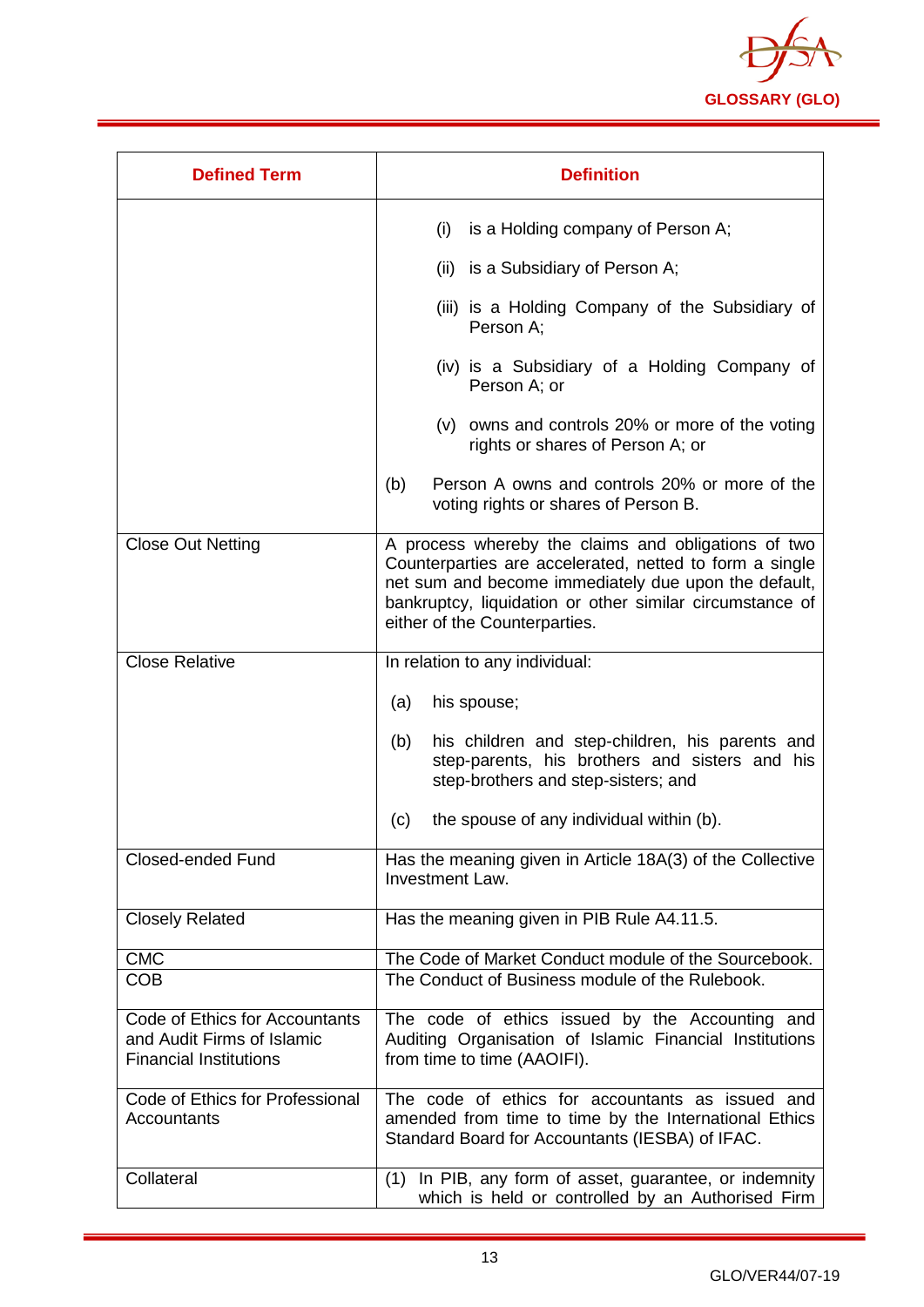

| <b>Defined Term</b>                            | <b>Definition</b>                                                                                                                                                                                                          |  |  |
|------------------------------------------------|----------------------------------------------------------------------------------------------------------------------------------------------------------------------------------------------------------------------------|--|--|
|                                                | and is subject to a security interest or arrangement<br>in favour of that firm; and                                                                                                                                        |  |  |
|                                                | In COB, a Client Investment which has been paid for<br>(2)<br>in full by a Client and which is held or controlled by<br>the Authorised Firm under the terms of a deposit,<br>pledge, charge or other security arrangement. |  |  |
| <b>Collective Investment Fund</b>              | An arrangement which amounts to a Fund under Article<br>11 of the Collective Investment Law 2010 and which is<br>not excluded under the Rules made under Article 12 set<br>out under CIR section 2.1.                      |  |  |
| <b>Commercial Paper</b>                        | Debentures with a maturity of less than 2 years at the<br>date of issue.                                                                                                                                                   |  |  |
| Commission                                     | Any form of commission, including a benefit of any kind,<br>offered or given in connection with Investment Business.                                                                                                       |  |  |
| <b>Commodities Risk Capital</b><br>Requirement | A component of the Market Risk Capital Requirement to<br>cover the risk of holding or taking positions in<br>commodities, including precious metals, but excluding<br>gold, calculated in accordance with PIB section 5.7. |  |  |
| <b>Commodity Derivative</b>                    | A Derivative over a commodity.                                                                                                                                                                                             |  |  |
| Complaint                                      | Any oral or written expression of dissatisfaction from a<br>Client to an Authorised Firm in connection with the<br>provision of, or failure to provide, a Financial Service to<br>the Client.                              |  |  |
| <b>Compliance Officer</b>                      | In relation to:                                                                                                                                                                                                            |  |  |
|                                                | <b>Function</b><br>(a)<br>Authorised<br>Firm, the<br>Licensed<br>an<br>described in GEN Rule 7.4.6; and                                                                                                                    |  |  |
|                                                | Authorised<br>Market<br>Institution,<br>(b)<br>the<br>Key<br>an<br>Individual function described in AMI Rule 5.3.6.                                                                                                        |  |  |
| <b>Concentration Risk</b>                      | The risk faced by an Authorised Firm arising out of its<br>Large Exposures.                                                                                                                                                |  |  |
| Connected                                      | In relation to a Person (A), a Person which has or has at<br>any relevant time had the following relationship to A:                                                                                                        |  |  |
|                                                | a member of A's Group;<br>(a)                                                                                                                                                                                              |  |  |
|                                                | a Controller of A;<br>(b)                                                                                                                                                                                                  |  |  |
|                                                | a member of a partnership of which A is a<br>(c)<br>member;                                                                                                                                                                |  |  |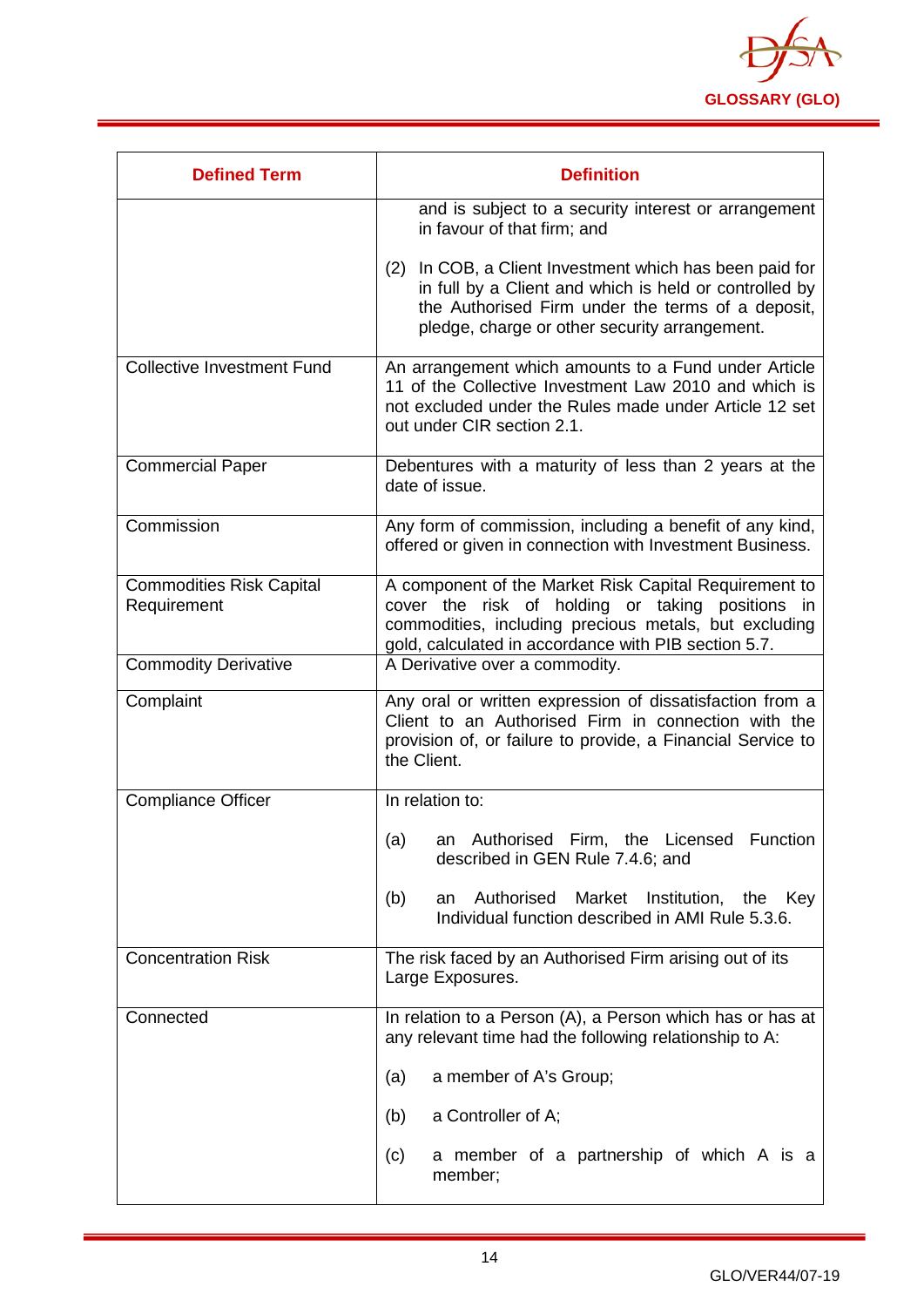

| <b>Defined Term</b>                    | <b>Definition</b>                                                                                                                                                                                                                                                  |  |
|----------------------------------------|--------------------------------------------------------------------------------------------------------------------------------------------------------------------------------------------------------------------------------------------------------------------|--|
|                                        | (d)<br>an employee or former employee of A;                                                                                                                                                                                                                        |  |
|                                        | if A is a company:<br>(e)                                                                                                                                                                                                                                          |  |
|                                        | (i)<br>an officer or manager of A or of a parent of<br>А;                                                                                                                                                                                                          |  |
|                                        | (ii)<br>an agent of A or of a parent of A;                                                                                                                                                                                                                         |  |
|                                        | (f)<br>if A is a partnership is or has been a member,<br>manager or agent of A; or                                                                                                                                                                                 |  |
|                                        | if A is an unincorporated association of persons<br>(g)<br>which is not a partnership, is or has been an<br>officer, manager or agent of A.                                                                                                                        |  |
| <b>Connected Counterparties</b>        | Has the meaning given in PIB Rule A4.11.7.                                                                                                                                                                                                                         |  |
| <b>Connected Person</b>                | In relation to:                                                                                                                                                                                                                                                    |  |
|                                        | a Reporting Entity other than that of a Listed Fund,<br>(a)<br>a Person referred to in MKT Rule 4.3.2; and                                                                                                                                                         |  |
|                                        | (b)<br>a Reporting Entity of a Listed Fund, a Person<br>referred to in MKT Rule 6.6.1.                                                                                                                                                                             |  |
| Constitution                           | In relation to a Fund:                                                                                                                                                                                                                                             |  |
|                                        | which is in the form of a Body Corporate, the<br>(a)<br>instrument of incorporation;                                                                                                                                                                               |  |
|                                        | (b)<br>which is in the form of a Trust, the trust deed;                                                                                                                                                                                                            |  |
|                                        | which is in the form of a Partnership, the<br>(c)<br>partnership deed; or                                                                                                                                                                                          |  |
|                                        | adopting a form other than one specified in (a) to<br>(d)<br>(c), any instrument creating the legal form of the<br>Fund to which the Fund Manager is a party setting<br>out provisions relating to any aspect of the<br>operation or management of the Fund.       |  |
| <b>Contingent Liability Investment</b> | A Derivative under the terms of which the Client will or<br>may be liable to make further payments (other than<br>Charges, and whether or not secured by margin) when<br>the transaction falls to be completed or upon the earlier<br>closing out of his position. |  |
| Contract of Insurance                  | Has the meaning given in GEN Rule A4.1.1.                                                                                                                                                                                                                          |  |
| Controller                             | (1)<br>In relation to an Authorised Firm, a Person who,                                                                                                                                                                                                            |  |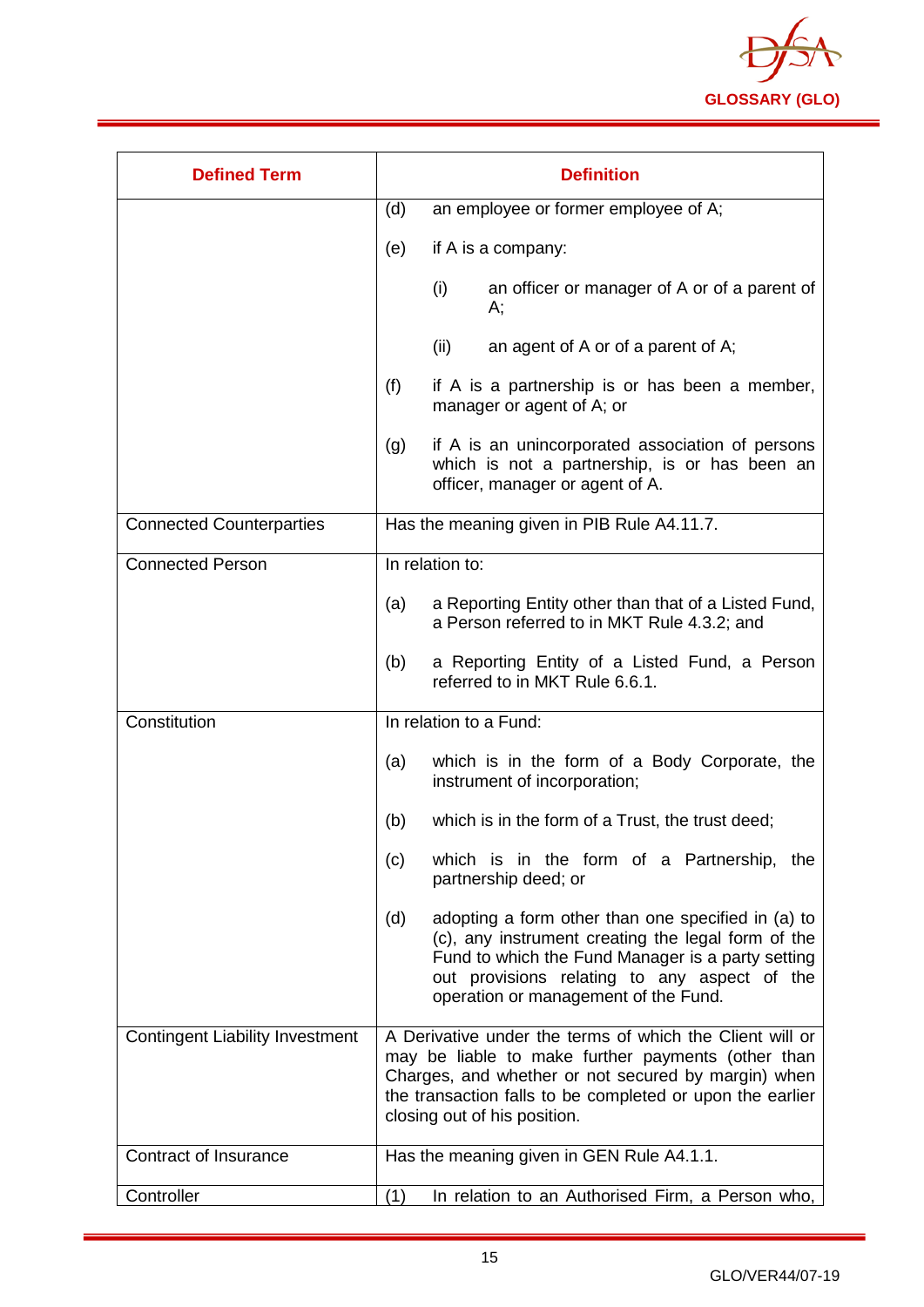

| <b>Defined Term</b>                       | <b>Definition</b>                                                                                                                                                                                                                                                                           |
|-------------------------------------------|---------------------------------------------------------------------------------------------------------------------------------------------------------------------------------------------------------------------------------------------------------------------------------------------|
|                                           | either alone or with any Associate fulfils the<br>criteria specified in GEN Rule 11.8.2; or                                                                                                                                                                                                 |
|                                           | in relation to an Authorised Market Institution a<br>(2)<br>Person who, either alone or with any Associate<br>fulfils the criteria specified in AMI Rule 8.1.2.                                                                                                                             |
| Convertible                               | An Investment that gives an investor the right to convert<br>the Security into another form of Security at an agreed<br>price or on an agreed basis.                                                                                                                                        |
| <b>Corporate Director</b>                 | In relation to an Investment Company that elects to have<br>its sole Corporate Director act as its Fund Manager, the<br>body corporate that acts or intends to act as the Fund<br>Manager.                                                                                                  |
| <b>Corporate Governance</b><br>Principles | Principles prescribed in MKT Rules 3.2.3 - 3.2.9.                                                                                                                                                                                                                                           |
| <b>Correspondent Account</b>              | An account opened on behalf of a Correspondent<br>Banking Client to receive deposits from, to make<br>payments on behalf of or to otherwise handle financial<br>Transactions for or on behalf of the Correspondent<br>Banking Client.                                                       |
| <b>Correspondent Bank</b>                 | A bank in a jurisdiction other than the DIFC where an<br>Authorised Firm opens a Correspondent Account.                                                                                                                                                                                     |
| <b>Correspondent Banking Client</b>       | A Client of an Authorised Firm which uses the firm's<br>correspondent banking services account to clear<br>Transactions for its own customer base.                                                                                                                                          |
| Counterparty                              | Means any person with or for whom an Authorised Firm<br>carries on, or intends to carry on, any regulated business<br>or associated business. In this context, a counterparty<br>includes an individual, unincorporated body, company,<br>government, local authority or other public body. |
| <b>Counterparty Risk</b>                  | The risk that an Authorised Firm's Counterparty does not<br>perform its obligations under the terms of a contract.                                                                                                                                                                          |
| Court                                     | The DIFC Court.                                                                                                                                                                                                                                                                             |
| <b>Credit Default Product</b>             | A swap or Option, which has a payout linked to changes<br>in an underlying Reference Asset's creditworthiness and<br>protects the Protection Buyer against the risk of credit<br>loss over a specified time period with the payout being<br>conditional on some form of Credit Event.       |
| <b>Credit Derivatives</b>                 | An over the counter financial Derivative instrument,<br>which enables the isolation and separate transfer of<br>Credit Risk and whose payout is linked to changes in the<br>Reference Assets' creditworthiness.                                                                             |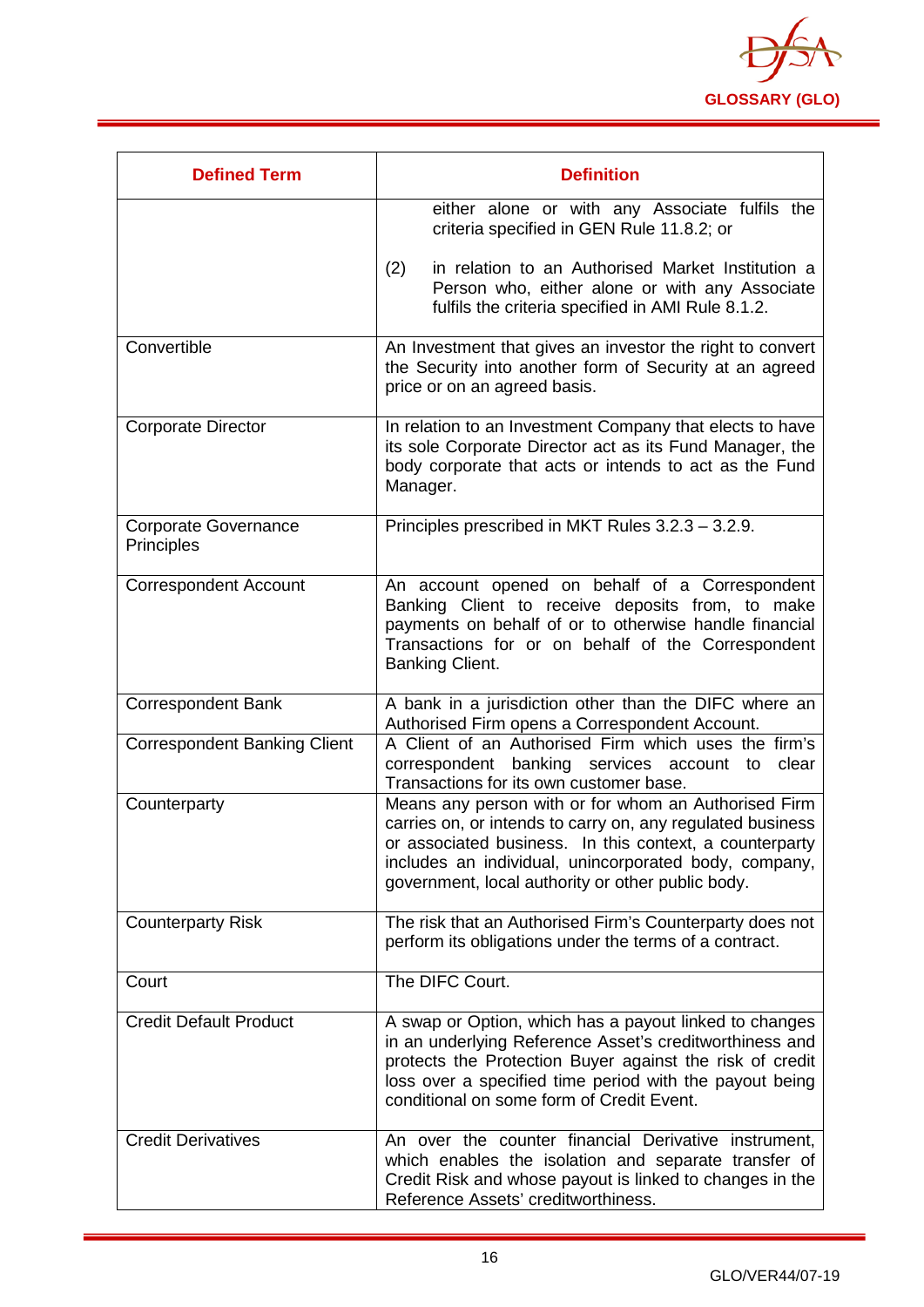

| <b>Defined Term</b>                       | <b>Definition</b>                                                                                                                                                                                                                                                                                                                                                                                                     |
|-------------------------------------------|-----------------------------------------------------------------------------------------------------------------------------------------------------------------------------------------------------------------------------------------------------------------------------------------------------------------------------------------------------------------------------------------------------------------------|
| <b>Credit Event</b>                       | An event related to the creditworthiness of Reference<br>Assets or Reference Entities in a Credit Derivatives<br>contract, which triggers the termination or a payout<br>under the contract.                                                                                                                                                                                                                          |
| <b>Credit Event Payment</b>               | The consideration, which the Protection Seller pays to<br>the Protection Buyer under a Credit Derivatives contract<br>upon occurrence of a Credit Event.                                                                                                                                                                                                                                                              |
| <b>Credit Facility</b>                    | Any facility which includes any arrangement or<br>agreement which extends monetary credit whether<br>funded or unfunded to a Person including but not limited<br>to any loan or syndicated loan, mortgage, overdraft,<br>financial lease, letter of credit, financial guarantee, trade<br>finance, transaction finance, project finance, asset<br>finance, or the financing, discounting or factoring of<br>invoices. |
| <b>Credit Rating</b>                      | Has the meaning given to it in GEN Rule 2.27.1(2)(b).                                                                                                                                                                                                                                                                                                                                                                 |
| <b>Credit Rating Activities</b>           | Has the meaning given to it in GEN Rule 2.27.1(2)(a).                                                                                                                                                                                                                                                                                                                                                                 |
| <b>Credit Rating Agency</b>               | A Person carrying on in or from the DIFC the Financial<br>Service of Operating a Credit Rating Agency for which it<br>has an authorisation under its Licence.                                                                                                                                                                                                                                                         |
| <b>Credit Risk</b>                        | In relation to an Authorised Firm, the risk of loss if<br>another party fails to perform on its financial obligation to<br>the Authorised Firm.                                                                                                                                                                                                                                                                       |
| <b>Credit Risk Capital</b><br>Requirement | The requirement calculated in accordance with PIB<br>section 4.6.                                                                                                                                                                                                                                                                                                                                                     |
| <b>Credit Spread Option</b>               | A type of contract where one Counterparty sells an<br>Option to another Counterparty on a nominal amount of<br>an asset swap on a specified Security, exercisable<br>during a set period of time, in exchange for a payment of<br>a premium where the Option gives the buyer the right to<br>put the asset swap back to the seller at a strike spread<br>over a pre-determined benchmark rate.                        |
| <b>Credit-linked Note</b>                 | A Security whose coupon payments are linked to the<br>return on, and repayment of principal and is linked to the<br>creditworthiness of, the Reference Assets.                                                                                                                                                                                                                                                        |
| Crowdfunding Loan Agreement               | A<br>loan<br>agreement<br>entered<br>into<br>using<br>Loan<br>a<br>Crowdfunding Platform operated by a Crowdfunding<br>Operator.                                                                                                                                                                                                                                                                                      |
| <b>Crowdfunding Operator</b>              | A Person who is authorised under a Licence to Operate<br>a Crowdfunding Platform.                                                                                                                                                                                                                                                                                                                                     |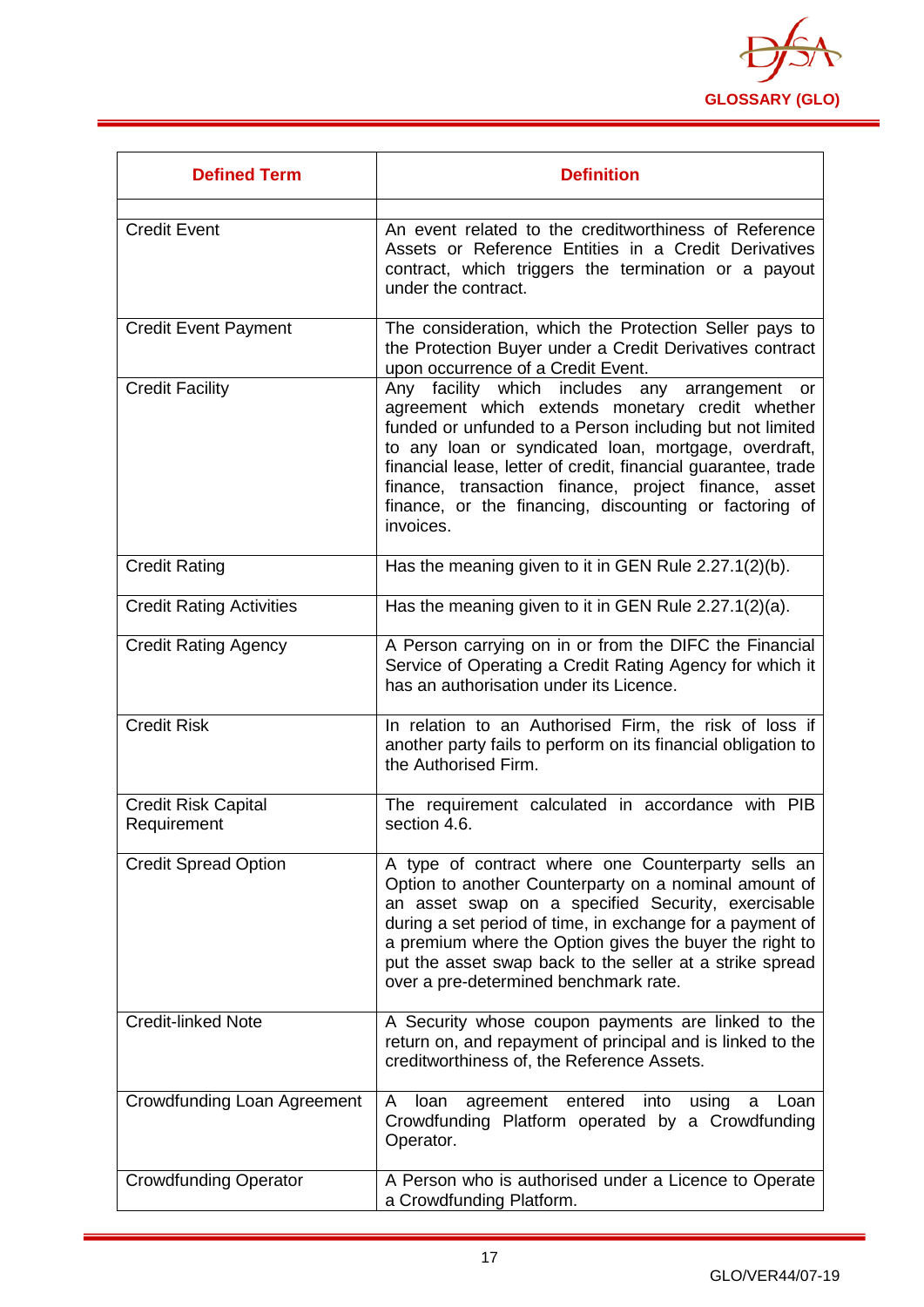

<span id="page-18-0"></span>

| <b>Defined Term</b>          | <b>Definition</b>                                                                                                                                                                                                                                 |  |
|------------------------------|---------------------------------------------------------------------------------------------------------------------------------------------------------------------------------------------------------------------------------------------------|--|
| <b>Crowdfunding Platform</b> | Investment Crowdfunding Platform,<br>An.<br>a<br>Loan<br>Crowdfunding Platform, or a Property Investment<br>Crowdfunding Platform.                                                                                                                |  |
| <b>CSD</b>                   | In relation to:<br>an Authorised Firm, a Person who carries on the<br>(a)<br>activity specified in GEN Rule 2.13.1(3);<br>an Authorised Market Institution, a Person who<br>(b)<br>carries on the activity specified in GEN Rule<br>$2.18.1(5)$ . |  |
| <b>CTF</b>                   | Means counter-terrorist financing.                                                                                                                                                                                                                |  |
| Customer Due Diligence (CDD) | Has the meaning in AML Rule 7.3.1.                                                                                                                                                                                                                |  |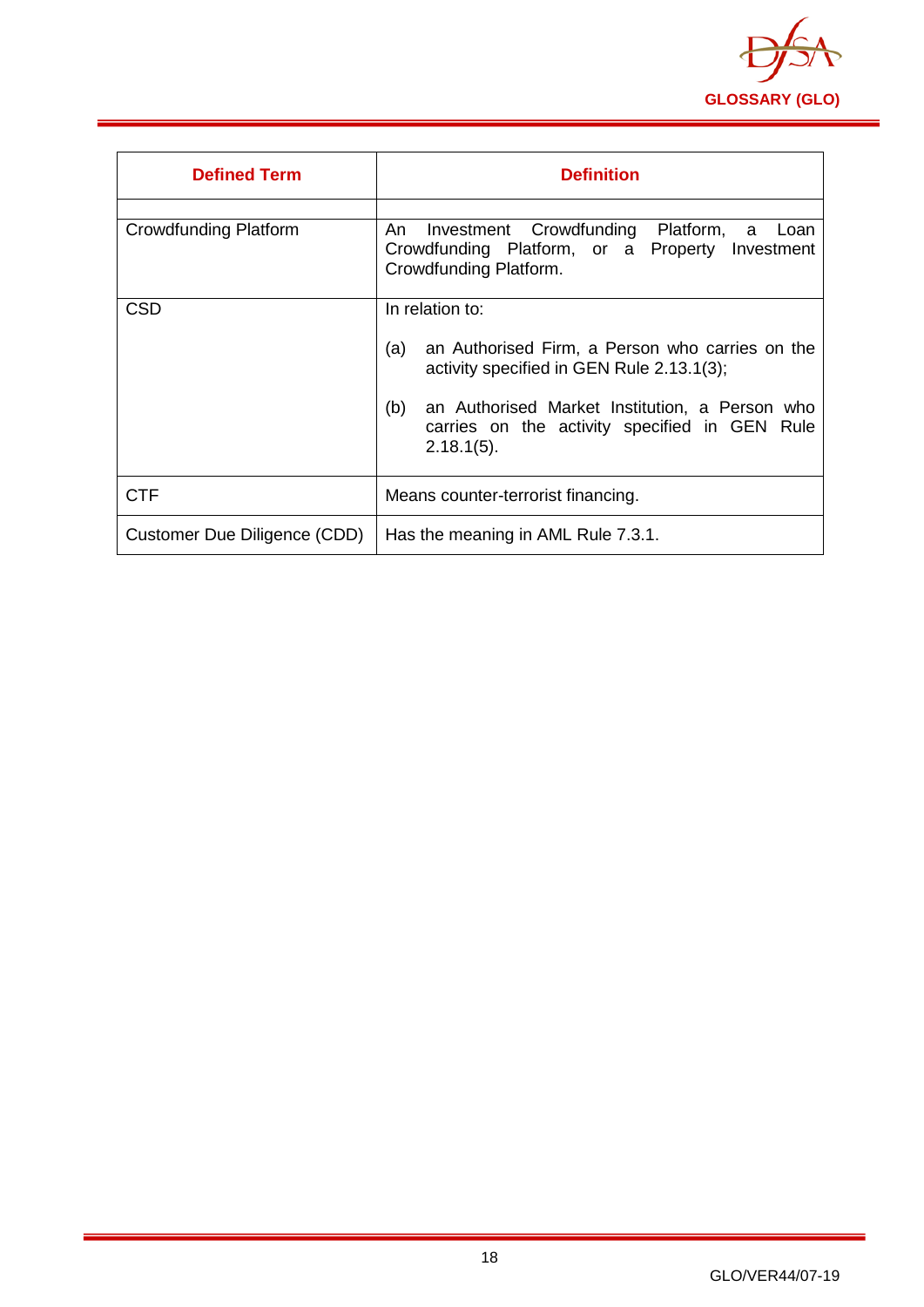

### **D**

**[Back to top](#page-1-0)**

| <b>Defined Term</b>                           | <b>Definition</b>                                                                                                                                                                                                                  |  |  |
|-----------------------------------------------|------------------------------------------------------------------------------------------------------------------------------------------------------------------------------------------------------------------------------------|--|--|
| Dealing in Investments as<br>Agent            | Has the meaning given in GEN section 2.8.                                                                                                                                                                                          |  |  |
| Dealing in Investments as<br>Principal        | Has the meaning given in GEN section 2.7.                                                                                                                                                                                          |  |  |
| Debenture                                     | Has the meaning given in GEN Rule A2.2.1(b).                                                                                                                                                                                       |  |  |
| <b>Decision Notice</b>                        | a written notice given by the DFSA to a Person pursuant<br>to paragraph 5 of Schedule 3 to the Regulatory Law<br>2004.                                                                                                             |  |  |
| <b>Default Rules</b>                          | Rules of an Authorised Market Institution that set out<br>procedures dealing with circumstances where a<br>Member or other participant on its facilities is unable to<br>meet its obligations in respect of one or more contracts. |  |  |
| <b>Delegation Agreement</b>                   | An agreement in writing entered into by an Fund<br>Manager or Trustee with a Service Provider in relation<br>to delegated activities, which fulfils the criteria in CIR<br>App 1.                                                  |  |  |
| <b>Delivery Versus Payment</b><br>Transaction | A transaction in which the transfer of Investments and<br>the payment of Money between the buyer and seller are<br>intended to occur around the same time.                                                                         |  |  |
| Deposit                                       | Has the meaning given in GEN section A1.1.                                                                                                                                                                                         |  |  |
| Derivative                                    | Has the meaning given in GEN Rule A2.1.3.                                                                                                                                                                                          |  |  |
| <b>Designated Fund</b>                        | A Foreign Fund which has been designated by the<br>DFSA under Article 55 of the Collective Investment Law<br>2010 or, pursuant to Article 1(b) of that law, under<br>Article 20 of the Collective Investment Law 2006.             |  |  |
| Designated Non-Financial                      | Means:                                                                                                                                                                                                                             |  |  |
| <b>Business or Profession</b><br>(DNFBP)      | (1)<br>The following class of Persons whose business<br>or profession is carried on in or from the DIFC:                                                                                                                           |  |  |
|                                               | a real estate developer or agency which<br>(a)<br>carries out transactions with a customer<br>involving the buying or selling of real<br>property;                                                                                 |  |  |
|                                               | (b)<br>a dealer in precious metals or precious<br>stones;                                                                                                                                                                          |  |  |
|                                               | deleted<br>(c)                                                                                                                                                                                                                     |  |  |
|                                               | (d)<br>firm,<br>other<br>law<br>firm,<br>notary<br>or<br>а                                                                                                                                                                         |  |  |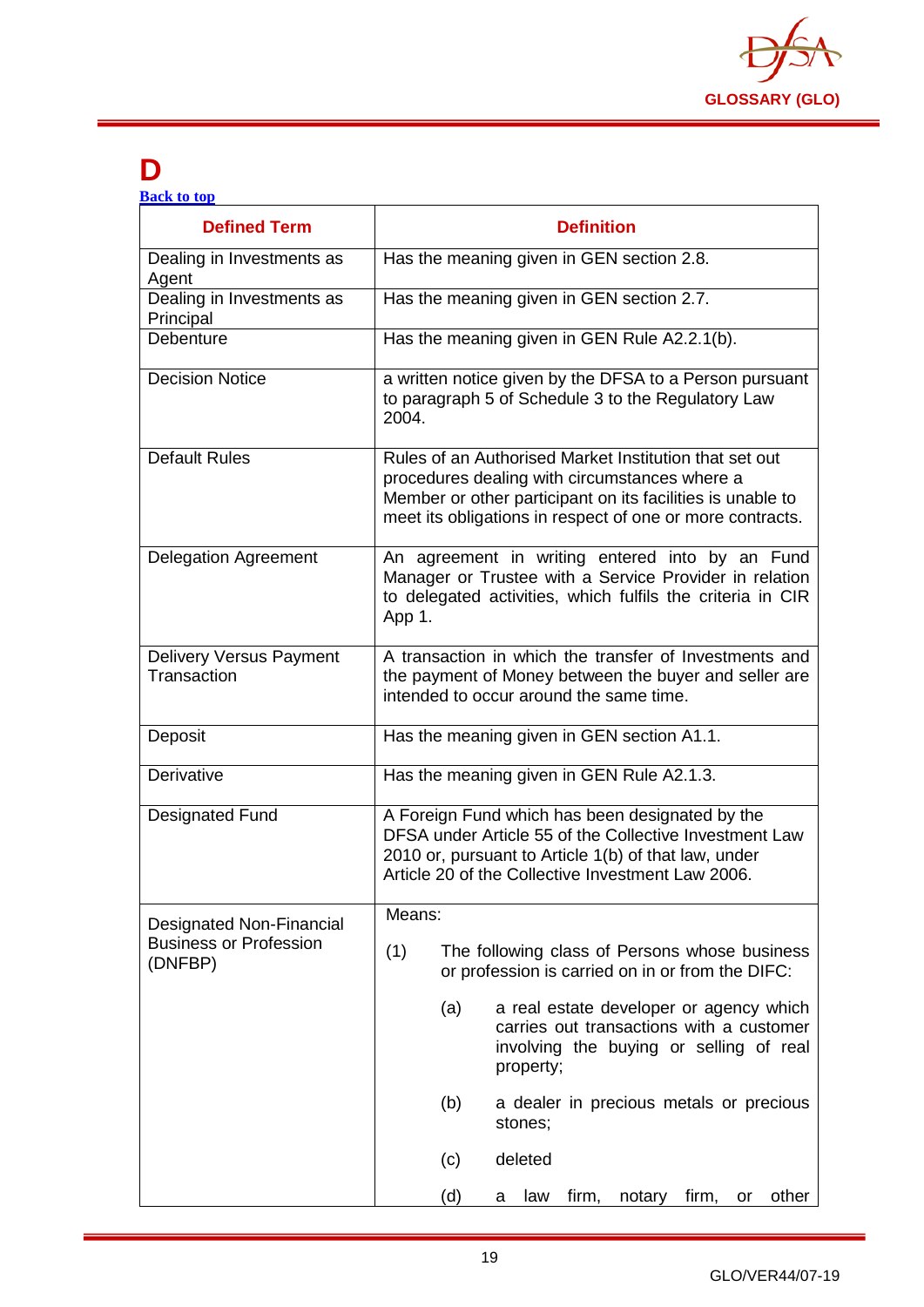

| <b>Defined Term</b>                                         | <b>Definition</b>                                                                                                                                                                                                                                                      |  |  |
|-------------------------------------------------------------|------------------------------------------------------------------------------------------------------------------------------------------------------------------------------------------------------------------------------------------------------------------------|--|--|
|                                                             | independent legal business;                                                                                                                                                                                                                                            |  |  |
|                                                             | firm, audit firm<br>(e)<br>accounting<br>an<br>or<br>insolvency firm;                                                                                                                                                                                                  |  |  |
|                                                             | (f)<br>a company service provider; or                                                                                                                                                                                                                                  |  |  |
|                                                             | a Single Family Office.<br>(g)                                                                                                                                                                                                                                         |  |  |
|                                                             | (2)<br>A Person who is an Authorised Person or an<br>Auditor is not a DNFBP.                                                                                                                                                                                           |  |  |
| <b>DFSA</b>                                                 | The Dubai Financial Services Authority.                                                                                                                                                                                                                                |  |  |
| <b>DIFC</b>                                                 | The Dubai International Financial Centre.                                                                                                                                                                                                                              |  |  |
| <b>DIFC Business Return</b>                                 | The return described in PIN Rule A10.2.6.                                                                                                                                                                                                                              |  |  |
| <b>DIFC Business Risk Capital</b><br>Requirement            | The capital requirement calculated in accordance with<br>PIN section A9.2.                                                                                                                                                                                             |  |  |
| <b>DIFC Incorporated Insurer</b>                            | An Insurer that is a Body Corporate incorporated under<br>the DIFC Companies Law.                                                                                                                                                                                      |  |  |
| <b>DIFC Registrar of</b><br>Companies                       | The registrar of companies appointed pursuant to the<br><b>DIFC Companies Law.</b>                                                                                                                                                                                     |  |  |
| <b>Direct Electronic Access</b>                             | Has the meaning given in AMI Rule 5.7.3(3).                                                                                                                                                                                                                            |  |  |
| Direct Long-Term Insurance                                  | Long-Term Insurance that is not reinsurance                                                                                                                                                                                                                            |  |  |
| Direct Long-Term Insurance<br><b>Business</b>               | The business of Effecting Contracts of Insurance or<br>Carrying Out Contracts of Insurance, where the<br>Contracts of Insurance are contracts of Direct Long-<br>Term Insurance                                                                                        |  |  |
| <b>Director</b>                                             | (1)<br>In relation to an undertaking established under<br>the DIFC Companies Law, a Person who appears<br>on the Register of Directors maintained by the<br>DIFC Registrar of Companies; and                                                                           |  |  |
|                                                             | (2)<br>In relation to all other undertakings, a Person who<br>has been admitted to a register which has a<br>meaning to the Register<br>corresponding<br>οf<br>Directors or performs the function of acting in the<br>capacity of a Director, by whatever name called. |  |  |
| <b>Discretionary Portfolio</b><br><b>Management Account</b> | An account used by an Authorised Firm to manage the<br>investment portfolio of a Client on a discretionary basis<br>under<br>the<br>terms<br>Discretionary<br>of<br>Portfolio<br>a<br>Management Agreement.                                                            |  |  |
| <b>Discretionary Portfolio</b>                              | An agreement under which an Authorised Firm agrees                                                                                                                                                                                                                     |  |  |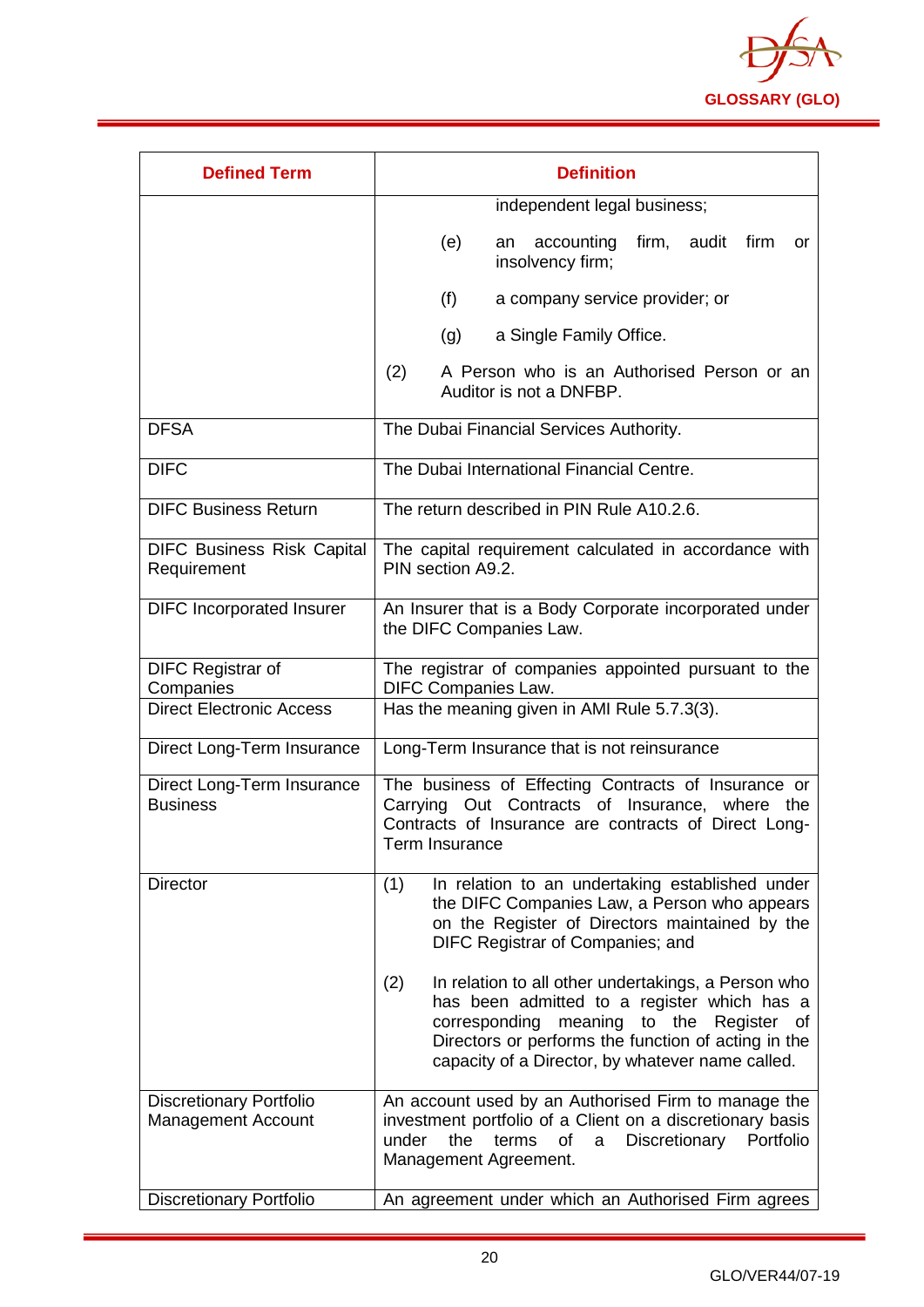

| <b>Defined Term</b>                                                         | <b>Definition</b>                                                                                                                                                                                                                                                                                              |  |  |
|-----------------------------------------------------------------------------|----------------------------------------------------------------------------------------------------------------------------------------------------------------------------------------------------------------------------------------------------------------------------------------------------------------|--|--|
| Management Agreement                                                        | with a Client to manage an investment portfolio for that<br>particular Client in accordance with<br>pre-agreed<br>investment parameters in that agreement and where:                                                                                                                                           |  |  |
|                                                                             | the Client's approval of any specific Transaction<br>(a)<br>before<br>undertaking<br>not<br>required<br>the<br>is.<br>Transaction; and                                                                                                                                                                         |  |  |
|                                                                             | (b)<br>the assets of the Client are discretely held for that<br>Client and no pooling of those assets occurs with<br>the assets of any other Person, except purely for<br>transactional purposes.                                                                                                              |  |  |
| <b>Displaced Commercial Risk</b><br><b>Capital Requirement</b><br>(PSIACOM) | The requirement calculated in accordance with chapter<br>5 of the IFR Module.                                                                                                                                                                                                                                  |  |  |
| <b>Distribution Event</b>                                                   | A distribution event is:                                                                                                                                                                                                                                                                                       |  |  |
|                                                                             | the appointment of a liquidator, receiver or<br>(a)<br>administrator, or trustee in bankruptcy, over the<br>Authorised Firm or its Nominee Company;                                                                                                                                                            |  |  |
|                                                                             | (b)<br>the appointment of a liquidator, receiver or<br>administrator, or trustee in bankruptcy, over a<br>Third Party Agent of the Authorised Firm or its<br>Nominee Company; or<br>the coming into force of a direction by the DFSA<br>(c)<br>in respect of all Client Assets held by the<br>Authorised Firm. |  |  |
| <b>Domestic Firm</b>                                                        | An Authorised Person or DNFBP which:                                                                                                                                                                                                                                                                           |  |  |
|                                                                             | has its registered and head office in the DIFC; or<br>(a)                                                                                                                                                                                                                                                      |  |  |
|                                                                             | if it is a subsidiary of an Undertaking whose<br>(b)<br>principal place of business and head office is in a<br>jurisdiction other than the DIFC, has its registered<br>office in the DIFC.                                                                                                                     |  |  |
| <b>Domestic Fund</b>                                                        | A Fund established or domiciled in the DIFC.<br>(1)                                                                                                                                                                                                                                                            |  |  |
|                                                                             | (2) In FPR, has the meaning given in section 1.3 of<br>those Rules.                                                                                                                                                                                                                                            |  |  |
| Dubai Law                                                                   | Law made by the Ruler, as applicable in the Emirate of<br>Dubai.                                                                                                                                                                                                                                               |  |  |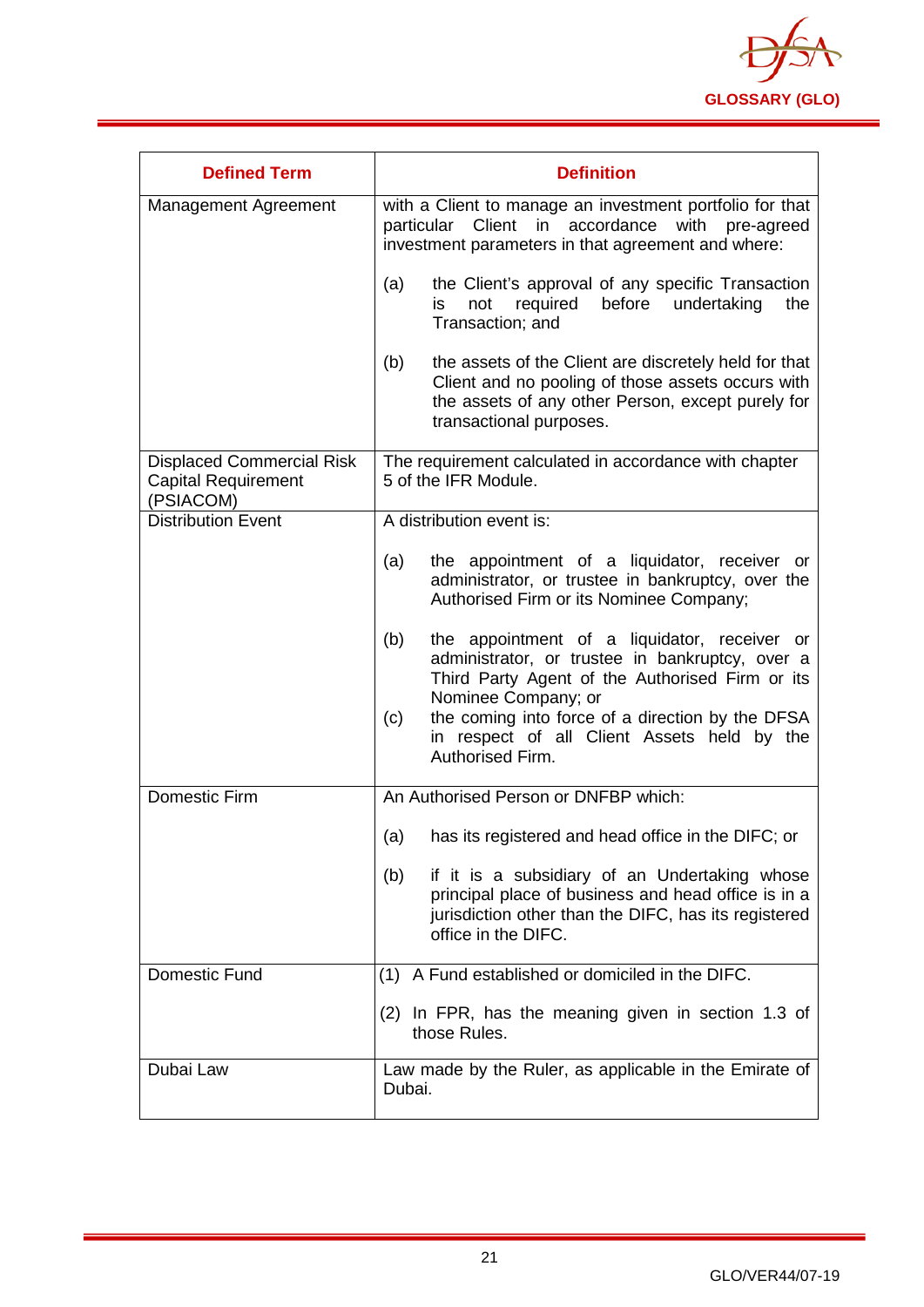

## <span id="page-22-0"></span>**E**

| <b>Back to top</b>                         |                                                                                                                                                                                                 |  |  |
|--------------------------------------------|-------------------------------------------------------------------------------------------------------------------------------------------------------------------------------------------------|--|--|
| <b>Defined Term</b>                        | <b>Definition</b>                                                                                                                                                                               |  |  |
| <b>Effecting Contracts of</b><br>Insurance | Has the meaning given in GEN section 2.15.                                                                                                                                                      |  |  |
| Eligible Bank                              | Means:                                                                                                                                                                                          |  |  |
|                                            | $(a)$ a Bank;                                                                                                                                                                                   |  |  |
|                                            | (b) a legal entity that is authorised to accept deposits<br>and supervised by the Central Bank of the State; or                                                                                 |  |  |
|                                            | (c) a legal entity that is:                                                                                                                                                                     |  |  |
|                                            | (i)<br>authorised to accept deposits and supervised<br>by a Financial Services Regulator in a<br>jurisdiction outside the State; and                                                            |  |  |
|                                            | (ii)<br>Rated at least A- by Standard & Poor's, or<br>the equivalent by another Rating Agency.                                                                                                  |  |  |
| Eligible Custodian                         | Has the meaning given in CIR Rule 8.2.4                                                                                                                                                         |  |  |
| <b>Eligible Security</b>                   | A Share, Debenture, Certificate over a Share or<br>Debenture, Warrant over a Share or Debenture or a Unit<br>that is a share representing the rights or interests of a<br>Unitholder in a Fund. |  |  |
| Employee                                   | An individual:                                                                                                                                                                                  |  |  |
|                                            | who is employed or appointed by a Person in<br>(a)<br>connection with that Person's business, whether<br>under a contract of service or for services or<br>otherwise; or                        |  |  |
|                                            | whose services, under an arrangement between<br>(b)<br>that Person and a third party, are placed at the<br>disposal and under the control of that Person.                                       |  |  |
| <b>Error Trade</b>                         | In relation to an:                                                                                                                                                                              |  |  |
|                                            | Authorised Market Institution, has the meaning given<br>(a)<br>in AMI Rule 6.6.1; and                                                                                                           |  |  |
|                                            | Authorised Firm, has the meaning given in COB<br>(b)<br>Rule 9.6.5(3)                                                                                                                           |  |  |
| <b>ETF</b>                                 | An Exchange Traded Fund.                                                                                                                                                                        |  |  |
| <b>ETF Fund Manager</b>                    | The Fund Manager of an ETF.                                                                                                                                                                     |  |  |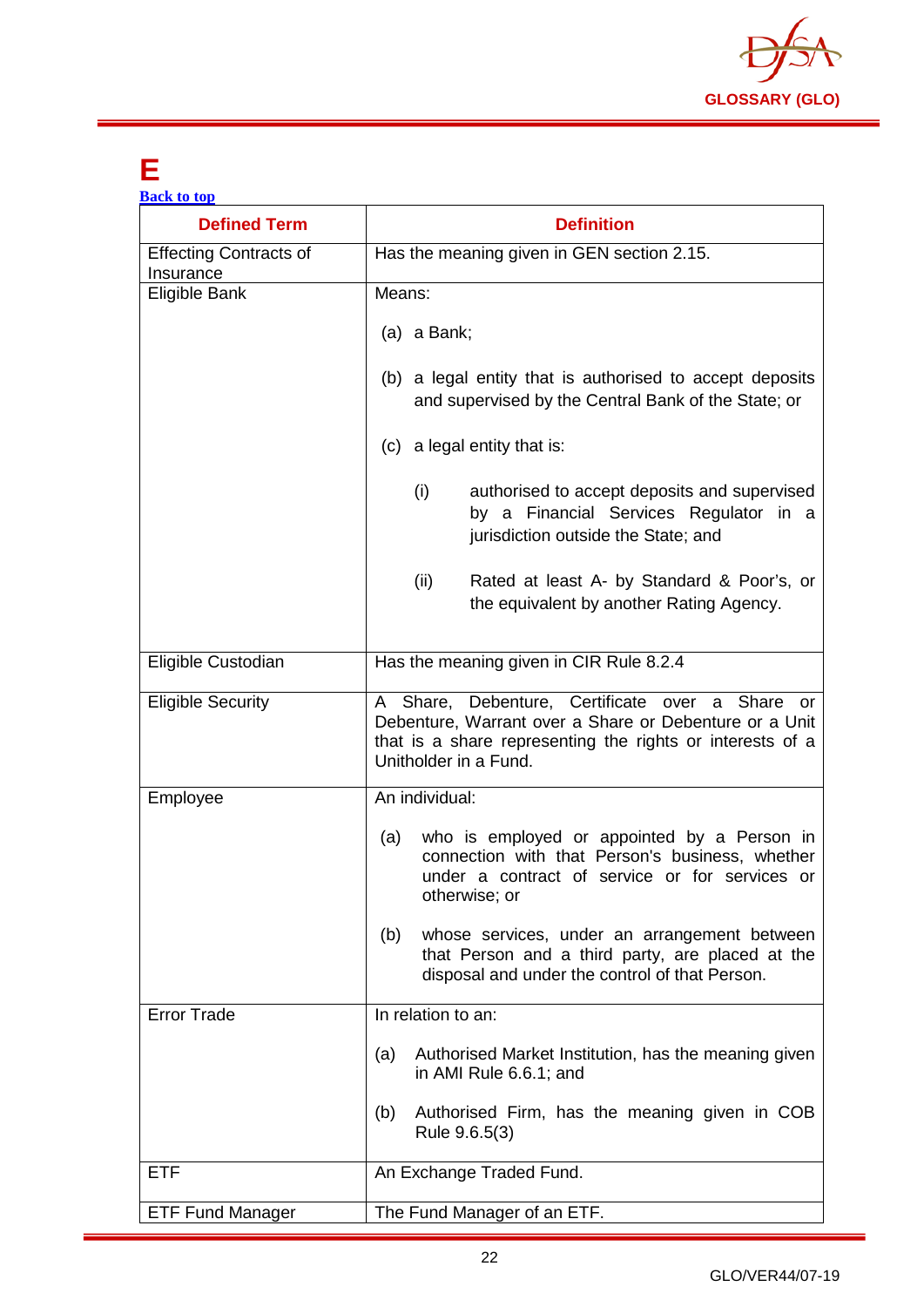

<span id="page-23-0"></span>

| <b>Defined Term</b>                         | <b>Definition</b>                                                                                                                                                                                                                                                                                                                                  |
|---------------------------------------------|----------------------------------------------------------------------------------------------------------------------------------------------------------------------------------------------------------------------------------------------------------------------------------------------------------------------------------------------------|
| Exchange                                    | An Authorised Market Institution which is authorised under<br>its Licence to carry on the Financial Service of Operating<br>an Exchange.                                                                                                                                                                                                           |
| <b>Exchange Traded Fund</b>                 | Has the meaning given in CIR Rule 3.1.12.                                                                                                                                                                                                                                                                                                          |
| Execute                                     | (In relation to a transaction) carry into effect or perform<br>the transaction, whether as principal or as agent, including<br>instructing another Person to execute the transaction.                                                                                                                                                              |
| Execution - Only<br>Transaction             | A Transaction executed by an Authorised Firm upon the<br>specific instructions of a Client where the Authorised Firm<br>does not give advice of the kind prescribed under GEN<br>Rule 2.11.1 in relation to the Transaction and where, in the<br>case only of Units, the Authorised Firm has not Offered<br>those particular Units to that Person. |
| <b>Exempt Communications</b>                | Communications referred to in MKT Rule 2.2.1.                                                                                                                                                                                                                                                                                                      |
| <b>Exempt Fund</b>                          | Has the meaning given in Article 16(4) of the Collective<br>Investment Law 2010.                                                                                                                                                                                                                                                                   |
| <b>Exempt Offers</b>                        | Offers prescribed in MKT Rule 2.3.1.                                                                                                                                                                                                                                                                                                               |
| <b>Exempt Property Fund</b>                 | A Property Fund that is also an Exempt Fund.                                                                                                                                                                                                                                                                                                       |
| <b>Exempt Securities</b>                    | In the case of Securities other than Units, Securities<br>prescribed in MKT Rule 2.4.1.                                                                                                                                                                                                                                                            |
|                                             | In the case of Units, those prescribed in Rule 6.3.3.                                                                                                                                                                                                                                                                                              |
| <b>Expenditure Based Capital</b><br>Minimum | A capital requirement calculated in accordance with PIB<br>section 3.7.                                                                                                                                                                                                                                                                            |
| Exposure                                    | The maximum loss that an Authorised Firm (and, where<br>applicable, its PSIA holders) might suffer as a result of the<br>default or failure of a Counterparty, or a group of Closely<br>Related Counterparties or an issuer or group of Closely<br>Related issuers.                                                                                |
| <b>External Fund</b>                        | Has the meaning given in Article 14 of the Collective<br>Investment Law 2010.                                                                                                                                                                                                                                                                      |
| <b>External Fund Manager</b>                | Has the meaning given in Article 20(5) of the Collective<br>Investment Law 2010.                                                                                                                                                                                                                                                                   |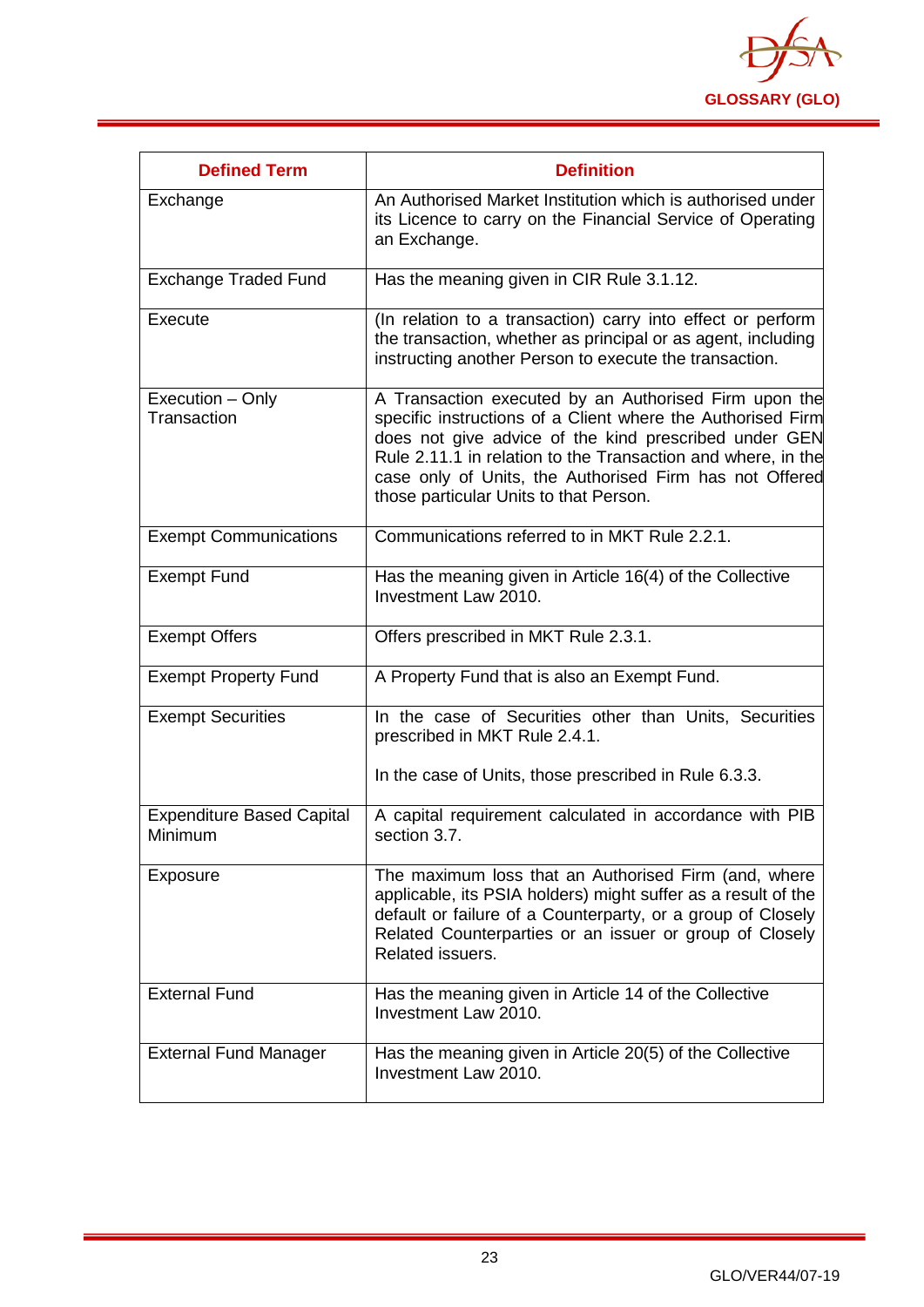

## **F**

|  | <b>Back to top</b> |  |
|--|--------------------|--|
|  |                    |  |

| <b>Defined Term</b>                                      | <b>Definition</b>                                                                                                                                                                                                                           |  |
|----------------------------------------------------------|---------------------------------------------------------------------------------------------------------------------------------------------------------------------------------------------------------------------------------------------|--|
| <b>Family Entity</b>                                     | Has the meaning given to that term in the DIFC Single<br>Family Office Regulations.                                                                                                                                                         |  |
| <b>Family Fiduciary Structure</b>                        | Has the meaning given to that term in the DIFC Single<br>Family Office Regulations.                                                                                                                                                         |  |
| <b>Family Member</b>                                     | Has the meaning given to that term in the DIFC Single<br>Family Office Regulations.                                                                                                                                                         |  |
| Fee                                                      | Any payment offered or made by a Client to an<br>Authorised Firm in connection with Investment Business<br>or with any other business of the Authorised Firm,<br>including (where applicable) any Mark-up or Mark-down.                     |  |
| <b>Feeder Fund</b>                                       | Has the meaning given in CIR Rule 3.1.4                                                                                                                                                                                                     |  |
| <b>Finance Officer</b>                                   | In relation to:                                                                                                                                                                                                                             |  |
|                                                          | an Authorised Firm, the Licensed Function<br>(a)<br>described in GEN Rule 7.4.5; and                                                                                                                                                        |  |
|                                                          | an Authorised Market Institution, the Key Individual<br>(b)<br>function described in AMI Rule 5.3.5.                                                                                                                                        |  |
| <b>Financial Action Task Force</b><br>(FATF)             | An intergovernmental body responsible for developing<br>and promoting policies to combat money laundering and<br>terrorist financing.                                                                                                       |  |
| <b>Financial Group</b>                                   | A group of entities which includes an Authorised Firm<br>and:                                                                                                                                                                               |  |
|                                                          | (a) any Parent incorporated in the DIFC;                                                                                                                                                                                                    |  |
|                                                          | (b) any Financial Institution subsidiaries (whether direct<br>or indirect) of the Parent or Parents in (a) or of the<br>Authorised Firm;                                                                                                    |  |
|                                                          | any Financial Institution in which the Parent or<br>(c)<br>Parents in (a), the Financial Institution subsidiaries<br>in (b) or the Authorised Firm (whether direct or<br>indirect) hold 20% or more of the voting rights or<br>capital; and |  |
|                                                          | (d) any entity which the DFSA directs the Authorised<br>Firm to include in accordance with PIB Rule 8.1.2 or<br><b>PIN Rule 8.1.2.</b>                                                                                                      |  |
| <b>Financial Group Capital</b><br><b>Adequacy Report</b> | The Report referred to in PIN Rule 6.6.1.                                                                                                                                                                                                   |  |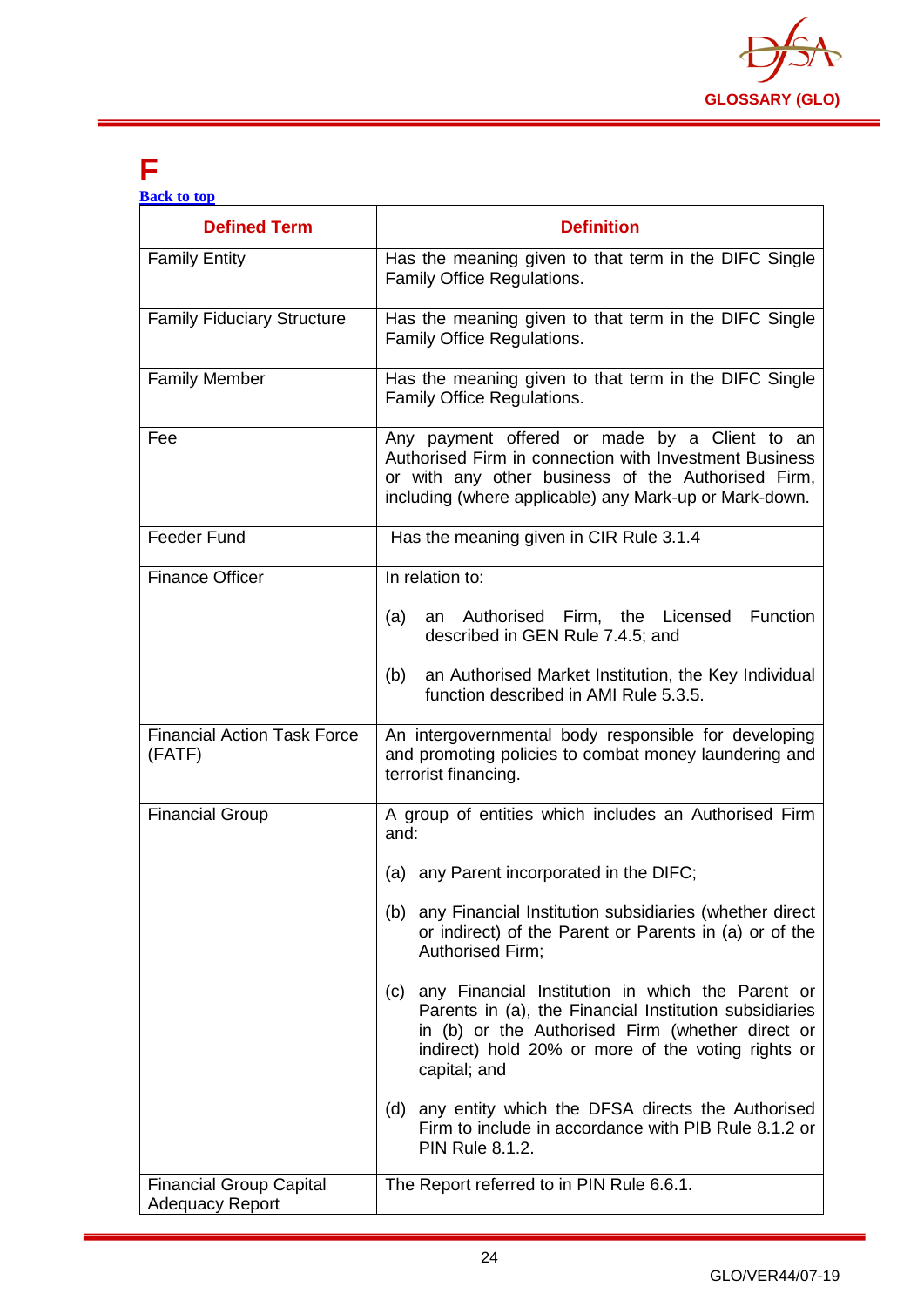

| <b>Defined Term</b>                                   | <b>Definition</b>                                                                                                                                                                                    |
|-------------------------------------------------------|------------------------------------------------------------------------------------------------------------------------------------------------------------------------------------------------------|
| <b>Financial Group Capital</b><br>Requirement         | The Capital Requirement of a Financial Group calculated<br>in accordance with PIB Rule 8.3.3 or PIN Rule 8.3.3.                                                                                      |
| <b>Financial Group Capital</b><br><b>Resources</b>    | The Capital Resources of a Financial Group calculated<br>in accordance with PIB Rule 8.3.4 or PIN 8.3.4.                                                                                             |
| <b>Financial Institution</b>                          | A regulated or unregulated entity, whose activities are<br>primarily financial in nature.                                                                                                            |
| <b>Financial Instrument</b>                           | Any contract that gives rise to both a financial asset of<br>one entity and a financial liability or equity instrument of<br>another entity.                                                         |
| <b>Financial Markets Tribunal</b>                     | the tribunal referred to in Article 26 of the Regulatory<br>Law 2004.                                                                                                                                |
| <b>Financial Promotion</b>                            | Has the meaning given in Article 41A(3) of the<br>Regulatory Law 2004.                                                                                                                               |
| <b>Financial Promotions</b><br>Prohibition            | Has the meaning given in Article 41A(1) of the<br>Regulatory Law 2004.                                                                                                                               |
| <b>Financial Service</b>                              | Has the meaning given in GEN Rule 2.2.1.                                                                                                                                                             |
| <b>Financial Services Regulator</b>                   | A regulator of financial service activities established in a<br>jurisdiction other than the DIFC.                                                                                                    |
| <b>Financial Statement</b><br><b>Auditor's Report</b> | A report referred to in GEN Rule 8.6.1(a).                                                                                                                                                           |
| <b>First to Default</b>                               | In relation to 'First to Default' baskets, the situation when<br>the entire Credit Derivative contract terminates following<br>the first Credit Event on any of the Reference Assets or<br>entities. |
| <b>FMT</b>                                            | <b>Financial Markets Tribunal.</b>                                                                                                                                                                   |
| <b>Foreign Currency</b>                               | The currency of any country or territory other than the<br>currency in which the Authorised Firm, to whom the<br>expression relates, reports.                                                        |
| Foreign Exchange Risk<br><b>Capital Requirement</b>   | A component of the Market Risk Capital Requirement<br>and as calculated in accordance with PIB section 5.6.                                                                                          |
| Foreign Fund                                          | A Fund established or domiciled in a jurisdiction other<br>than the DIFC.                                                                                                                            |
| <b>Forward Price</b>                                  | A price calculated by reference to the valuation point<br>next following the fund manager's agreement to sell or,<br>as the case may be, to redeem the units in question.                            |
| <b>FSRA</b>                                           | The Financial Services Regulatory Authority of the Abu                                                                                                                                               |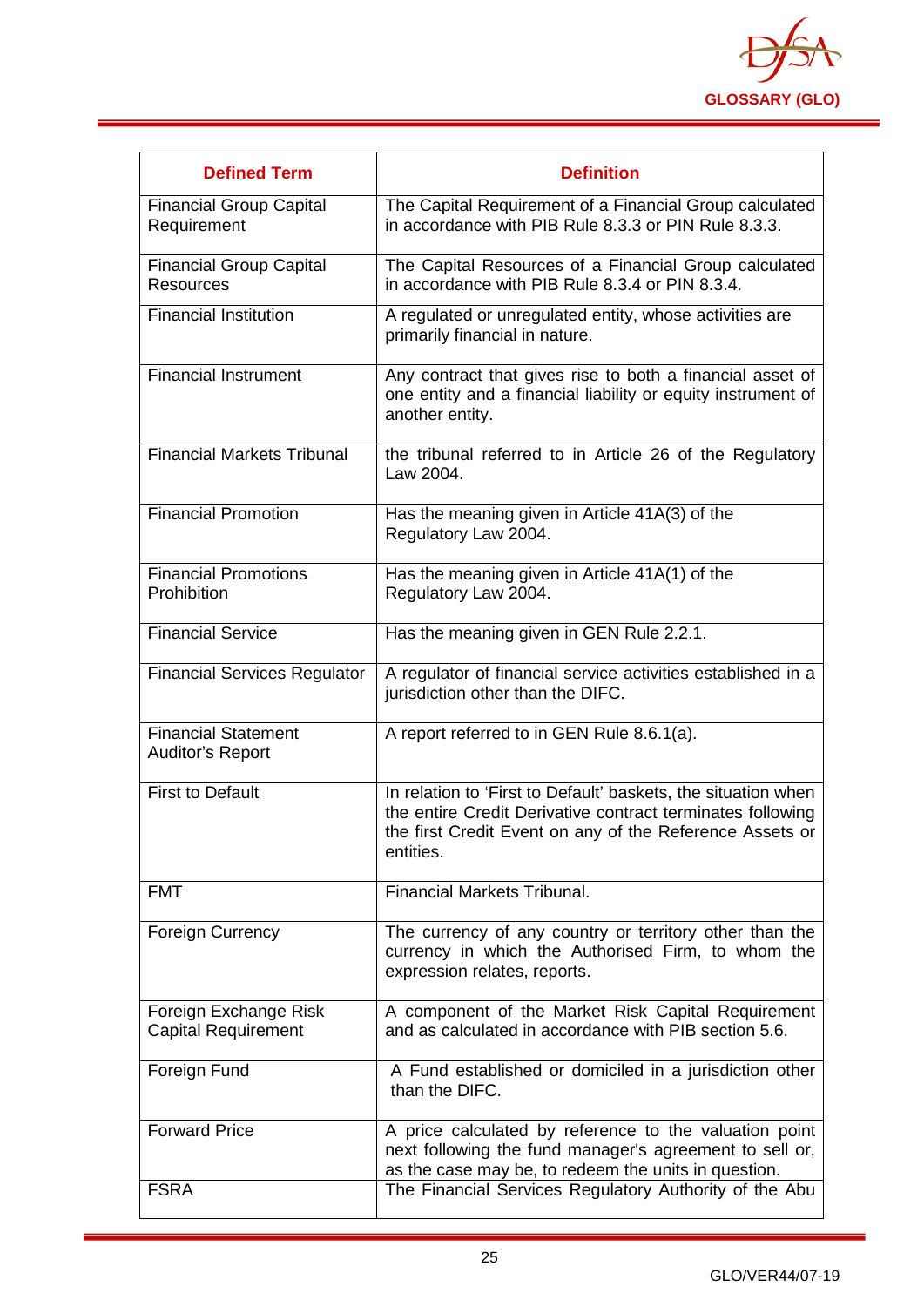

<span id="page-26-0"></span>

| <b>Defined Term</b>          | <b>Definition</b>                                                                                                                                                                                                                                                                                                                                                                                                                                                     |
|------------------------------|-----------------------------------------------------------------------------------------------------------------------------------------------------------------------------------------------------------------------------------------------------------------------------------------------------------------------------------------------------------------------------------------------------------------------------------------------------------------------|
|                              | Dhabi Global Market.                                                                                                                                                                                                                                                                                                                                                                                                                                                  |
| Fund                         | A Collective Investment Fund.<br>(1)                                                                                                                                                                                                                                                                                                                                                                                                                                  |
|                              | (2)<br>In relation to a Passported Fund, has the meaning<br>given in FPR section 1.3.                                                                                                                                                                                                                                                                                                                                                                                 |
| Fund Administrator           | An Authorised Firm which is authorised under its<br>Licence to Provide Fund Administration or a Person<br>who is authorised or licensed by a Financial Service<br>Regulator to provide such administration.                                                                                                                                                                                                                                                           |
| <b>Fund Auditor's Report</b> | A report referred to in CIR Rule 9.3.8(b).                                                                                                                                                                                                                                                                                                                                                                                                                            |
| <b>Fund Manager</b>          | (1) The Person, described under Article 20(4) of the<br>Investment Law<br>2010, who<br>Collective<br>is<br>responsible for the management of the property<br>held for or within a Fund and who otherwise<br>operates the Fund and, in relation to a Domestic<br>Fund, is authorised under a Licence granted by the<br>DFSA to operate the Fund.<br>(2) In relation to a Passported Fund, the Person<br>licensed by a Home Regulator to manage or<br>operate the Fund. |
| <b>Fund of Funds</b>         | Has the meaning given in CIR Rule 3.1.3                                                                                                                                                                                                                                                                                                                                                                                                                               |
| <b>Fund Property</b>         | The property held for or within a Fund.                                                                                                                                                                                                                                                                                                                                                                                                                               |
| <b>Fund Prospectus</b>       | Has the meaning given in MKT Rule 6.3.1(b).                                                                                                                                                                                                                                                                                                                                                                                                                           |
| <b>Fund Protocol Rules</b>   | The Fund Protocol Rules module of the Rulebook.                                                                                                                                                                                                                                                                                                                                                                                                                       |
| <b>FPR</b>                   | The Fund Protocol Rules module of the Rulebook.                                                                                                                                                                                                                                                                                                                                                                                                                       |
| <b>Fund Return</b>           | The return described in PIN Rule A10.2.5.                                                                                                                                                                                                                                                                                                                                                                                                                             |
| Future                       | Has the meaning given in GEN Rule A2.3.1(b).                                                                                                                                                                                                                                                                                                                                                                                                                          |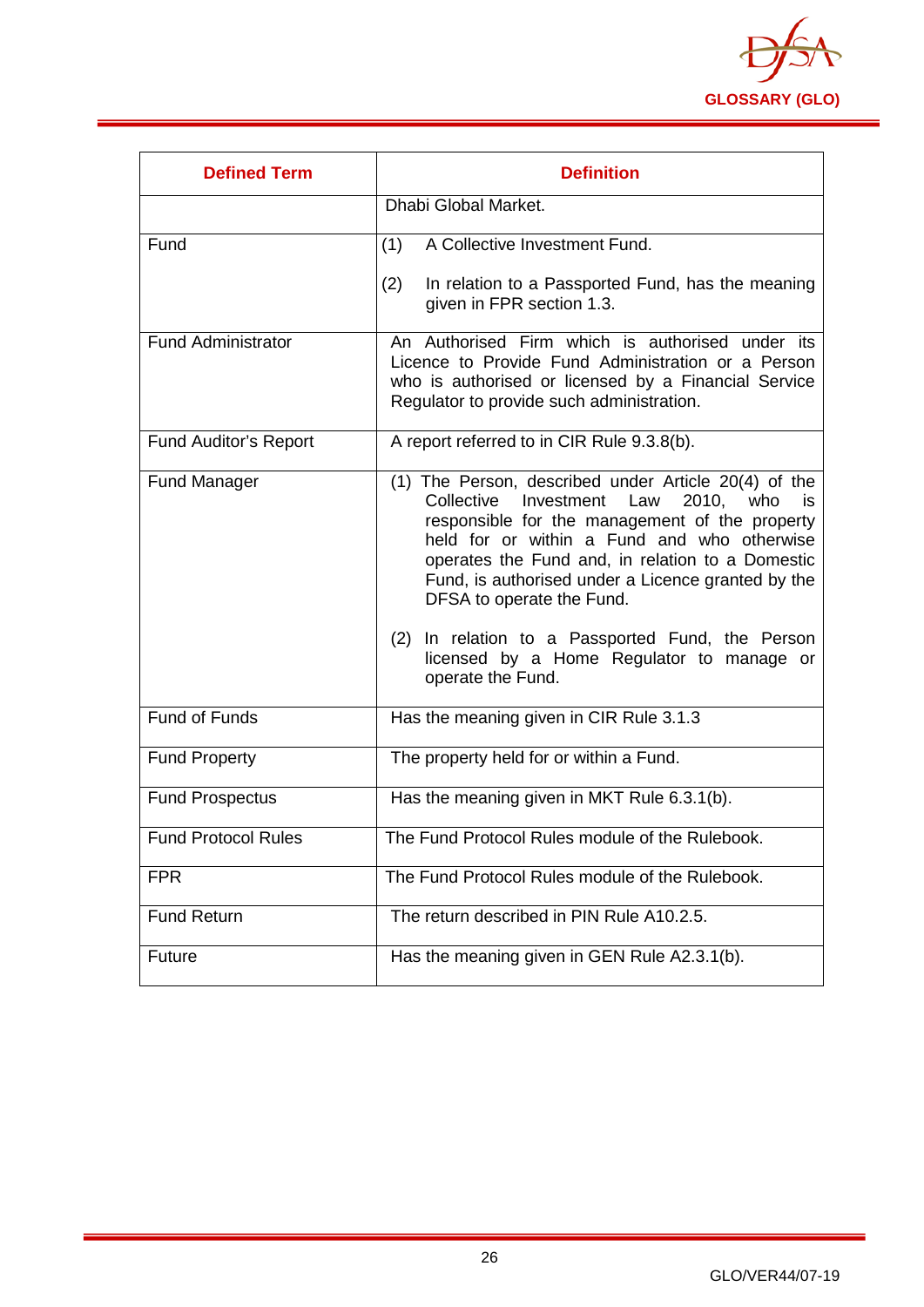

#### **G [Back to top](#page-1-0)**

| <b>Defined Term</b>                  | <b>Definition</b>                                                                                                                                                                                                                                                    |
|--------------------------------------|----------------------------------------------------------------------------------------------------------------------------------------------------------------------------------------------------------------------------------------------------------------------|
| <b>GEN</b>                           | The General module of the Rulebook.                                                                                                                                                                                                                                  |
| <b>General Insurance</b>             | Insurance other than Long-Term Insurance.                                                                                                                                                                                                                            |
| <b>General Insurance Business</b>    | The business of Effecting Contracts of Insurance or<br>Carrying Out Contracts of<br>Insurance, where the<br>Contracts<br>of<br>of General<br>Insurance<br>are<br>contracts<br>Insurance.                                                                             |
| <b>General Insurance Liabilities</b> | Liabilities of an Insurer arising under or associated with<br>contracts of General Insurance entered into by it, as<br>insurer or cedant, including liabilities in respect of claims<br>(whether or not incurred), acquisition costs and claims<br>settlement costs. |
| <b>GLO</b>                           | The Glossary module of the Rulebook.                                                                                                                                                                                                                                 |
| <b>Global Return</b>                 | The return described in PIN Rule A10.2.3.                                                                                                                                                                                                                            |
| Governing Body                       | (1)<br>The board of directors, partners, committee of<br>management or other governing body of an<br>Undertaking.                                                                                                                                                    |
|                                      | (2)<br>In CIR, in relation to a Fund, a Person or a body<br>of Persons who together form the directing mind<br>of the Fund including but not limited to:                                                                                                             |
|                                      | its Fund Manager, a member of its main or<br>(a)<br>supervisory board, a General Partner; or                                                                                                                                                                         |
|                                      | (b)<br>any other Person or body of Persons<br>exercising equivalent powers and functions<br>in relation to directing the operation of the<br>Fund.                                                                                                                   |
|                                      | (3)<br>In AML, has the meaning in Rule 3.2.1.                                                                                                                                                                                                                        |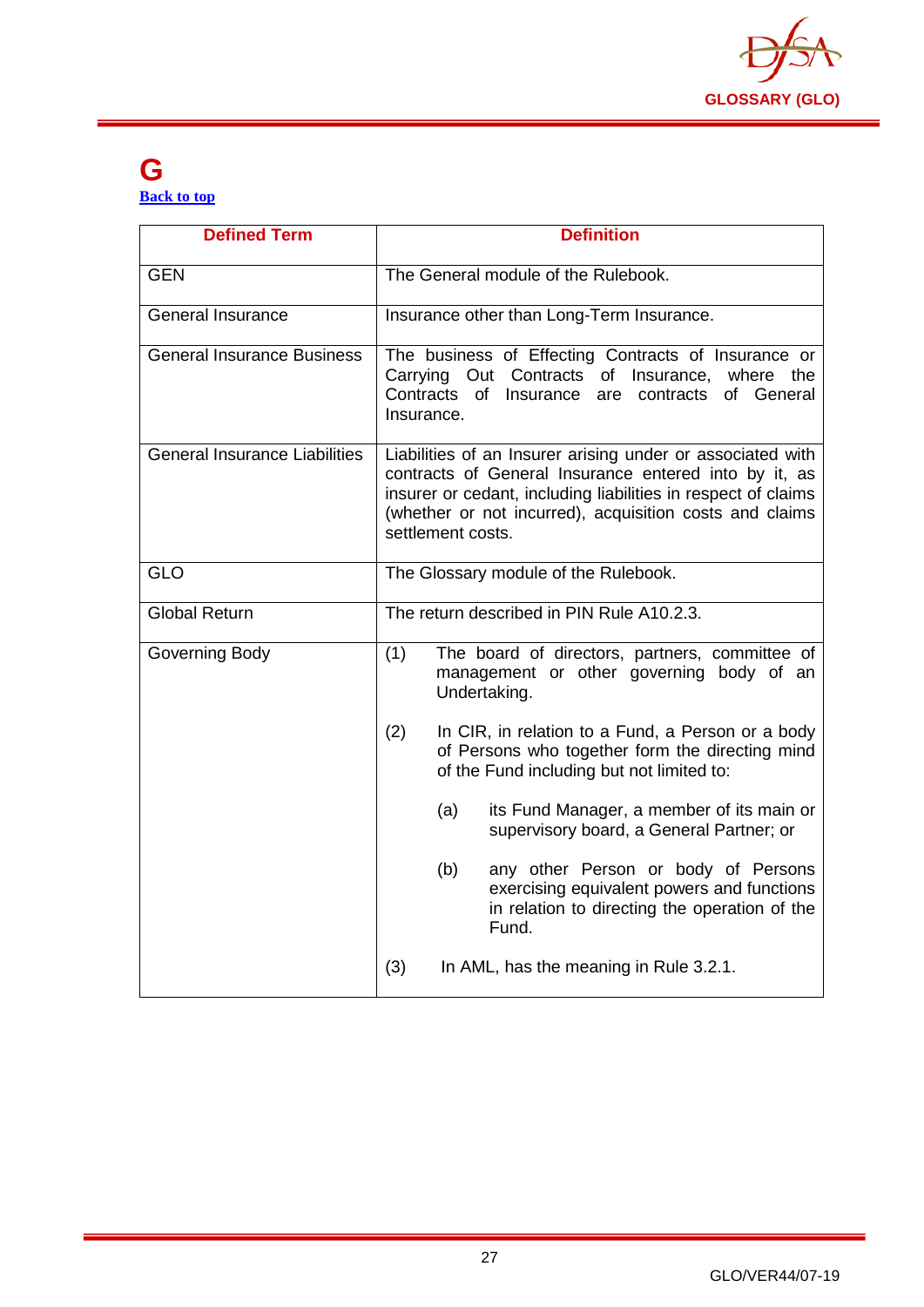

| <b>Defined Term</b>                               |     | <b>Definition</b>                                                                                                                                                                                                                                                                                                                     |
|---------------------------------------------------|-----|---------------------------------------------------------------------------------------------------------------------------------------------------------------------------------------------------------------------------------------------------------------------------------------------------------------------------------------|
| <b>Government and Public</b><br><b>Securities</b> | (1) | Securities that are loan stock, bonds or other<br>creating<br>acknowledging<br>instruments<br>or<br>indebtedness, issued by or on behalf of an<br>Exempt Offeror or a subdivision thereof or a<br>local or other public authority of any country or<br>jurisdiction which is an Exempt Offeror.                                       |
|                                                   | (2) | There are excluded from the Securities specified<br>in (1) so far as applicable:                                                                                                                                                                                                                                                      |
|                                                   | (a) | an instrument creating or acknowledging<br>indebtedness for, or for money borrowed to<br>defray, the consideration payable under a<br>contract for the supply of goods or<br>services;                                                                                                                                                |
|                                                   | (b) | a cheque or other bill of exchange, a<br>banker's draft or a letter of credit (but not a<br>bill of exchange accepted by a banker);                                                                                                                                                                                                   |
|                                                   | (c) | a banknote, a statement showing<br>а<br>balance on a bank account, or a lease or<br>other disposition of property; and                                                                                                                                                                                                                |
|                                                   | (d) | a Contract of Insurance.                                                                                                                                                                                                                                                                                                              |
| <b>Gross Outstanding Claims</b>                   |     | In relation to an Insurer as at a date, the amount of the<br>Insurer's provision for claims incurred but not yet paid as<br>at that date, including claims incurred but not yet<br>reported and provision for direct and indirect claims<br>settlement expenses in respect of those claims.                                           |
| <b>Gross Written Premium</b>                      | (1) | In relation to a Contract of Insurance, the amount<br>of premium payable by the insured in respect of<br>that contract, excluding any excise taxes levied on<br>premiums and receivable by the Insurer but<br>without any deduction for commissions or other<br>acquisition expenses; and                                             |
|                                                   | (2) | in relation to an Insurer during a period:                                                                                                                                                                                                                                                                                            |
|                                                   | (a) | in respect of General Insurance, the<br>amount of<br>Gross Written<br>aggregate<br>Premium in respect of insurance and<br>reinsurance contracts entered into by the<br>Insurer as insurer during that period,<br>together with any adjustments arising in<br>that period in respect of contracts effected<br>in previous periods; and |
|                                                   | (b) | in respect of Long-Term Insurance, the<br>Gross<br>Written<br>aggregate<br>amount of                                                                                                                                                                                                                                                  |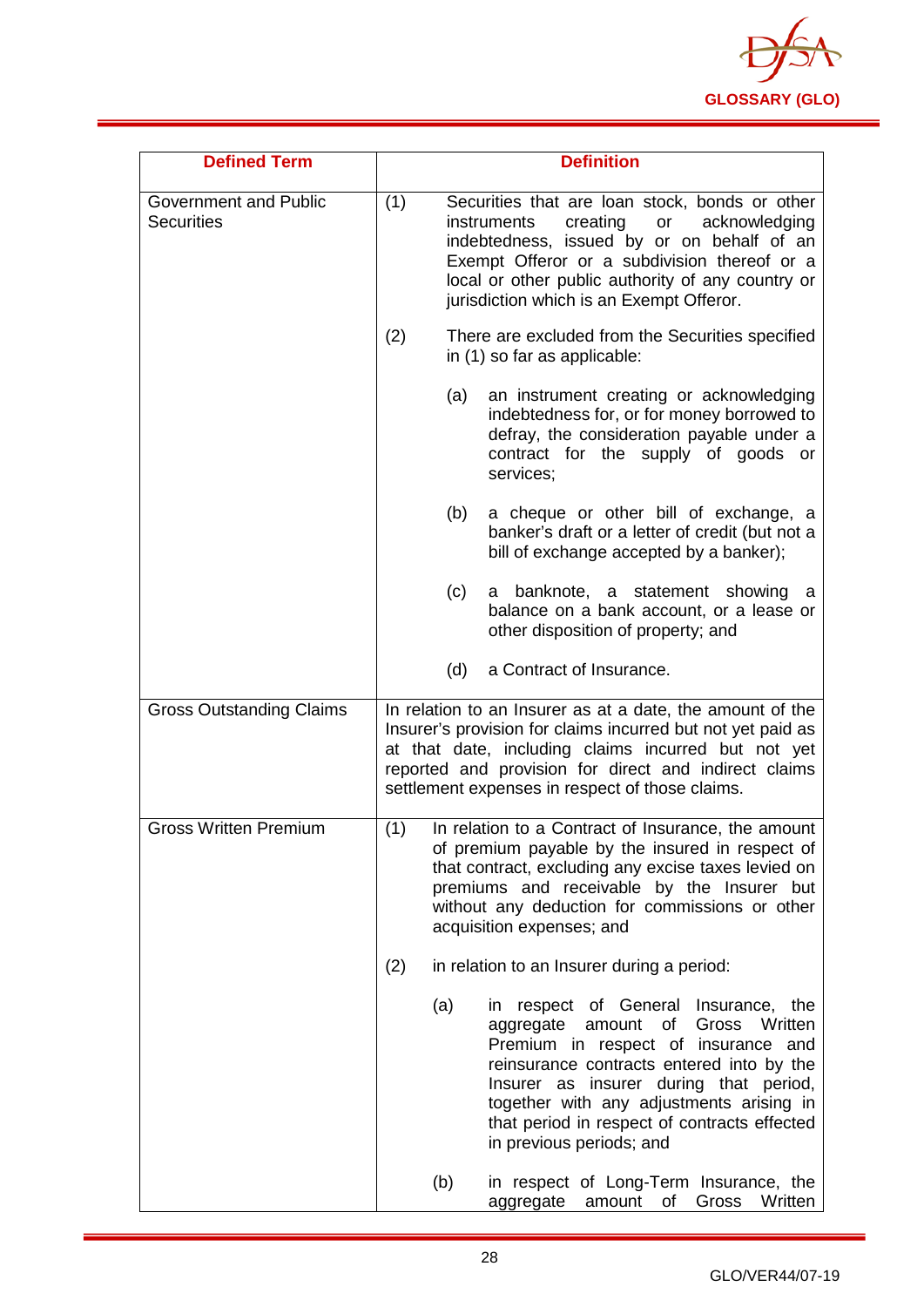

| <b>Defined Term</b> | <b>Definition</b>                                                                                        |
|---------------------|----------------------------------------------------------------------------------------------------------|
|                     | Premium becoming due for payment in that<br>period.                                                      |
| Group               | (1)<br>Means a group of entities which includes an entity<br>(the 'first entity') and:                   |
|                     | any Parent of the first entity; and<br>(a)                                                               |
|                     | any Subsidiary of the first entity or of any<br>(b)<br>Parent of the first entity.                       |
|                     | (2)<br>In AML, has the meaning in Rule 3.2.1.                                                            |
| <b>Group Risk</b>   | The risk of loss to the Authorised Firm as a result of its<br>membership of, or linkages within a Group. |
| Guidance            | Has the meaning given in Article 2 of Schedule 1 to the<br>Regulatory Law 2004.                          |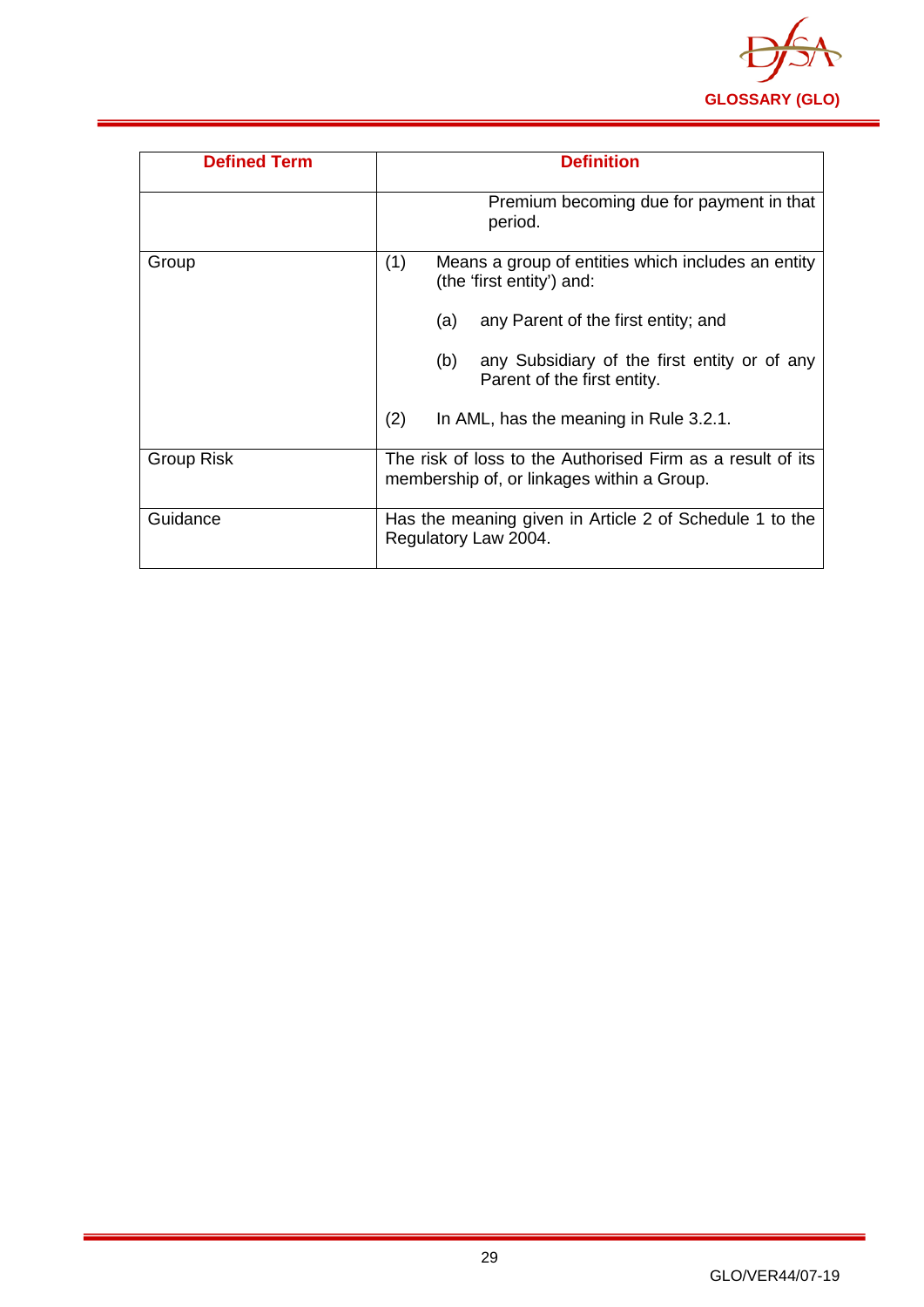

#### <span id="page-30-0"></span>**H [Back to top](#page-1-0)**

| <b>Defined Term</b>    | <b>Definition</b>                                                                                                                                                                                                                                                                                                                                                      |
|------------------------|------------------------------------------------------------------------------------------------------------------------------------------------------------------------------------------------------------------------------------------------------------------------------------------------------------------------------------------------------------------------|
| Hedge Fund             | Has the meaning given in CIR Rule 3.1.9                                                                                                                                                                                                                                                                                                                                |
| <b>Historic Price</b>  | A price calculated by reference to the valuation point<br>immediately preceding the fund manager's agreement to<br>sell or, as the case may be, to redeem the units in<br>question.                                                                                                                                                                                    |
| <b>Holding Company</b> | Has the meaning given in Schedule 1 to the DIFC<br>Companies Law and, without limiting the generality of<br>that definition, is taken to include, in relation to a<br>Body Corporate (the Subsidiary),<br>relevant<br>the<br>Subsidiary's ultimate Holding Company and any Holding<br>Company between the Subsidiary and the Subsidiary's<br>ultimate Holding Company. |
| Home Jurisdiction      | Has the meaning given in FPR section 1.3.                                                                                                                                                                                                                                                                                                                              |
| Home Regulator         | Has the meaning given in FPR section 1.3.                                                                                                                                                                                                                                                                                                                              |
| Host Jurisdiction      | Has the meaning given in FPR section 1.3.                                                                                                                                                                                                                                                                                                                              |
| Host Regulator         | Has the meaning given in FPR section 1.3.                                                                                                                                                                                                                                                                                                                              |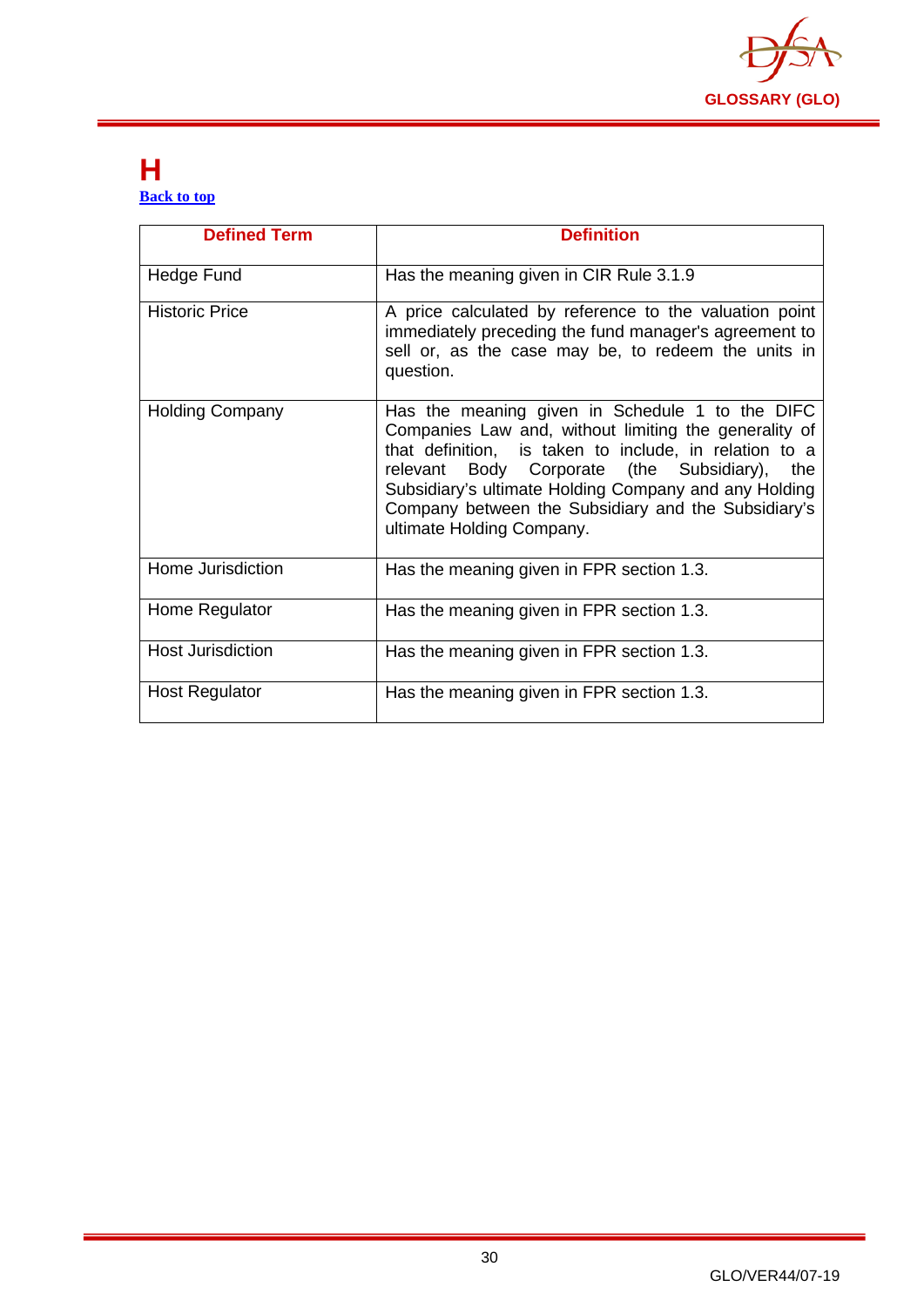

#### <span id="page-31-0"></span>**I [Back to top](#page-1-0)**

| <b>Defined Term</b>                                          | <b>Definition</b>                                                                                                                                                                        |
|--------------------------------------------------------------|------------------------------------------------------------------------------------------------------------------------------------------------------------------------------------------|
| <b>IFAC</b>                                                  | The International Federation of Accountants.                                                                                                                                             |
| <b>IFRS for Small and Medium</b><br><b>Sized Enterprises</b> | The International Financial Reporting Standards for<br>small and medium sized enterprises as issued and<br>amended from time to time by the International<br>Accounting Standards Board. |
| <b>iNAV</b>                                                  | Indicative Net Asset Value of an ETF.                                                                                                                                                    |
| Independent Valuer                                           | A Person who carries on the business or profession of<br>valuing Real Property and who meets the criteria set out<br>under CIR Rule 13.4.19.                                             |
| Inside Information                                           | Information specified in Article 63(1)(a) of the Markets<br>Law 2012.                                                                                                                    |
| Insider                                                      | A Person specified in Article 63(1)(b) of the Markets Law<br>2012.                                                                                                                       |
| Instrument                                                   | Means, in relation to a Derivative, any Investment, asset<br>or thing on which the value of the Derivative may be<br>based.                                                              |
| <b>Insurance Agent</b>                                       | A Person who acts as an agent of one or more insurers.                                                                                                                                   |
| <b>Insurance Aggregation Site</b>                            | A website or other form of electronic media that provides<br>a facility by means of which a Person can:                                                                                  |
|                                                              | search for a Contract of Insurance according to<br>(a)<br>selected criteria;                                                                                                             |
|                                                              | (b)<br>identify, obtain a quote for, compare, or obtain a<br>list ranking one or more Contracts of Insurance in<br>response to the search; and                                           |
|                                                              | conclude, directly or indirectly, a Contract of<br>(c)<br>Insurance.                                                                                                                     |
| <b>Insurance Bank Account</b>                                | A bank account with an Eligible Bank which has been<br>opened by an Insurance Intermediary or Insurance<br>Manager in accordance with COB Rule 7.12.5.                                   |
| <b>Insurance Broker</b>                                      | A Person who acts as an agent of a Policyholder in<br>relation to a Contract of Insurance.                                                                                               |
| <b>Insurance Business</b>                                    | The business of Effecting Contracts of Insurance or<br>Carrying Out Contracts of Insurance, including effecting<br>or carrying out contracts of reinsurance (as reinsurer).              |
| <b>Insurance Fund</b>                                        | In relation to a Takaful Insurer, the aggregate of the                                                                                                                                   |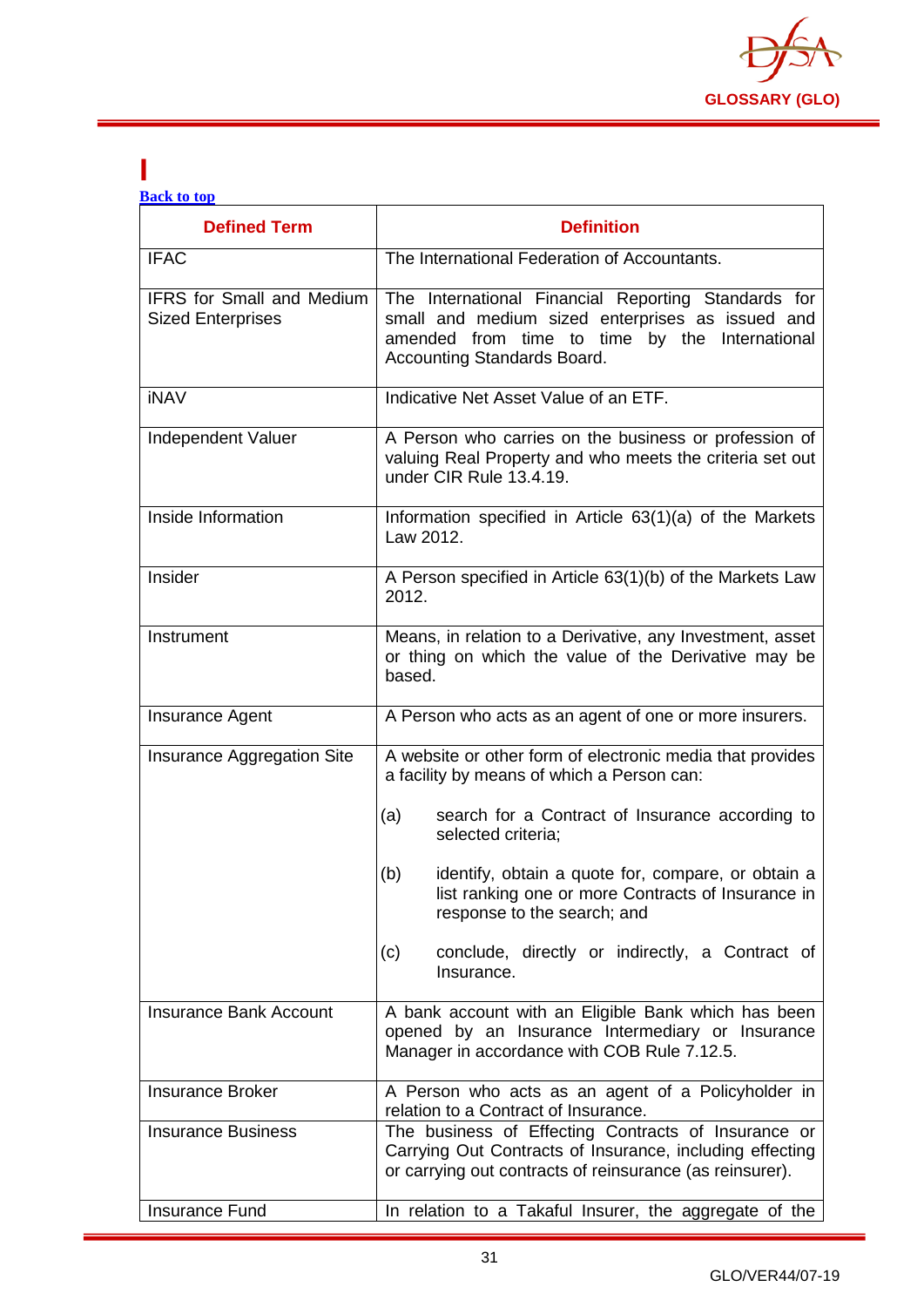

| <b>Defined Term</b>                                                 | <b>Definition</b>                                                                                                                                                                                                                                                                                                                                                                       |
|---------------------------------------------------------------------|-----------------------------------------------------------------------------------------------------------------------------------------------------------------------------------------------------------------------------------------------------------------------------------------------------------------------------------------------------------------------------------------|
|                                                                     | assets and liabilities of the Insurer that are attributed to<br>the Takaful transactions of the Insurer and the amount of<br>any assets designated by the Insurer as a capital<br>transfer to the insurance fund; and includes the amount<br>of any profit, surplus or return (however called or<br>described), less attributable expenses, arising on the<br>investment of such funds. |
| Insurance Intermediary                                              | An Authorised Firm whose Licence authorises it to carry<br>on the Financial Service of Insurance Intermediation.                                                                                                                                                                                                                                                                        |
| Insurance Intermediation                                            | Has the meaning given in GEN section 2.19.                                                                                                                                                                                                                                                                                                                                              |
| <b>Insurance Liabilities</b>                                        | General Insurance liabilities and Long-Term Insurance<br>liabilities.                                                                                                                                                                                                                                                                                                                   |
| Insurance Management                                                | Has the meaning given in GEN section 2.20.                                                                                                                                                                                                                                                                                                                                              |
| <b>Insurance Manager</b>                                            | An Authorised Firm whose Licence authorises it to carry<br>on the Financial Service of Insurance Management.                                                                                                                                                                                                                                                                            |
| <b>Insurance Monies</b>                                             | Has the meaning given in COB Rule 7.12.2.                                                                                                                                                                                                                                                                                                                                               |
| Insurance Monies Auditor's<br>Report                                | A report referred to in GEN Rule 8.6.1(d).                                                                                                                                                                                                                                                                                                                                              |
| Insurance Special Purpose<br>Vehicle                                | An insurer which:                                                                                                                                                                                                                                                                                                                                                                       |
|                                                                     | assumes risks by way of reinsurance; and<br>(a)                                                                                                                                                                                                                                                                                                                                         |
|                                                                     | (b)<br>is required to fully fund its exposures to those risks<br>through the proceeds of a debt issuance or some<br>other financing arrangement where the repayment<br>obligations under those<br>arrangements<br>are<br>subordinated<br>to<br>the<br>insurer's<br>reinsurance<br>obligations.                                                                                          |
| Insurer                                                             | A Person carrying on in the DIFC either or both of the<br>following Financial Services for which<br>it.<br>has<br>authorisation under its Licence:                                                                                                                                                                                                                                      |
|                                                                     | Effecting Contracts of Insurance; or<br>(a)                                                                                                                                                                                                                                                                                                                                             |
|                                                                     | Carrying Out Contracts of Insurance.<br>(b)                                                                                                                                                                                                                                                                                                                                             |
| <b>Internal Auditor</b>                                             | The Key Individual function described in AMI Rule 5.3.9.                                                                                                                                                                                                                                                                                                                                |
| <b>International Financial</b><br><b>Reporting Standards (IFRS)</b> | The International Financial Reporting Standards as<br>issued and amended from time to time by the<br>International Accounting Standards Board.                                                                                                                                                                                                                                          |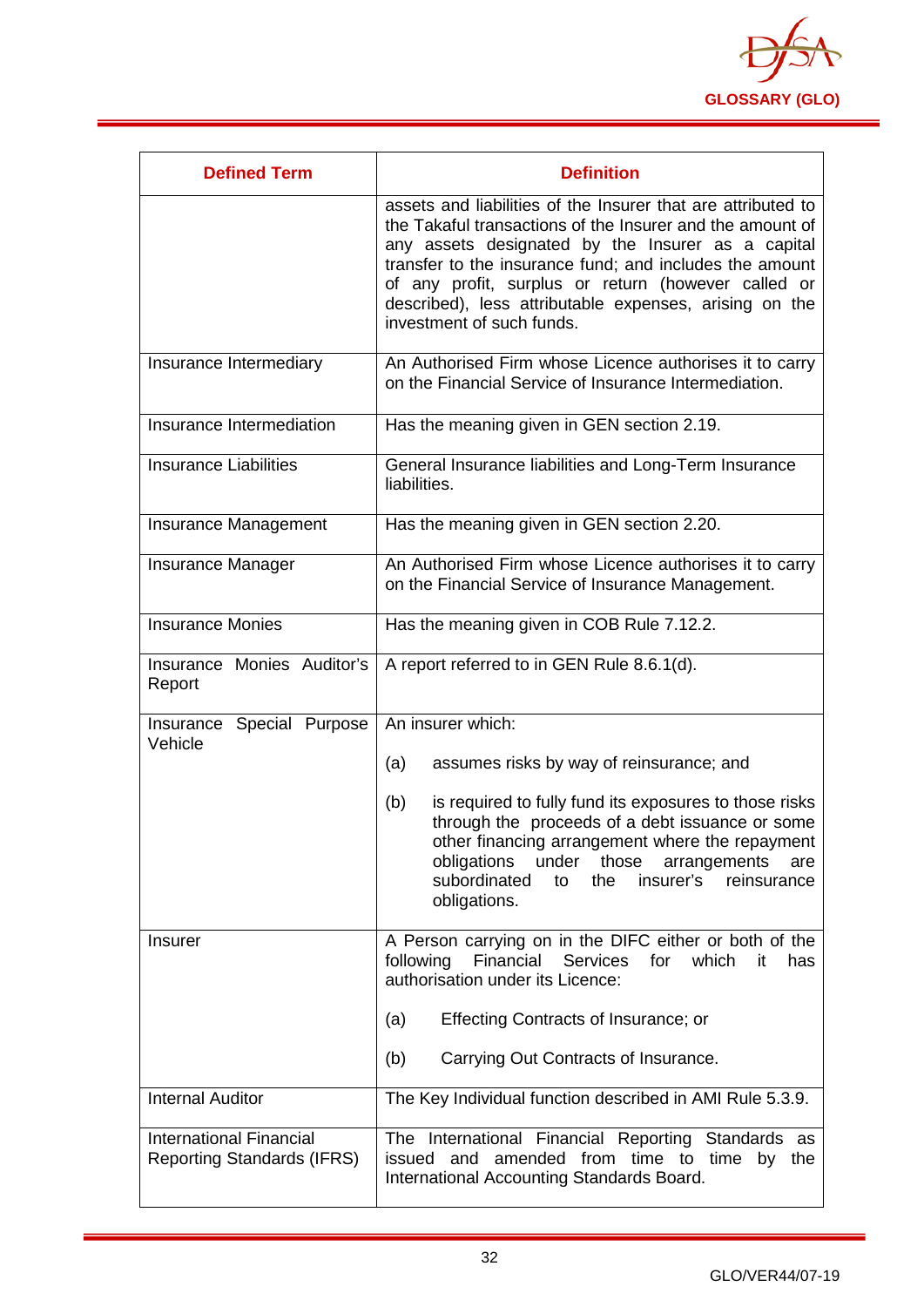

| <b>Defined Term</b>                                   | <b>Definition</b>                                                                                                                                                                                                 |
|-------------------------------------------------------|-------------------------------------------------------------------------------------------------------------------------------------------------------------------------------------------------------------------|
| International Standards on<br>Assurance Engagement    | The international standards on assurance engagement<br>as issued and amended from time to time by the<br>International Auditing and Assurance Standards Board<br>(IAASB) of IFAC.                                 |
| International Standards on<br>Auditing                | The international standards on auditing as issued and<br>amended from time to time by the International Auditing<br>and Assurance Standards Board (IAASB) of IFAC.                                                |
| International Standards on<br><b>Quality Control</b>  | The international standards on quality control as issued<br>and amended from time to time by the International<br>Auditing and Assurance Standards Board (IAASB) of<br>IFAC.                                      |
| International Standards on<br><b>Related Services</b> | The international standards on related services as<br>issued and amended from time to time by the<br>International Auditing and Assurance Standards Board<br>(IAASB) of IFAC.                                     |
| <b>Invested Assets</b>                                | Any asset, right or interest of an Insurer that is held by<br>the Insurer for the primary purpose of generating<br>revenues or for directly providing funds to meet the<br>Insurer's cash outflows in the future. |
| Investment                                            | Has the meaning given in GEN section A2.1.                                                                                                                                                                        |
| <b>Investment Analyst</b>                             | An Employee of an Authorised Firm who prepares<br>Investment Research.                                                                                                                                            |
| <b>Investment Business</b>                            | The business of:                                                                                                                                                                                                  |
|                                                       | Dealing in Investments as Principal;<br>(a)                                                                                                                                                                       |
|                                                       | Dealing in Investments as Agent;<br>(b)                                                                                                                                                                           |
|                                                       | Arranging Deals in Investments;<br>(c)                                                                                                                                                                            |
|                                                       | <b>Managing Assets;</b><br>(d)                                                                                                                                                                                    |
|                                                       | Advising on Financial Products;<br>(e)                                                                                                                                                                            |
|                                                       | Managing a Collective Investment Fund;<br>(f)                                                                                                                                                                     |
|                                                       | Providing Custody;<br>(g)                                                                                                                                                                                         |
|                                                       | (h)<br>Arranging Custody;                                                                                                                                                                                         |
|                                                       | (i)<br>Managing a Profit Sharing Investment Account;                                                                                                                                                              |
|                                                       | (j)<br>Operating an Alternative Trading System;                                                                                                                                                                   |
|                                                       | Acting as the Trustee of a Fund; or<br>(k)                                                                                                                                                                        |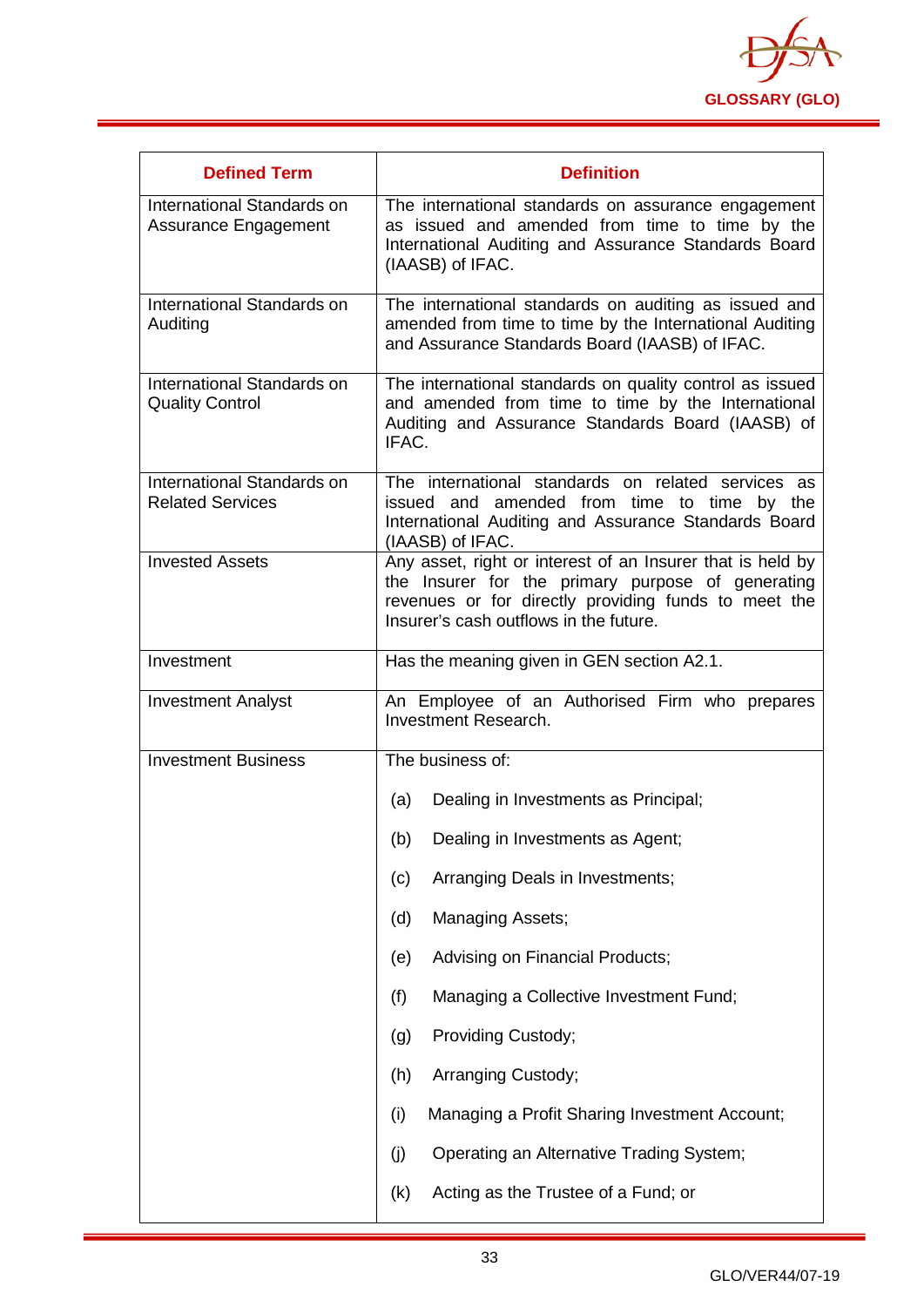

| <b>Defined Term</b>                        | <b>Definition</b>                                                                                                                                                                                                               |
|--------------------------------------------|---------------------------------------------------------------------------------------------------------------------------------------------------------------------------------------------------------------------------------|
|                                            | (1)<br>Arranging Credit and Advising on Credit.                                                                                                                                                                                 |
| <b>Investment Company</b>                  | An open or closed ended company established for the<br>collective investment<br>main<br>purpose<br>of<br>which<br>is<br>incorporated under of the DIFC Companies Law in<br>accordance with the Regulations made under that Law. |
| <b>Investment Crowdfunding</b>             | Has the meaning given in GEN Rules 2.29.1(4) and (6).                                                                                                                                                                           |
| <b>Investment Crowdfunding</b><br>Operator | A Person who is authorised under a Licence to Operate<br>an Investment Crowdfunding Platform.                                                                                                                                   |
| <b>Investment Crowdfunding</b><br>Platform | An electronic platform or a facility referred to in GEN<br>Rule 2.29.1(4) or (6).                                                                                                                                               |
| <b>Investment Manager</b>                  | A Person who, acting only on behalf of a Client:                                                                                                                                                                                |
|                                            | (a)<br>manages Investments in an account or portfolio on<br>discretionary basis under the terms of a<br>а<br>discretionary management agreement; or                                                                             |
|                                            | manages Investments in an account or portfolio on<br>(b)<br>a non-discretionary basis under the terms of a<br>non-discretionary management agreement.                                                                           |
| <b>Investment Partnership</b>              | A limited partnership established for the main purpose of<br>collective investment which is formed and registered<br>under the Limited Partnership Law in accordance with<br>the Regulations made under that Law.               |
| <b>Investment Research</b>                 | A publication which contains:                                                                                                                                                                                                   |
|                                            | (a)<br>the results of research into Investments;                                                                                                                                                                                |
|                                            | analysis of factors likely to influence the future<br>(b)<br>performance of Investments; or                                                                                                                                     |
|                                            | advice or recommendations based on those<br>(c)<br>results or analysis.                                                                                                                                                         |
| <b>Investment Risk Reserve</b>             | Represents the amount that is appropriated out of the<br>income of investment account holders, after allocating<br>the Mudarib's share, in order to meet future losses<br>attributable to investment account holders.           |
| <b>Investment Trust</b>                    | An express trust created mainly for collective investment<br>purposes under the Investment Trust Law.                                                                                                                           |
| <b>Investment Undertaking</b>              | An Investment Company, Investment Partnership, or<br>Investment Trust which is used as the investment<br>vehicle for a Fund.                                                                                                    |
| Investment-Linked Insurance                | Contracts of Insurance where the benefits are wholly or<br>partly to be determined by reference to the value of, or                                                                                                             |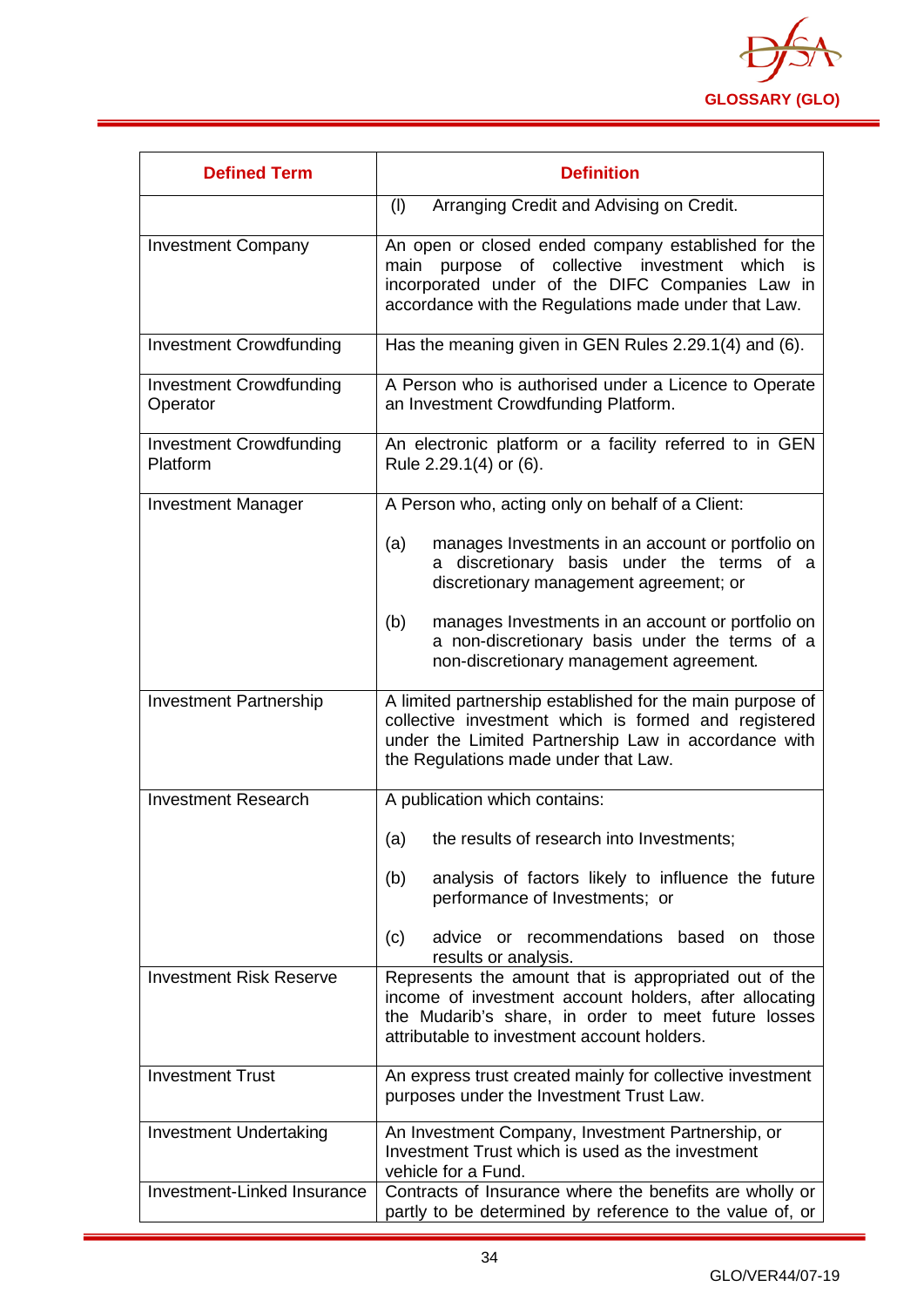

<span id="page-35-0"></span>

| <b>Defined Term</b>                                        | <b>Definition</b>                                                                                                                                                                                                                |
|------------------------------------------------------------|----------------------------------------------------------------------------------------------------------------------------------------------------------------------------------------------------------------------------------|
|                                                            | the income from, property of any description (whether or<br>not specified in the contracts) or by reference to<br>fluctuations in, or in an index of, the value of property of<br>any description (whether or not so specified). |
| <b>IOSCO</b>                                               | The International Organisation of Securities<br>Commissions.                                                                                                                                                                     |
| <b>IFR</b>                                                 | The Islamic Finance Rules module of the Rulebook.                                                                                                                                                                                |
| <b>Islamic Accounting and</b><br><b>Auditing Standards</b> | The auditing and accounting standards issued by the<br>Accounting and Auditing Organisation of<br>Islamic<br>Financial Institutions (AAOIFI).                                                                                    |
| <b>Islamic Contract</b>                                    | Any contract designed to comply with Shari'a.                                                                                                                                                                                    |
| <b>Islamic Exchange Traded</b><br>Fund or Islamic ETF      | Has the meaning given in IFR Rule 6.13.1.                                                                                                                                                                                        |
| <b>Islamic Financial Business</b>                          | Any part of the financial business of an Authorised<br>Person which is carried out in accordance with Shari'a.                                                                                                                   |
| <b>Islamic Financial Institution</b>                       | An Authorised Person which has, on its Licence, an<br>endorsement authorising it to conduct its entire financial<br>business in accordance with Sharia'a.                                                                        |
| <b>Islamic Fund</b>                                        | Has the meaning given in CIR Rule 3.1.2                                                                                                                                                                                          |
| <b>Islamic Securities</b>                                  | Any Security Offered, or held out expressly or implicitly,<br>as Islamic or Shari'a compliant.                                                                                                                                   |
| <b>Islamic Window</b>                                      | That part of an Authorised Person, other than an Islamic<br>Financial Institution, which conducts Islamic Financial<br>Business.                                                                                                 |
| <b>ISPV</b>                                                | <b>Insurance Special Purpose Vehicle</b>                                                                                                                                                                                         |
| <b>Issuer</b>                                              | (in relation to any Security) (other than a Unit in a<br>(1)<br>Collective Investment Fund) the Person by whom<br>it is or is to be issued;                                                                                      |
|                                                            | (in relation to a Unit in a Collective Investment<br>(2)<br>Fund) the Fund Manager;                                                                                                                                              |
|                                                            | (3)<br>(in relation to an interest in a limited Partnership)<br>the Partnership; and                                                                                                                                             |
|                                                            | (4)<br>(in relation to Certificates) the Person who issued<br>or is to issue the Security to which the Certificate<br>or other instrument relates.                                                                               |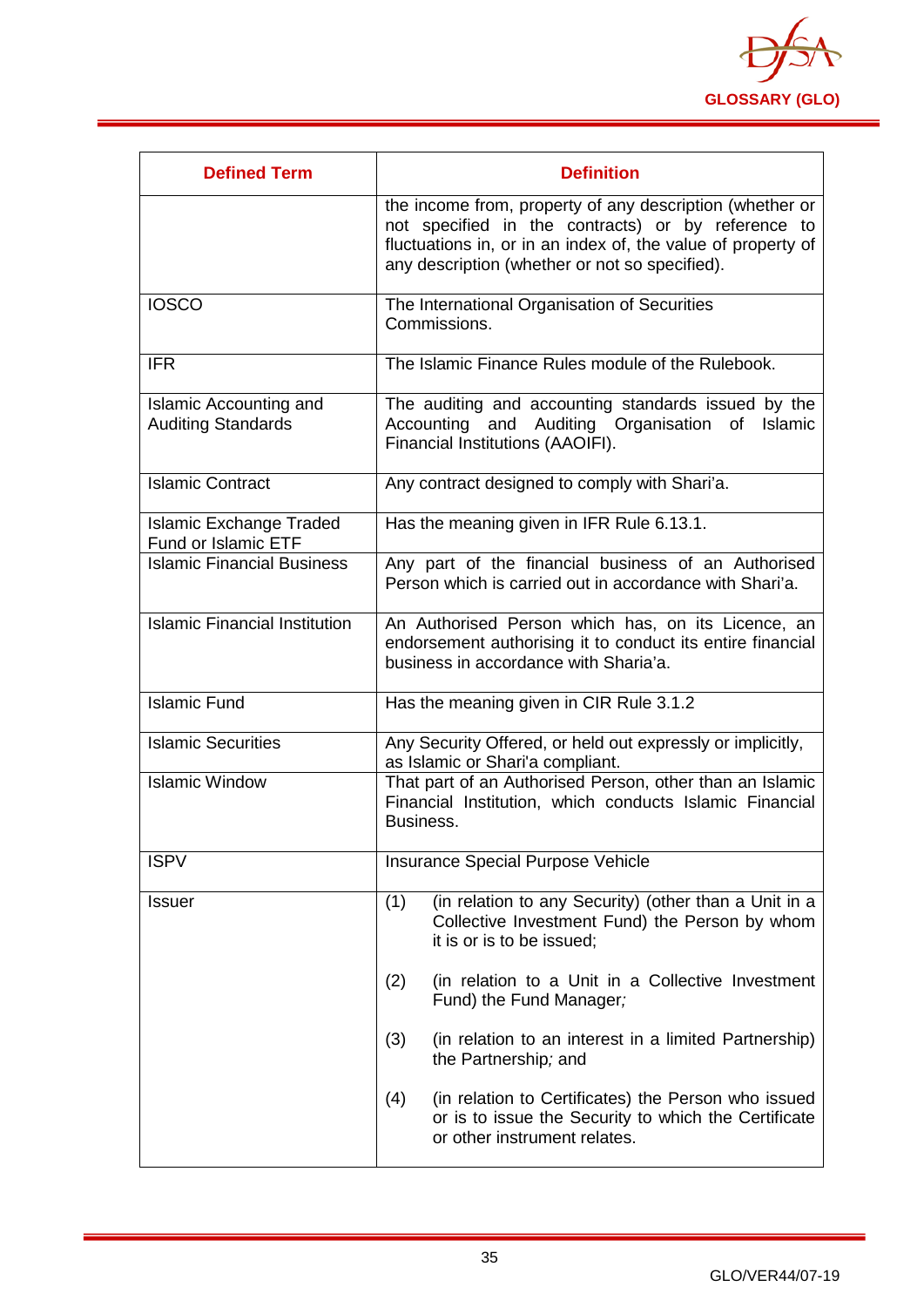

#### **J [Back to top](#page-1-0)**

| <b>Defined Term</b> | <b>Definition</b>                                                                                                                                                                               |
|---------------------|-------------------------------------------------------------------------------------------------------------------------------------------------------------------------------------------------|
| Joint Forum         | The Basel Committee on Banking Supervision (BCBS),<br>the International Organization of Securities Commissions<br>(IOSCO) and the International Association of Insurance<br>Supervisors (IAIS). |

## <span id="page-36-0"></span>**K**

**[Back to top](#page-1-0)**

| <b>Defined Term</b> | <b>Definition</b>                                                                                                                       |
|---------------------|-----------------------------------------------------------------------------------------------------------------------------------------|
| Key Individual      | An individual who has been authorised by the DFSA to<br>perform one or more Licensed Functions for an<br>Authorised Market Institution. |
| Key Information     | Information prescribed in MKT Rule in 2.5.2(1)(b).                                                                                      |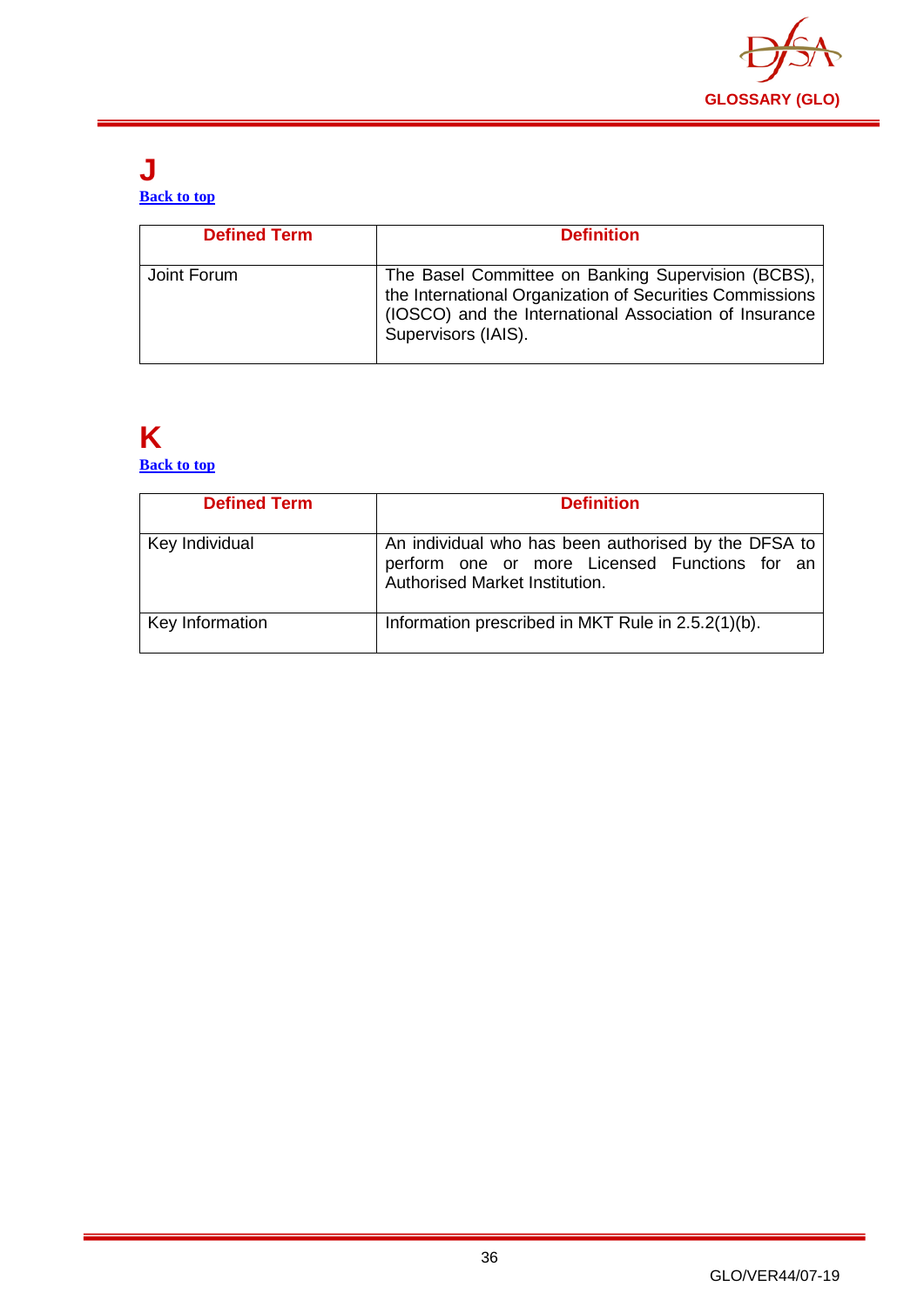

#### <span id="page-37-0"></span>**L [Back to top](#page-1-0)**

| <b>Defined Term</b>                  | <b>Definition</b>                                                                                                                                                                                                                                                                                                                |
|--------------------------------------|----------------------------------------------------------------------------------------------------------------------------------------------------------------------------------------------------------------------------------------------------------------------------------------------------------------------------------|
| Large Exposure                       | An Exposure, whether in an Authorised Firm's Non-<br>Trading Book or Trading Book, or both, to a<br>or Group of Closely<br>Counterparty<br>Related<br>Counterparties or a Group of Counterparties connected<br>to the Authorised Firm which in aggregate equals or<br>exceeds 10% of the Authorised Firm's Capital<br>Resources. |
| Licence                              | A Licence granted by the DFSA under Chapter 2 of Part<br>3 of the Regulatory Law 2004.                                                                                                                                                                                                                                           |
| <b>Licensed Director</b>             | The Licensed Function described in GEN Rule 7.4.3.                                                                                                                                                                                                                                                                               |
| <b>Licence Endorsement</b>           | an endorsement made by the DFSA on a Licence that<br>permits an Authorised Person to carry on an activity<br>prescribed under Article 44 of the Regulatory Law 2004.                                                                                                                                                             |
| <b>Licensed Function</b>             | in relation to an Authorised Firm, a function<br>(1)<br>described in GEN section 7.4; and<br>(2)<br>in relation to an Authorised Market Institution, a<br>function described in AMI section 5.3.                                                                                                                                 |
| <b>Licensed Partner</b>              | The Licensed Function described in GEN Rule 7.4.4.                                                                                                                                                                                                                                                                               |
| <b>Licensed Person</b>               | In relation to a Passported Fund, a Person who is<br>licensed or otherwise authorised by the Home Regulator<br>to Promote Funds.                                                                                                                                                                                                 |
| <b>Licensing Requirements</b>        | The requirements set out in AMI section 7.2 in relation to<br>the granting of a Licence to an Authorised Market<br>Institution.                                                                                                                                                                                                  |
| <b>Limited Liability Partnership</b> | A partnership incorporated under the Limited Liability<br>Partnership Law 2004 or under the law of a country or<br>territory outside the DIFC.                                                                                                                                                                                   |
| <b>Liquidity Risk</b>                | The risk of loss to an Authorised Firm as a result of<br>inability to meet its obligations as they fall due.                                                                                                                                                                                                                     |
| List                                 | The Official List of Securities.                                                                                                                                                                                                                                                                                                 |
| <b>Listed Entity</b>                 | Has the meaning given in MKT Rule 9.1.1(2).                                                                                                                                                                                                                                                                                      |
| <b>Listed Fund</b>                   | A Collective Investment Fund which has been admitted<br>to the Official List of Securities.                                                                                                                                                                                                                                      |
| <b>Listed Securities</b>             | Any Securities which have been admitted to the Official                                                                                                                                                                                                                                                                          |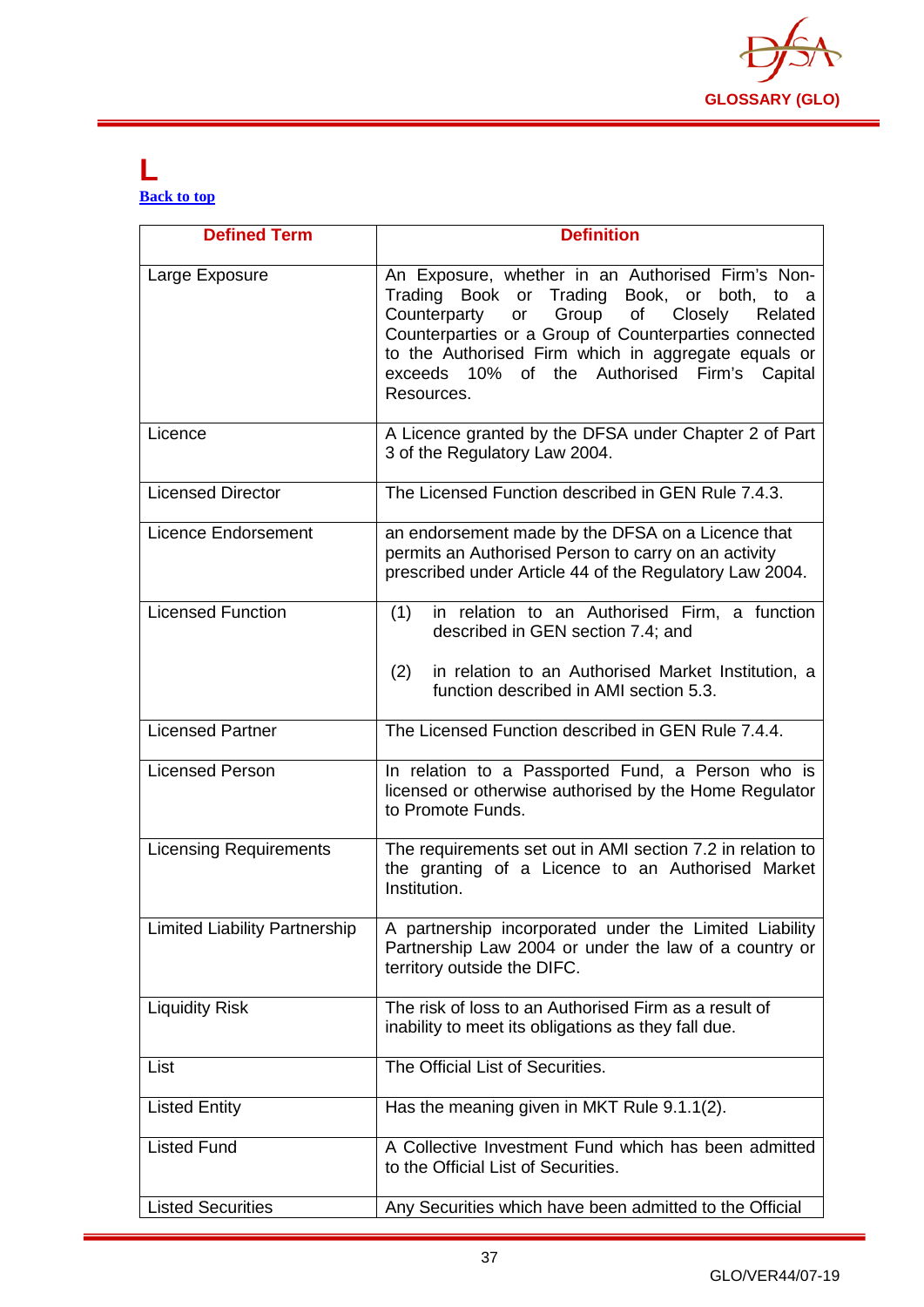

| <b>Defined Term</b>                    | <b>Definition</b>                                                                                                                                                                                       |  |  |
|----------------------------------------|---------------------------------------------------------------------------------------------------------------------------------------------------------------------------------------------------------|--|--|
|                                        | List of Securities.                                                                                                                                                                                     |  |  |
| <b>Listing Principles</b>              | Means the Rules in MKT section 9.2.                                                                                                                                                                     |  |  |
| <b>Listing Rules</b>                   | The Rules in chapter 9 of MKT.                                                                                                                                                                          |  |  |
| Lloyd's                                | The society established in the United Kingdom and<br>known as Lloyd's.                                                                                                                                  |  |  |
| Lloyd's Underwriter                    | An underwriting member of Lloyds.                                                                                                                                                                       |  |  |
| Loan Crowdfunding                      | Has the meaning given in GEN Rules 2.29.1(2) and (3).                                                                                                                                                   |  |  |
| Loan Crowdfunding Operator             | A Person who is authorised under a Licence to Operate<br>a Loan Crowdfunding Platform.                                                                                                                  |  |  |
| Loan Crowdfunding Platform             | An electronic platform or a facility referred to in GEN<br>Rule 2.29.1(2) or (3).                                                                                                                       |  |  |
| <b>Local Authorities</b>               | Government or municipal authorities, which do not<br>operate at a national level.                                                                                                                       |  |  |
| Long-Term Insurance                    | A Contract of Insurance of a type specified in GEN Rule<br>A4.1.2, expressed to be in force for more than one year,<br>where under the terms of the contract any of the<br>following conditions exists: |  |  |
|                                        | the payment of the whole or part of the benefits is<br>(1)<br>dependent upon the termination or continuation or<br>human life;                                                                          |  |  |
|                                        | the payment of any part of the premiums is<br>(2)<br>dependent upon the termination or continuation of<br>human life;                                                                                   |  |  |
|                                        | the benefits under the contract include payment of<br>(3)<br>a sum on marriage or on the birth of a child; or                                                                                           |  |  |
|                                        | the contract is a permanent health insurance<br>(4)<br>contract.                                                                                                                                        |  |  |
| Long-Term Insurance<br><b>Business</b> | The business of Effecting Contracts of Insurance or<br>Carrying Out Contracts of Insurance, where<br>the<br>Contracts of Insurance are contracts of Long-Term<br>Insurance.                             |  |  |
| Long-Term Insurance Fund               | A fund in respect of Long-Term Insurance Business<br>established and maintained in accordance with PIN<br>chapter 3.                                                                                    |  |  |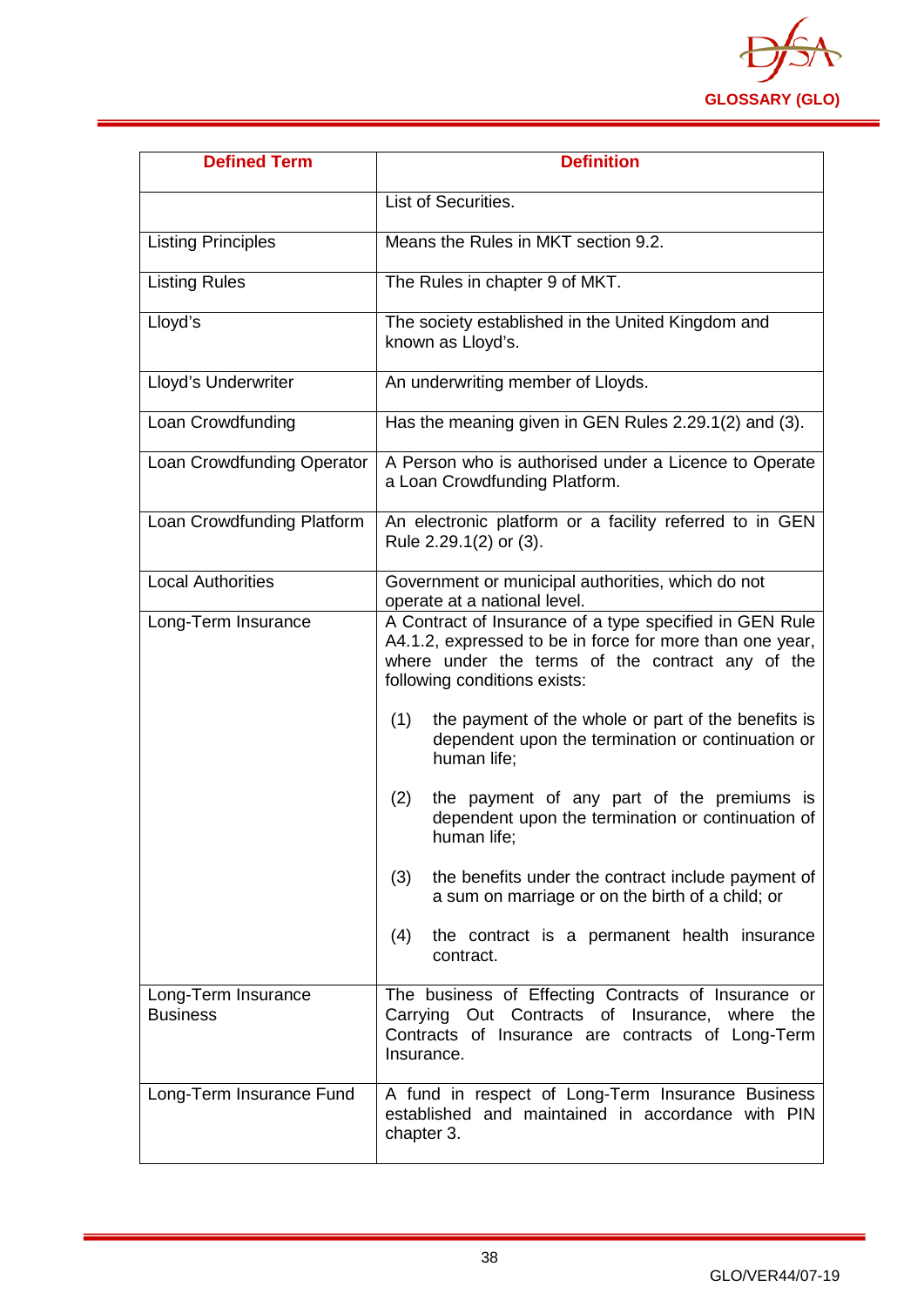

| <b>Defined Term</b>                | <b>Definition</b>                                                                                                                                                                                                           |
|------------------------------------|-----------------------------------------------------------------------------------------------------------------------------------------------------------------------------------------------------------------------------|
| Long-Term Insurance<br>Liabilities | Liabilities of an Insurer arising under or associated with<br>contracts of Long-Term Insurance, entered into by it as<br>insurer or cedant, including liabilities of the kinds<br>referred to in PIN Rules 5.6.6 and 5.6.7. |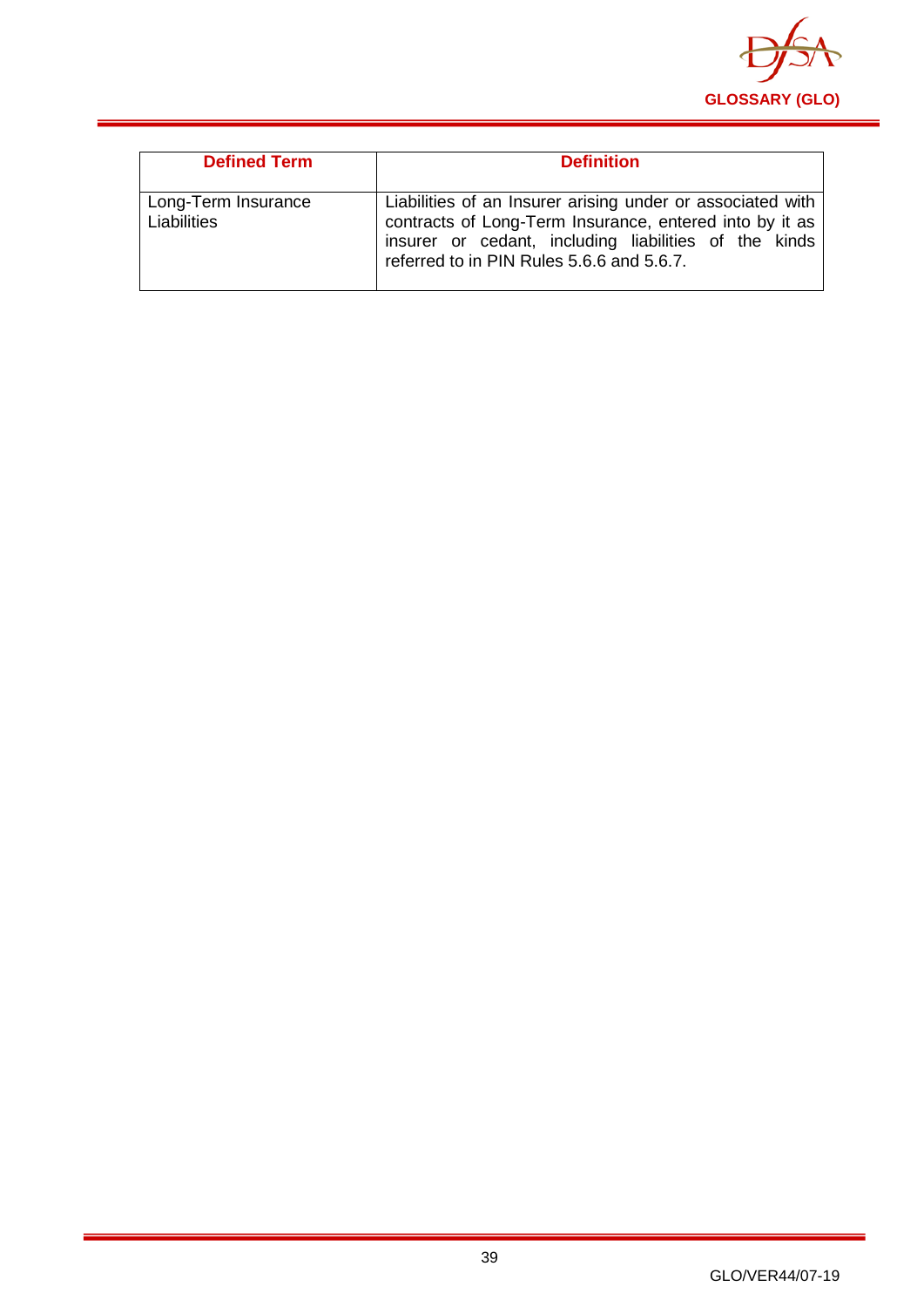

#### <span id="page-40-0"></span>**M [Back to top](#page-1-0)**

| <b>Defined Term</b>                                    | <b>Definition</b>                                                                                                                                                                                                                                                                                                                                                                                                                                                                                                          |  |  |
|--------------------------------------------------------|----------------------------------------------------------------------------------------------------------------------------------------------------------------------------------------------------------------------------------------------------------------------------------------------------------------------------------------------------------------------------------------------------------------------------------------------------------------------------------------------------------------------------|--|--|
| <b>Major Acquisition</b>                               | Has the meaning given in GEN Rule 11.10.8(3).                                                                                                                                                                                                                                                                                                                                                                                                                                                                              |  |  |
| <b>Managing Assets</b>                                 | Has the meaning given in GEN section 2.10.                                                                                                                                                                                                                                                                                                                                                                                                                                                                                 |  |  |
| Managing a Collective<br><b>Investment Fund</b>        | Has the meaning given in GEN section 2.12.                                                                                                                                                                                                                                                                                                                                                                                                                                                                                 |  |  |
| Managing a Profit Sharing<br><b>Investment Account</b> | Has the meaning given in GEN section 2.21.                                                                                                                                                                                                                                                                                                                                                                                                                                                                                 |  |  |
| Managing a PSIA                                        | Managing a Profit Sharing Investment Account.                                                                                                                                                                                                                                                                                                                                                                                                                                                                              |  |  |
| <b>Market Abuse</b>                                    | Conduct which contravenes a provision contained in<br>chapter 1 of Part 6 of the Markets Law 2012.                                                                                                                                                                                                                                                                                                                                                                                                                         |  |  |
| <b>Market Counterparty</b>                             | A Client specified under COB Rule 2.3.9.                                                                                                                                                                                                                                                                                                                                                                                                                                                                                   |  |  |
| <b>Market Maker</b>                                    | In relation to an Investment, a Person who holds himself<br>out as able and willing to enter into transactions of sale<br>and purchase in Investments of that description at prices<br>determined by him generally and continuously rather<br>than in respect of each particular transaction.                                                                                                                                                                                                                              |  |  |
| <b>Market Price</b>                                    | The price at which the Shares are being traded on an<br>Authorised Market Institution.                                                                                                                                                                                                                                                                                                                                                                                                                                     |  |  |
| <b>Market Risk</b>                                     | The risk of loss that arises from fluctuations in the values<br>of, or income from, assets or in interest or exchange<br>rates.                                                                                                                                                                                                                                                                                                                                                                                            |  |  |
| Market Risk Capital<br>Requirement                     | The requirement calculated in accordance with PIB Rule<br>5.3.1.                                                                                                                                                                                                                                                                                                                                                                                                                                                           |  |  |
| <b>Markets Law</b>                                     | The Markets Law 2012                                                                                                                                                                                                                                                                                                                                                                                                                                                                                                       |  |  |
| <b>Markets Rules</b>                                   | Rules prescribed in the Market Rules Module of the<br><b>DFSA Rulebook.</b>                                                                                                                                                                                                                                                                                                                                                                                                                                                |  |  |
| Mark-up or Mark-down                                   | When an Authorised Firm receives instructions<br>(1)<br>from a Client and takes a principal position in the<br>relevant Investment in order to complete a<br>transaction, that is, when the Authorised Firm<br>a principal position in the relevant<br>takes<br>Investment which it would not otherwise take,<br>except to complete that transaction, the difference,<br>if any, between:<br>the price at which the Authorised Firm takes<br>(a)<br>position<br>principal<br>the<br>relevant<br>in<br>a<br>Investment; and |  |  |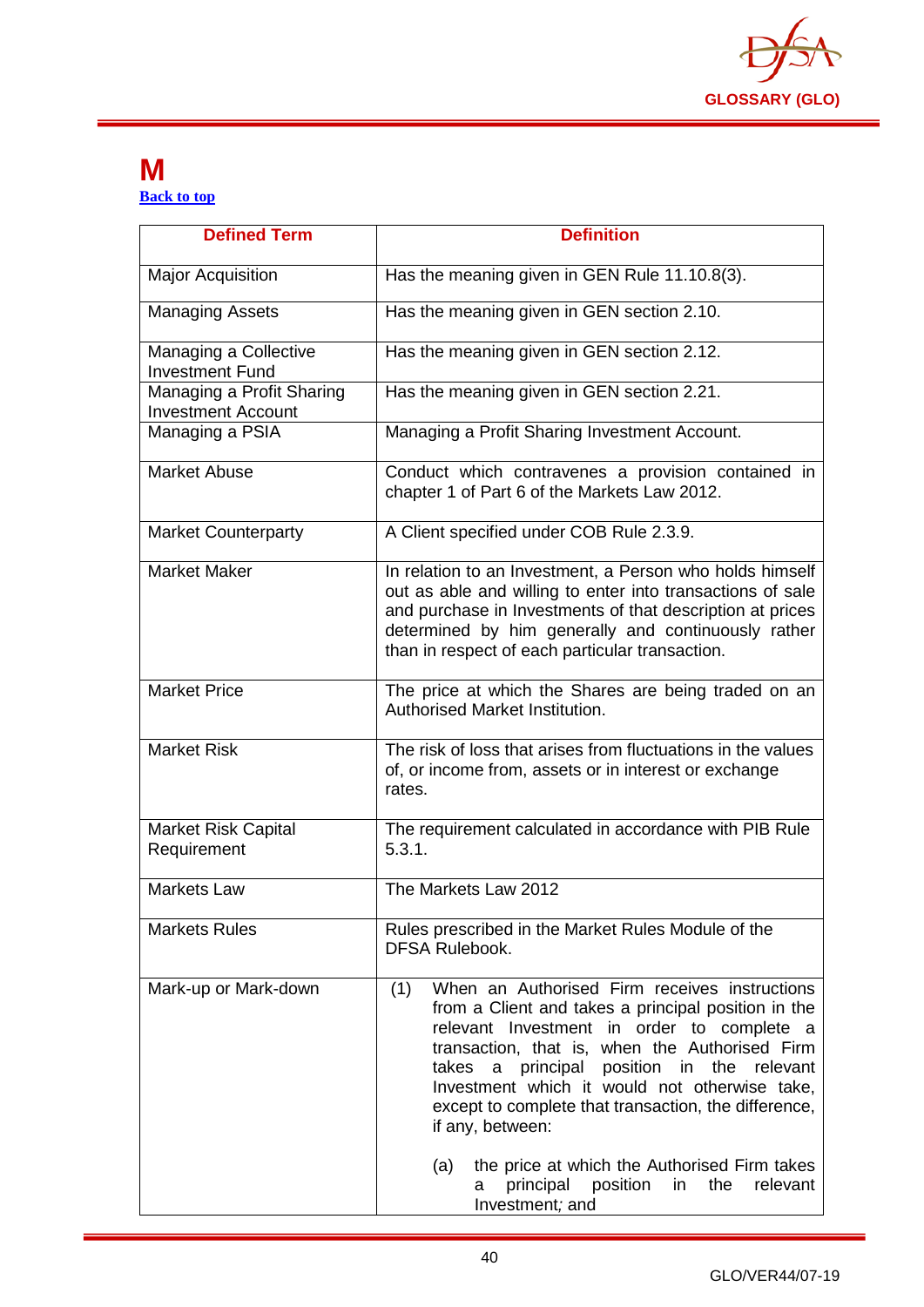

| <b>Defined Term</b>                                | <b>Definition</b>                                                                                                                                           |  |  |
|----------------------------------------------------|-------------------------------------------------------------------------------------------------------------------------------------------------------------|--|--|
|                                                    | the price at which the Authorised Firm<br>(b)<br>Executes the transaction with its Client; or                                                               |  |  |
|                                                    | When an Authorised Firm Executes a transaction<br>(2)<br>with its Client against its own book and owes a<br>duty of best execution, the difference between: |  |  |
|                                                    | the price at which best execution would be<br>(a)<br>achieved; and                                                                                          |  |  |
|                                                    | the price at which the Authorised Firm<br>(b)<br>Executes the transaction with its Client.                                                                  |  |  |
| <b>Master Fund</b>                                 | Has the meaning given in CIR Rule 3.1.5                                                                                                                     |  |  |
| <b>Maturity Mismatch</b>                           | A difference between the maturity of an asset and the<br>corresponding liability.                                                                           |  |  |
| Member                                             | A Person admitted as a member of an Authorised<br>Market Institution in accordance with its Business Rules.                                                 |  |  |
| Minimum Capital<br>Requirement                     | The requirement calculated in accordance with PIN Rule<br>A4.2.1.                                                                                           |  |  |
| Minimum Cellular Capital<br>Requirement            | The Minimum Segmental Capital Requirement in respect<br>of a cell.                                                                                          |  |  |
| Minimum Fund Capital<br>Requirement                | The requirement calculated in accordance with PIN Rule<br>A8.2.1.                                                                                           |  |  |
| Minimum Non-Cellular<br><b>Capital Requirement</b> | The Minimum Segmental Capital Requirement in respect<br>of that part of a protected cell company that is not a cell.                                        |  |  |
| Minimum Segmental Capital<br>Requirement           | The requirement calculated in accordance with PIN<br>section A6.2.                                                                                          |  |  |
| <b>MKT</b>                                         | The Markets module of the Rulebook.                                                                                                                         |  |  |
| Money                                              | Any form of money, including cheques and other<br>payable orders.                                                                                           |  |  |
| Money Laundering Reporting<br>Officer (MLRO)       | For the purposes of AMI, the Key Individual<br>(1)<br>function described in AMI Rule 5.3.8.                                                                 |  |  |
|                                                    | For the purposes of an Authorised Firm other than<br>(2)<br>a Credit Rating Agency, the Licensed Function<br>described in GEN Rule 7.4.8.                   |  |  |
|                                                    | For all other purposes, has the meaning in AML<br>(3)<br>Rule 3.2.1.                                                                                        |  |  |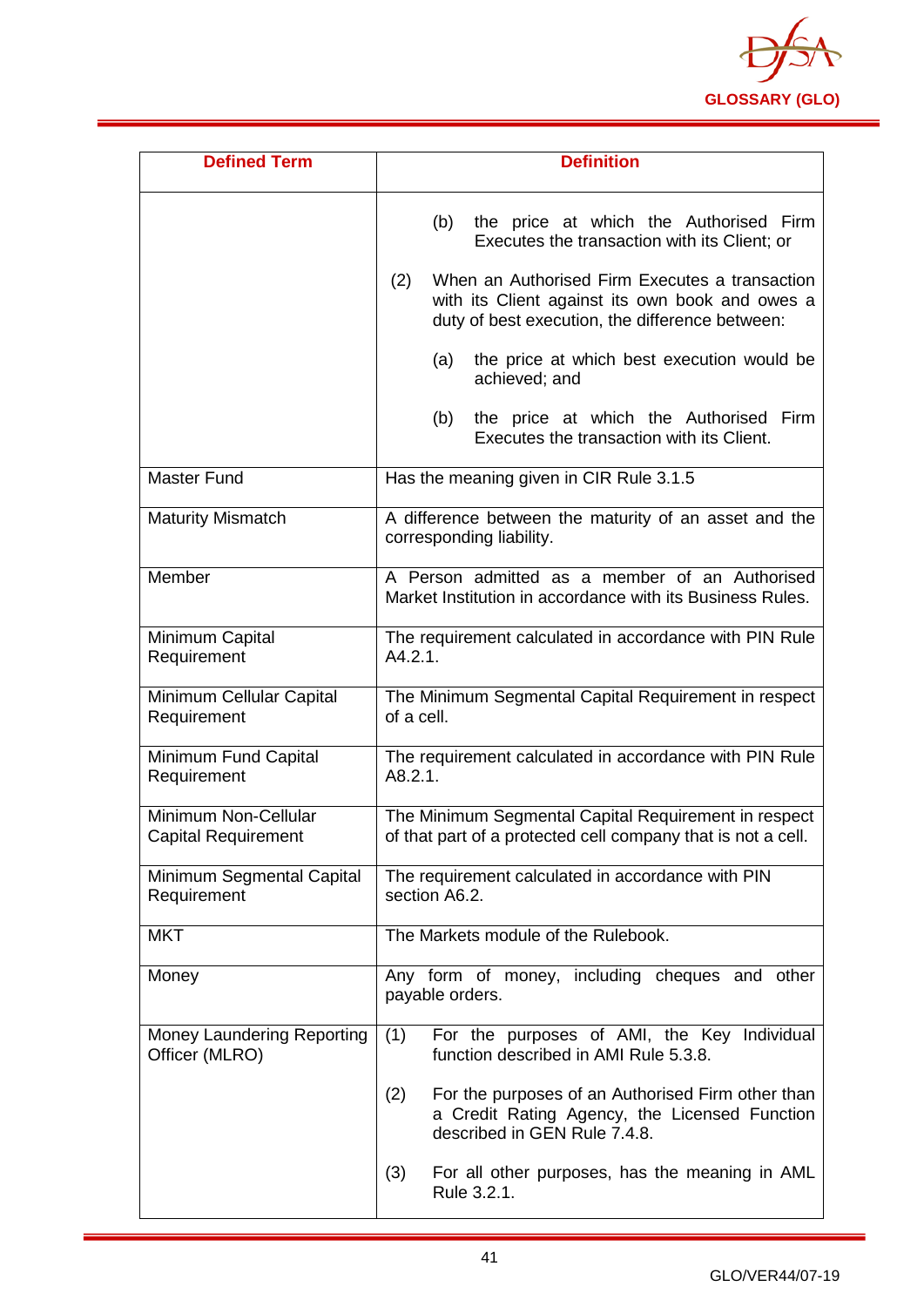

| <b>Defined Term</b>                            | <b>Definition</b>                                                                                                                                                                                                                                                |  |  |
|------------------------------------------------|------------------------------------------------------------------------------------------------------------------------------------------------------------------------------------------------------------------------------------------------------------------|--|--|
| Money Market Fund                              | Has the meaning given in CIR Rule 3.1.11.                                                                                                                                                                                                                        |  |  |
| <b>MTF</b>                                     | A Multilateral Trading Facility.                                                                                                                                                                                                                                 |  |  |
| <b>Multilateral Development</b><br><b>Bank</b> | Any one of the following banks:                                                                                                                                                                                                                                  |  |  |
|                                                | (a)<br>African Development Bank (AfDB);                                                                                                                                                                                                                          |  |  |
|                                                | Asian Development Bank (ASB);<br>(b)                                                                                                                                                                                                                             |  |  |
|                                                | Caribbean Development Bank (CDB);<br>(c)                                                                                                                                                                                                                         |  |  |
|                                                | Council of Europe Development Bank;<br>(d)                                                                                                                                                                                                                       |  |  |
|                                                | European Bank for Reconstruction and<br>(e)<br>Development (EBRD);                                                                                                                                                                                               |  |  |
|                                                | (f)<br>European Investment Bank (EIB);                                                                                                                                                                                                                           |  |  |
|                                                | European Investment Fund (EIF);<br>(g)                                                                                                                                                                                                                           |  |  |
|                                                | Inter-American Development Bank (IADB);<br>(h)                                                                                                                                                                                                                   |  |  |
|                                                | (i)<br>Inter-American Investment Corporation (IAIC);                                                                                                                                                                                                             |  |  |
|                                                | (j)<br>International Bank for Reconstruction and<br>Development (IBRD);                                                                                                                                                                                          |  |  |
|                                                | International Finance Corporation (IFC); or<br>(k)                                                                                                                                                                                                               |  |  |
|                                                | (1)<br>Nordic Investment Bank (NIB).                                                                                                                                                                                                                             |  |  |
| <b>Multilateral Trading Facility</b>           | Pursuant to GEN Rule 2.22.1(a), a system which brings<br>together multiple third party buying and selling interests<br>in Investments, in accordance with its non-discretionary<br>rules, in a way that results in a contract in respect of<br>such Investments. |  |  |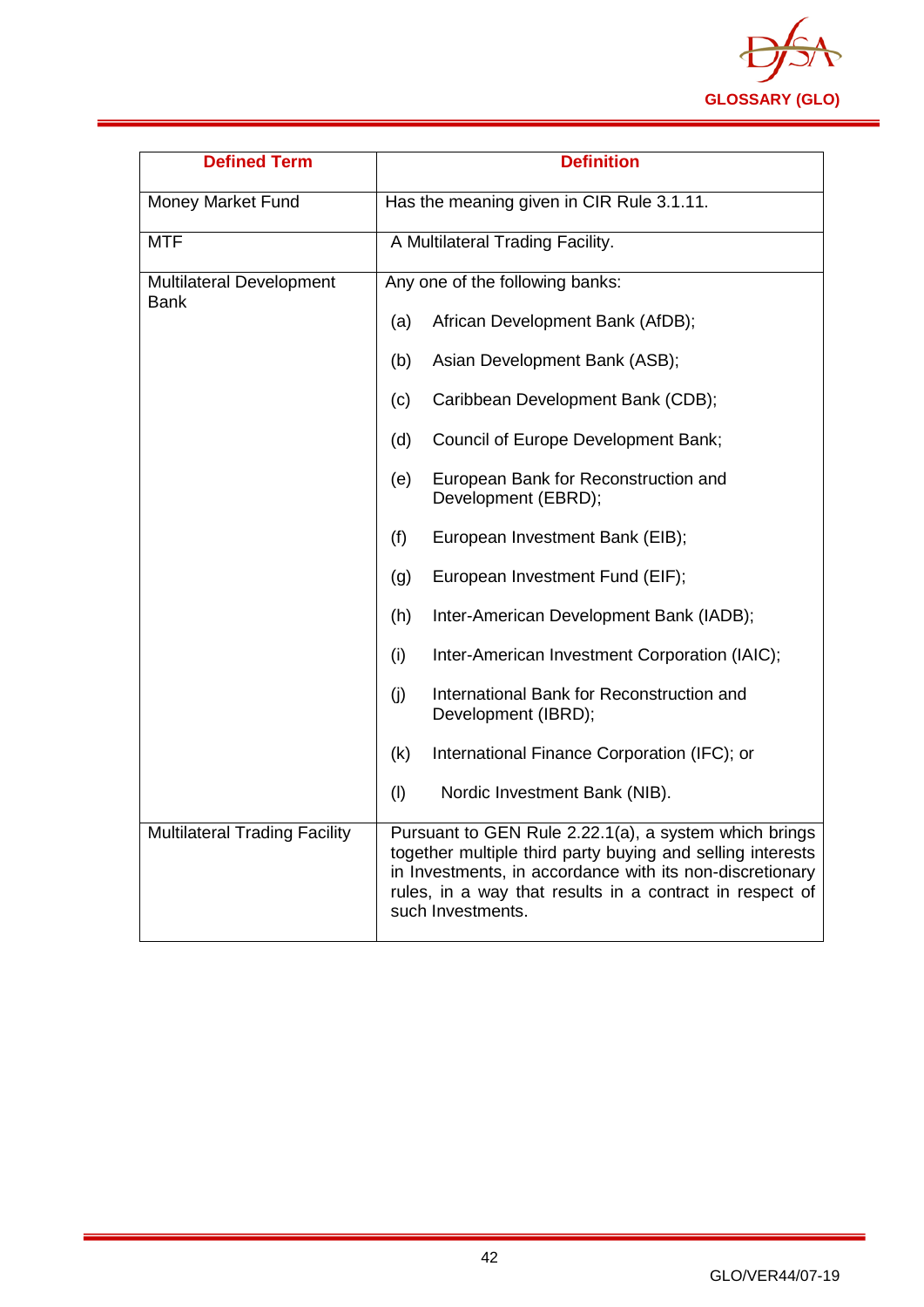

#### <span id="page-43-0"></span>**N [Back to top](#page-1-0)**

| <b>Defined Term</b>             | <b>Definition</b>                                                                                                                                                                                                                                                                                                                                                                                        |  |  |
|---------------------------------|----------------------------------------------------------------------------------------------------------------------------------------------------------------------------------------------------------------------------------------------------------------------------------------------------------------------------------------------------------------------------------------------------------|--|--|
| <b>Net Outstanding Claims</b>   | In respect of an Insurer as at a date, Gross Outstanding<br>Claims of the Insurer as at that date, less the amount of<br>reinsurance and other recoveries expected to be<br>received in respect of those claims.                                                                                                                                                                                         |  |  |
| <b>Net Written Premium</b>      | In respect of an Insurer during a period, Gross Written<br>Premium of the Insurer during that period less the<br>amount of premium on reinsurance contracts entered<br>into by the Insurer as cedant during the same period.                                                                                                                                                                             |  |  |
| <b>Netting by Novation</b>      | The process of automatically amalgamating some or all<br>claims and obligations between two Counterparties to<br>create a single new claim or obligation replacing the<br>relevant former claims or obligations.                                                                                                                                                                                         |  |  |
| Nominee Company                 | A company incorporated in the DIFC whose business<br>consists solely of acting as a holder of Client Assets<br>where such assets are held by the Nominee Company<br>as agent of an Authorised Firm.                                                                                                                                                                                                      |  |  |
| <b>Non-Cellular Assets</b>      | Assets of a Protected Cell Company which are not<br>Cellular Assets.                                                                                                                                                                                                                                                                                                                                     |  |  |
| <b>Non-Cellular Liabilities</b> | Liabilities that may not be settled by disposition of<br>cellular assets.                                                                                                                                                                                                                                                                                                                                |  |  |
| Non-DIFC insurer                | A Person, other than an Insurer, who is authorised and<br>supervised as an insurer by a Financial Services<br>Regulator.                                                                                                                                                                                                                                                                                 |  |  |
| Non-Performing                  | (1) In the case of loans and other financial instruments<br>to which an Authorised Firm is exposed, having<br>either of the following qualities:                                                                                                                                                                                                                                                         |  |  |
|                                 | (a)<br>Contractual payments of interest or principal<br>are 90 days or more past the date on which<br>they were due and payable, and the current<br>value of any security held in respect of the<br>financial<br>loan<br>other<br>instrument<br>or<br>is<br>insufficient,<br>after making allowance<br>for<br>expenses of realisation, to meet the total<br>amount of principal and accrued interest; or |  |  |
|                                 | having an enhanced risk of default, assessed<br>(b)<br>on the basis of reasonable criteria.                                                                                                                                                                                                                                                                                                              |  |  |
|                                 | (2)<br>In regard to $(1)(a)$ , if a loan or other financial<br>instrument has a regular payment schedule, the<br>loan or other instrument is 90 days past due when                                                                                                                                                                                                                                       |  |  |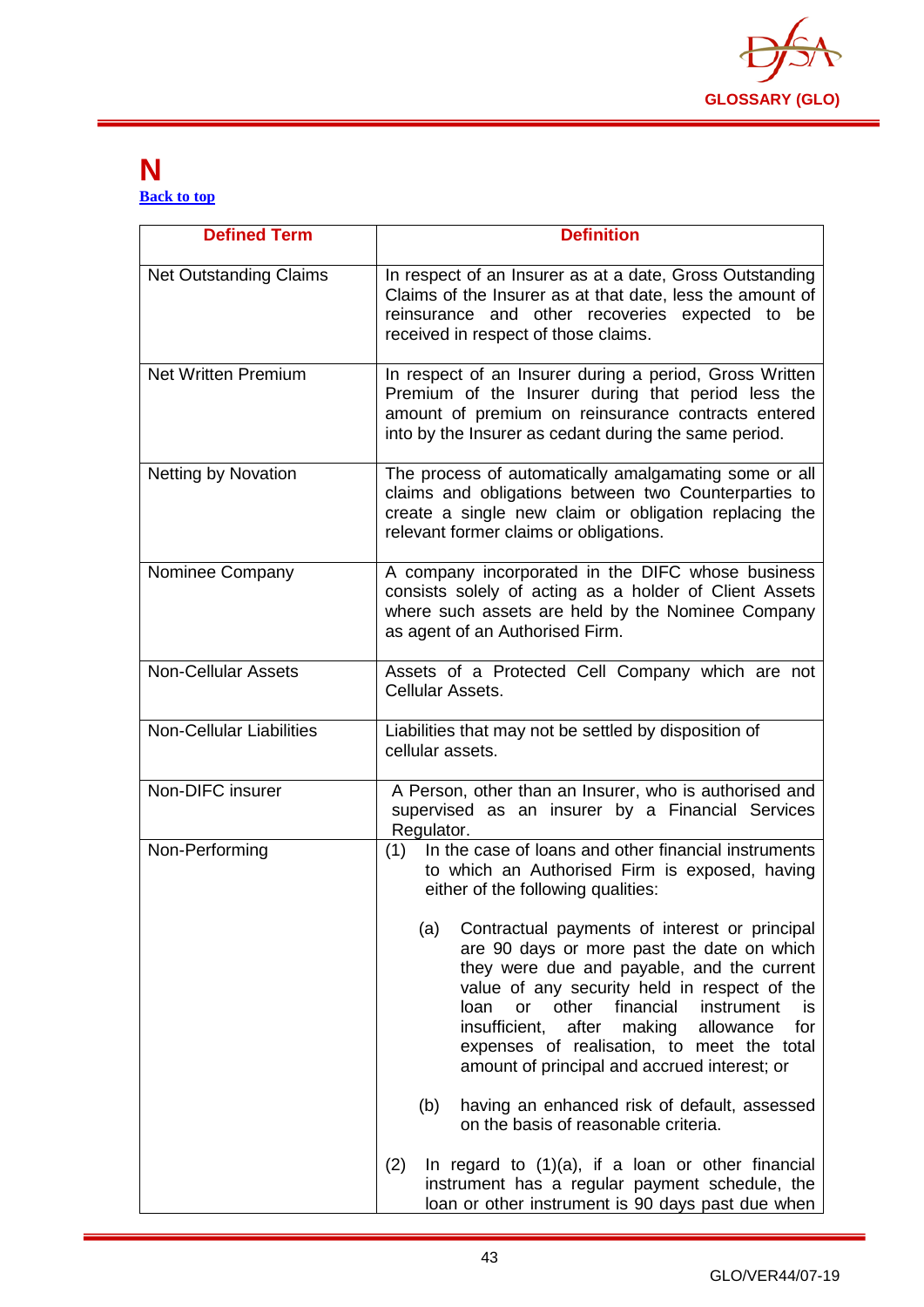

| <b>Defined Term</b> | <b>Definition</b>                                                                                                                                                                                                                                 |
|---------------------|---------------------------------------------------------------------------------------------------------------------------------------------------------------------------------------------------------------------------------------------------|
|                     | 90 calendar days have elapsed since the due date<br>of a contractual payment that has not been met in<br>full; and the total amount that is due but has not yet<br>been paid is equivalent to at least 90 days' worth of<br>contractual payments. |
| Non-Trading Book    | Describes positions, exposures and on-and off-balance<br>sheet items, which are not in the Trading Book.                                                                                                                                          |
| Notice of Objection | A notice filed by a Person who has received a Notice of<br>Administrative Censure or a Notice of Administrative<br>Fine who objects to the imposition of the censure or fine<br>as the case may be.                                               |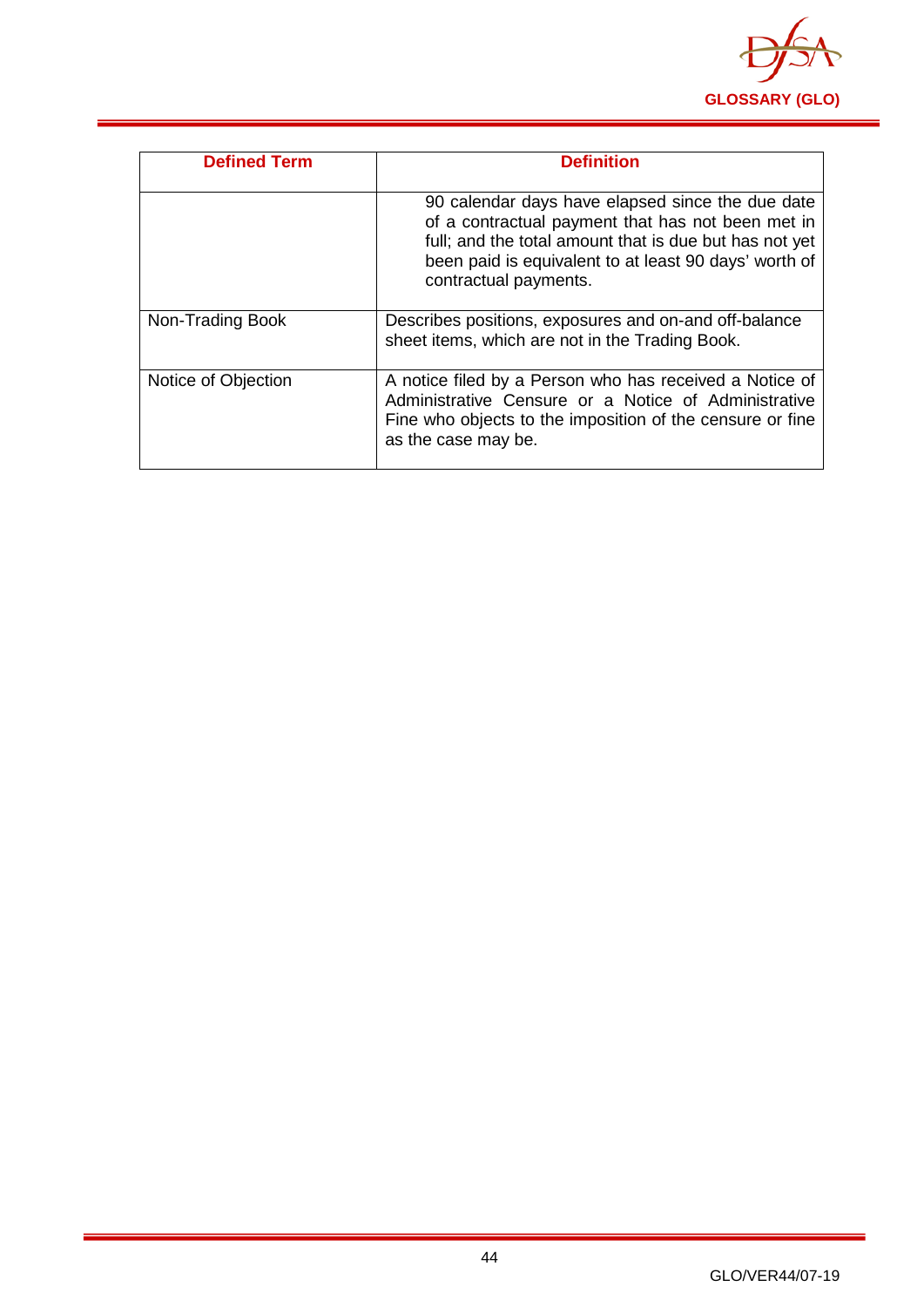

## <span id="page-45-0"></span>**O**

| <b>Back to top</b> |  |  |
|--------------------|--|--|
|                    |  |  |

| <b>Defined Term</b>                                                | <b>Definition</b>                                                                                                                                                                                          |
|--------------------------------------------------------------------|------------------------------------------------------------------------------------------------------------------------------------------------------------------------------------------------------------|
| Offer                                                              | In relation to Securities other than Units, an offer<br>(1)<br>of Securities falling within Article 12 of the Markets<br>Law 2012.                                                                         |
|                                                                    | In relation to Units, an offer of Units falling within<br>(2)<br>Article 19 of the Collective Investment Law 2010.                                                                                         |
| Offer of Securities to the<br>Public                               | Has the meaning given in Article 12 of the Markets Law<br>2012.                                                                                                                                            |
| <b>Offer Period</b>                                                | The period during which an Offer of Securities to the<br>Public made pursuant to a Prospectus remains open to<br>investors.                                                                                |
| <b>Offer Price</b>                                                 | The price at which the Shares were offered and<br>accepted under the offer document. In the event that an<br>auction process was used to determine the offer price,<br>then that price is the offer price. |
| Offeree                                                            | A Person to whom an Offer of Securities is made.                                                                                                                                                           |
| Offeror                                                            | A Person who makes an Offer of Securities.                                                                                                                                                                 |
| <b>Official List of Securities</b>                                 | A list of Securities maintained by the DFSA in<br>accordance with the Markets Law 2012.                                                                                                                    |
| Open-ended Fund                                                    | Has the meaning given in Article 18A(2) of the Collective<br><b>Investment Law.</b>                                                                                                                        |
| <b>Operating a Clearing House</b>                                  | Has the meaning given in GEN section 2.18.                                                                                                                                                                 |
| Operating a Crowdfunding<br>Platform                               | Has the meaning given in GEN Rule 2.29.1.                                                                                                                                                                  |
| Operating a Loan<br><b>Crowdfunding Platform</b>                   | Has the meaning given in GEN Rules 2.29.1(2) and (3).                                                                                                                                                      |
| Operating a Property<br><b>Investment Crowdfunding</b><br>Platform | Has the meaning given in GEN Rules 2.29.1(5) and (6).                                                                                                                                                      |
| Operating an Alternative<br><b>Trading System</b>                  | Has the meaning given in GEN section 2.22.                                                                                                                                                                 |
| Operating an Exchange                                              | Has the meaning given in GEN section 2.17.                                                                                                                                                                 |
| Operating an Investment<br><b>Crowdfunding Platform</b>            | Has the meaning given in GEN Rules 2.29.1(4) and (6).                                                                                                                                                      |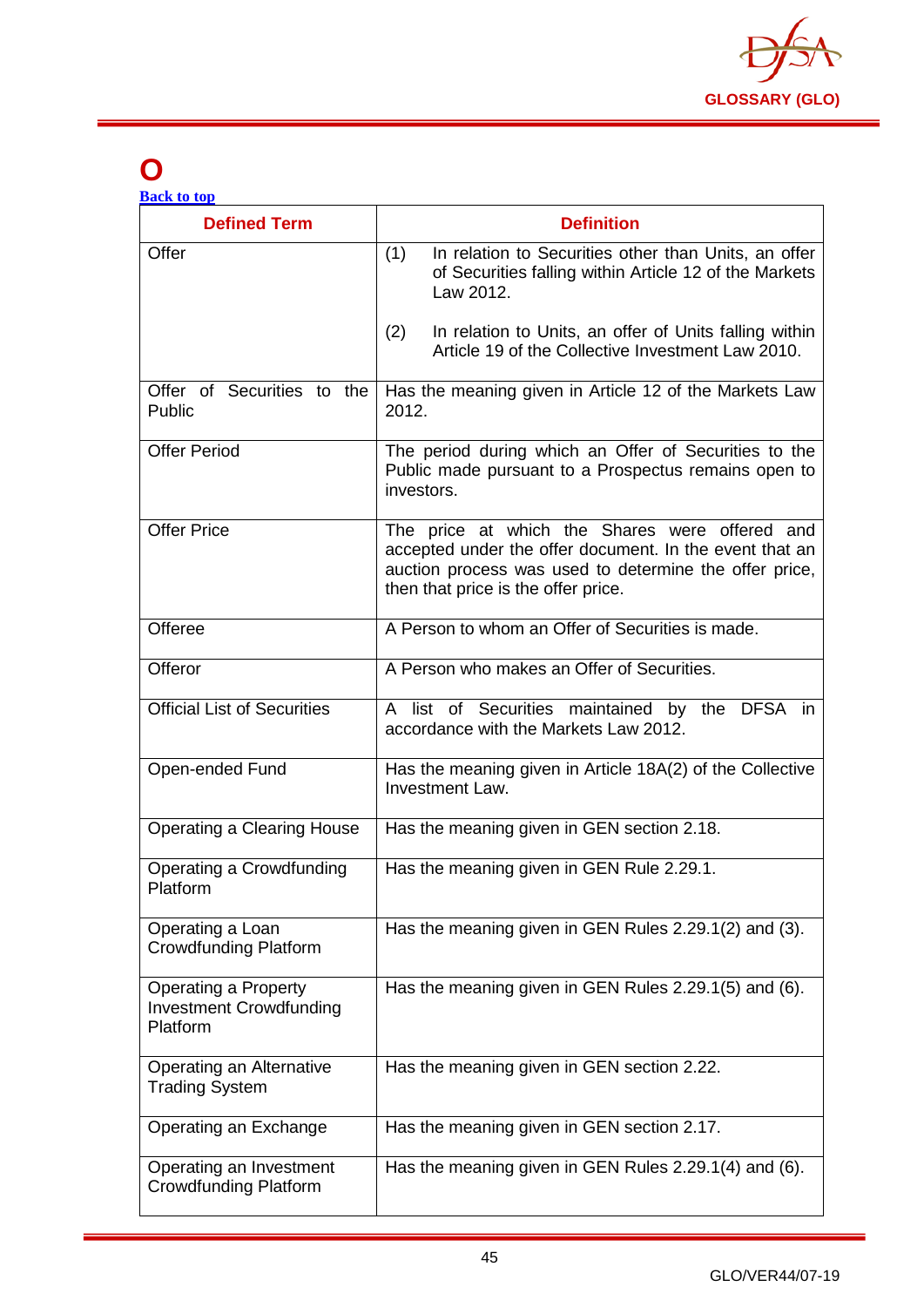

| <b>Defined Term</b>               | <b>Definition</b>                                                                                                                                                                                                                                            |
|-----------------------------------|--------------------------------------------------------------------------------------------------------------------------------------------------------------------------------------------------------------------------------------------------------------|
| Option                            | Has the meaning given in GEN Rule A2.3.1(a).                                                                                                                                                                                                                 |
| <b>Organised Trading Facility</b> | Pursuant to GEN Rule 2.22.1(b), a system which brings<br>together multiple third party buying and selling interests<br>in Investments, in accordance with its discretionary<br>rules, in a way that results in a contract in respect of<br>such Investments. |
| <b>OTF</b>                        | An Organised Trading Facility.                                                                                                                                                                                                                               |
| <b>Outsourcing Agreement</b>      | An agreement in writing entered into by an Fund<br>Manager or Trustee with a Service Provider in relation<br>to outsourced functions, which fulfils the criteria in CIR<br>App 1.                                                                            |
| Own Account Transaction           | A transaction Executed by the Authorised Firm for its<br>own benefit or for the benefit of its Associate.                                                                                                                                                    |
| <b>Owner's Equity</b>             | In relation to a Takaful Insurer, the amount of the assets,<br>less the liabilities, of the Insurer that are not attributed to<br>the insurance fund of the Insurer.                                                                                         |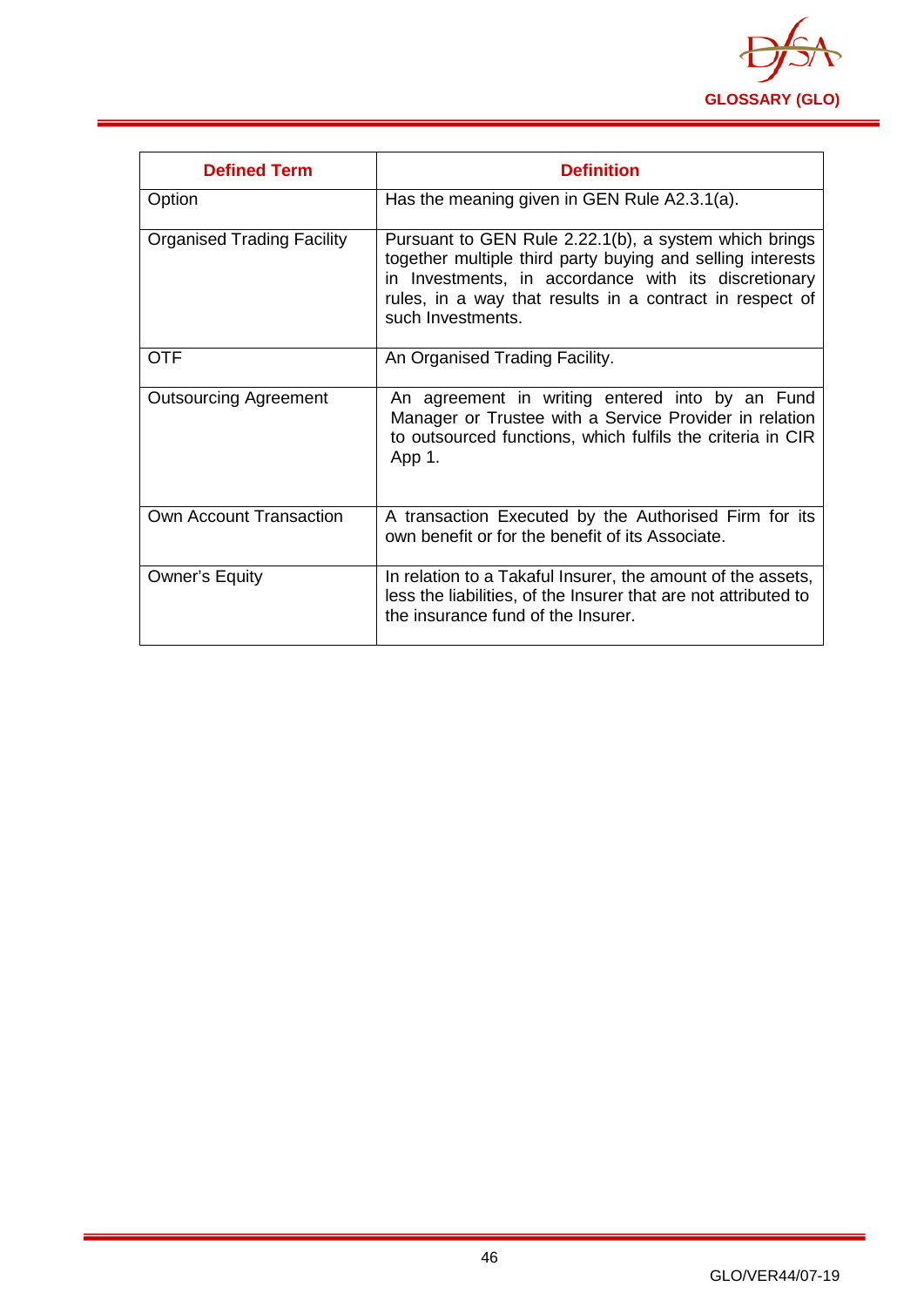

### <span id="page-47-0"></span>**P**

| <b>Back to top</b> |  |  |
|--------------------|--|--|
|                    |  |  |

| <b>Defined Term</b>                                 | <b>Definition</b>                                                                                                                                                                               |
|-----------------------------------------------------|-------------------------------------------------------------------------------------------------------------------------------------------------------------------------------------------------|
| Parent                                              | A Holding Company.                                                                                                                                                                              |
| Partner                                             | In relation to an Undertaking which is a Partnership, a<br>Person occupying the position of a partner, by whatever<br>name called.                                                              |
| Partnership                                         | Any partnership, including a partnership constituted<br>under the law of a country or territory outside the DIFC,<br>but not including a Limited Liability Partnership.                         |
| Passported Fund                                     | Has the meaning given in FPR section 1.3.                                                                                                                                                       |
| <b>Permanent Health Insurance</b>                   | Has the meaning given in GEN Rule A4.1.2(d).                                                                                                                                                    |
| <b>Permanent Share Capital</b>                      | Ordinary paid-up share capital or similar shareholders' or<br>members' equity, including retained earnings, however<br>called.                                                                  |
| Person                                              | A Person includes any natural person, Body Corporate<br>or body unincorporated, including a legal person,<br>Partnership,<br>unincorporated<br>association,<br>company,<br>government or state. |
| <b>Personal Account</b><br>Transaction              | A transaction undertaken by an Employee of an<br>Authorised Firm in a Investment, other than:                                                                                                   |
|                                                     | (a)<br>a transaction in a government and public Security;                                                                                                                                       |
|                                                     | (b)<br>a transaction in a life policy; or                                                                                                                                                       |
|                                                     | a discretionary transaction if there is no prior<br>(c)<br>communication<br>with the Employee and the<br>discretion is not exercised by the Authorised Firm.                                    |
| Persons Undertaking Key<br><b>Control Functions</b> | Persons undertaking compliance, risk management,<br>internal audit and similar control functions.                                                                                               |
| <b>PIB</b>                                          | The Prudential - Investment, Insurance Intermediation<br>and Banking module of the Rulebook.                                                                                                    |
| <b>PIN</b>                                          | The Prudential – Insurance Business module of the<br>Rulebook.                                                                                                                                  |
| Policyholder                                        | Includes a potential policyholder.                                                                                                                                                              |
| <b>Policy Benefit</b>                               | An amount payable under an insurance contract as a<br>result of the occurrence of an event insured under the<br>contract.                                                                       |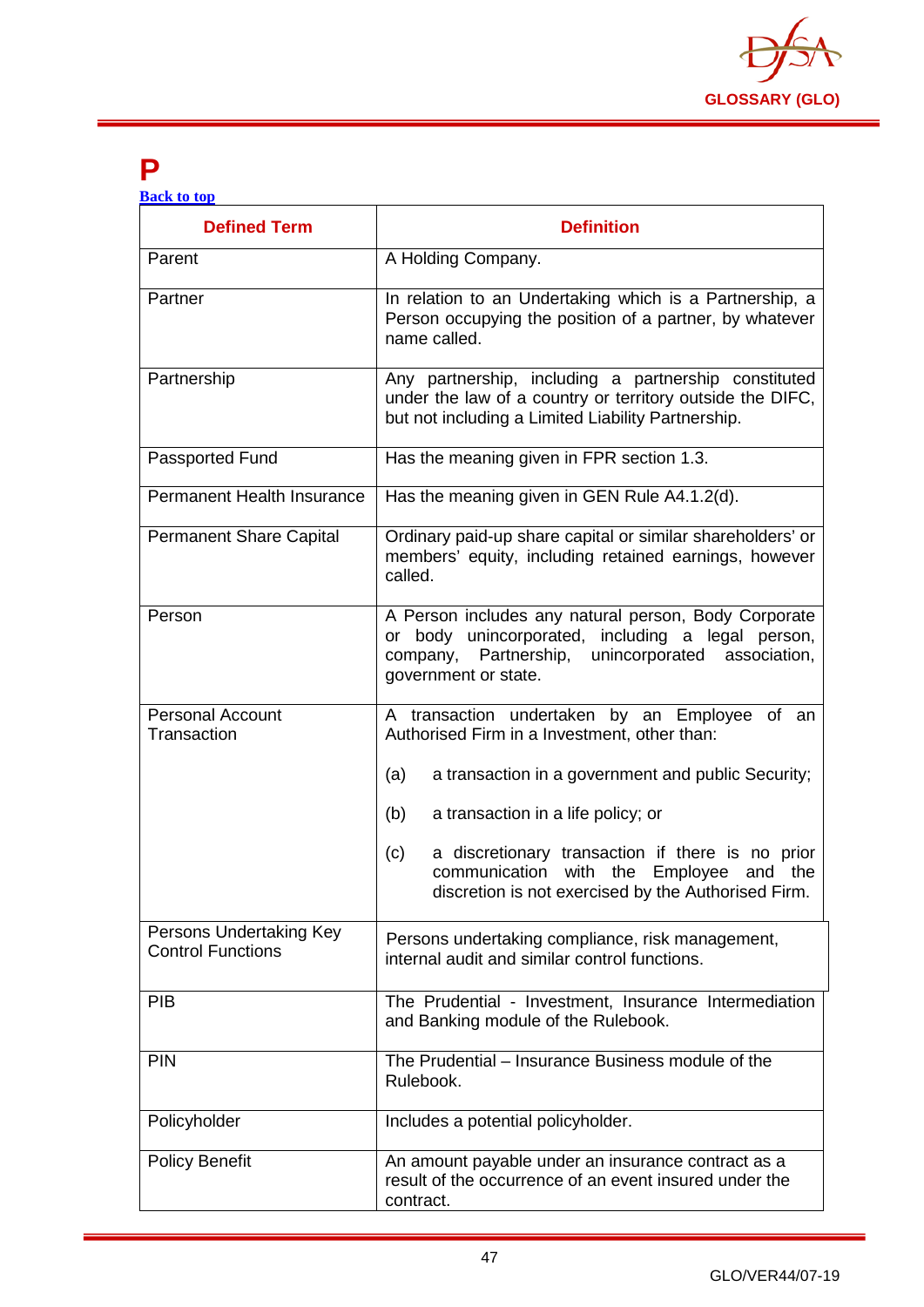

| <b>Defined Term</b>                        | <b>Definition</b>                                                                                                                                                                                                                                                                                                                                                                                                                                                                                 |
|--------------------------------------------|---------------------------------------------------------------------------------------------------------------------------------------------------------------------------------------------------------------------------------------------------------------------------------------------------------------------------------------------------------------------------------------------------------------------------------------------------------------------------------------------------|
| <b>Politically Exposed Person</b><br>(PEP) | Means a natural person (and includes, where relevant, a<br>family member or close associate) who is or has been<br>entrusted with a prominent public function, including but<br>not limited to, a head of state or of government, senior<br>politician, senior government, judicial or military official,<br>ambassador, senior executive of a state owned<br>corporation, or an important political party official, but not<br>middle ranking or more junior individuals in these<br>categories. |
| <b>Practice Note</b>                       | Guidelines issued from time to time by the DFSA to<br>assist a Registered Auditor in applying a relevant<br>standard.                                                                                                                                                                                                                                                                                                                                                                             |
| <b>Preliminary Notice</b>                  | a written notice given by the DFSA to a Person pursuant<br>to paragraph 4(1) of Schedule 3 to the Regulatory Law<br>2004.                                                                                                                                                                                                                                                                                                                                                                         |
| <b>Premium Liability</b>                   | The liability referred to in PIN Rule 5.4.7.                                                                                                                                                                                                                                                                                                                                                                                                                                                      |
| <b>Price Information Provider</b>          | In CIR, has the meaning given to that term in CIR<br>(1)<br>Rule 13.9.4(2).<br>(2)<br>In AMI, has the meaning given to that term in Rule<br>$A2.1.2(2)$ .                                                                                                                                                                                                                                                                                                                                         |
| <b>Price Sensitive Information</b>         | Information of a type which is liable to cause substantial<br>movement in the price of Securities or (in the case of<br>Debentures) to affect significantly the ability of the Issuer<br>to meet its commitments.                                                                                                                                                                                                                                                                                 |
| <b>Price Stabilisation</b>                 | The activity of stabilising the price of an Eligible Security<br>in the manner described in the PRS Module.                                                                                                                                                                                                                                                                                                                                                                                       |
| <b>Principal Representative</b>            | An individual designated by a Representative Office in<br>accordance with REP.                                                                                                                                                                                                                                                                                                                                                                                                                    |
| Principle                                  | In relation to an Authorised Firm or Authorised<br>(1)<br>Individual, a principle prescribed in GEN chapter<br>4.                                                                                                                                                                                                                                                                                                                                                                                 |
|                                            | (2)<br>In relation to an Audit Principal, a principle<br>prescribed in AUD section 2.6.                                                                                                                                                                                                                                                                                                                                                                                                           |
| <b>Private Equity Fund</b>                 | Has the meaning given in CIR Rule 3.1.6                                                                                                                                                                                                                                                                                                                                                                                                                                                           |
| <b>Private Placement</b>                   | An Offer made to a Person who is likely to be interested<br>in the Offer having regard to:                                                                                                                                                                                                                                                                                                                                                                                                        |
|                                            | (i)<br>previous contact between the Person making<br>the Offer and that Person;                                                                                                                                                                                                                                                                                                                                                                                                                   |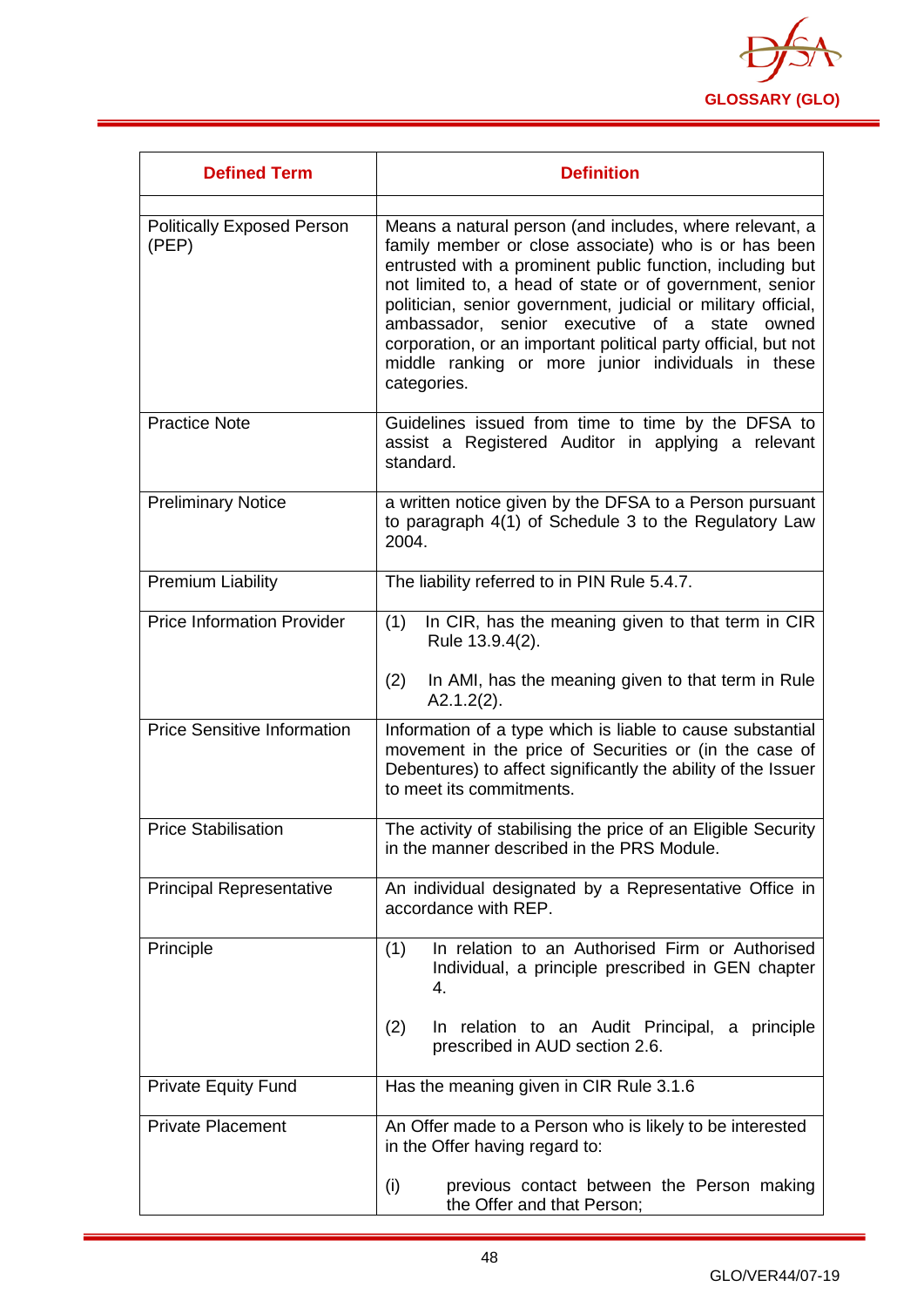

| <b>Defined Term</b>                | <b>Definition</b>                                                                                                                                                                                                                                       |  |
|------------------------------------|---------------------------------------------------------------------------------------------------------------------------------------------------------------------------------------------------------------------------------------------------------|--|
|                                    | (ii)<br>a professional or other connection between the<br>Person making the Offer and that Person; or                                                                                                                                                   |  |
|                                    | (iii)<br>statements or actions by that Person that<br>indicate that he is interested in Offers of that<br>kind.                                                                                                                                         |  |
| <b>Private Trust Company</b>       | Means a body corporate the purpose of which is solely<br>to provide trust business services in respect of a specific<br>trust or trusts:                                                                                                                |  |
|                                    | of which a Family Member of a Single Family or<br>(a)<br>a Family Entity related to a Single Family is the<br>settlor; and                                                                                                                              |  |
|                                    | the beneficiaries are all:<br>(b)                                                                                                                                                                                                                       |  |
|                                    | (i)<br>charities; or                                                                                                                                                                                                                                    |  |
|                                    | (ii)<br>Family Members, Family Entities, or Family<br>Fiduciary Structures of that Single Family.                                                                                                                                                       |  |
| <b>Privileged Communication</b>    | A privilege arising from the provision of professional<br>legal advice and any other like privilege properly<br>applicable at law to the communication in question, but<br>does not include a general duty of confidentiality.                          |  |
| <b>Professional Client</b>         | A Client specified under COB Rule 2.3.3.                                                                                                                                                                                                                |  |
| <b>Profit Equalisation Reserve</b> | amount appropriated<br>out of<br>Represents<br>the<br>the<br>Mudaraba income, before allocating the Mudarib's<br>share, in order to maintain a certain level of investment<br>returns for investment account holders and to increase<br>owners' equity. |  |
| <b>Profit Sharing Investment</b>   | An account or portfolio managed:                                                                                                                                                                                                                        |  |
| Account (PSIA)                     | (a)<br>in relation to property of any kind, including the<br>currency of any country or territory, held for or<br>within the account or portfolio;                                                                                                      |  |
|                                    | in accordance with Shari'a and held out as such;<br>(b)<br>and                                                                                                                                                                                          |  |
|                                    | under the term of an agreement whereby:<br>(c)                                                                                                                                                                                                          |  |
|                                    | (i)<br>the investor agrees to share any profit with<br>the manager of the account or portfolio in<br>accordance with a predetermined specified<br>percentage or ratio; and                                                                              |  |
|                                    | the investor agrees that he alone will bear<br>(ii)<br>any losses in the absence of negligence or                                                                                                                                                       |  |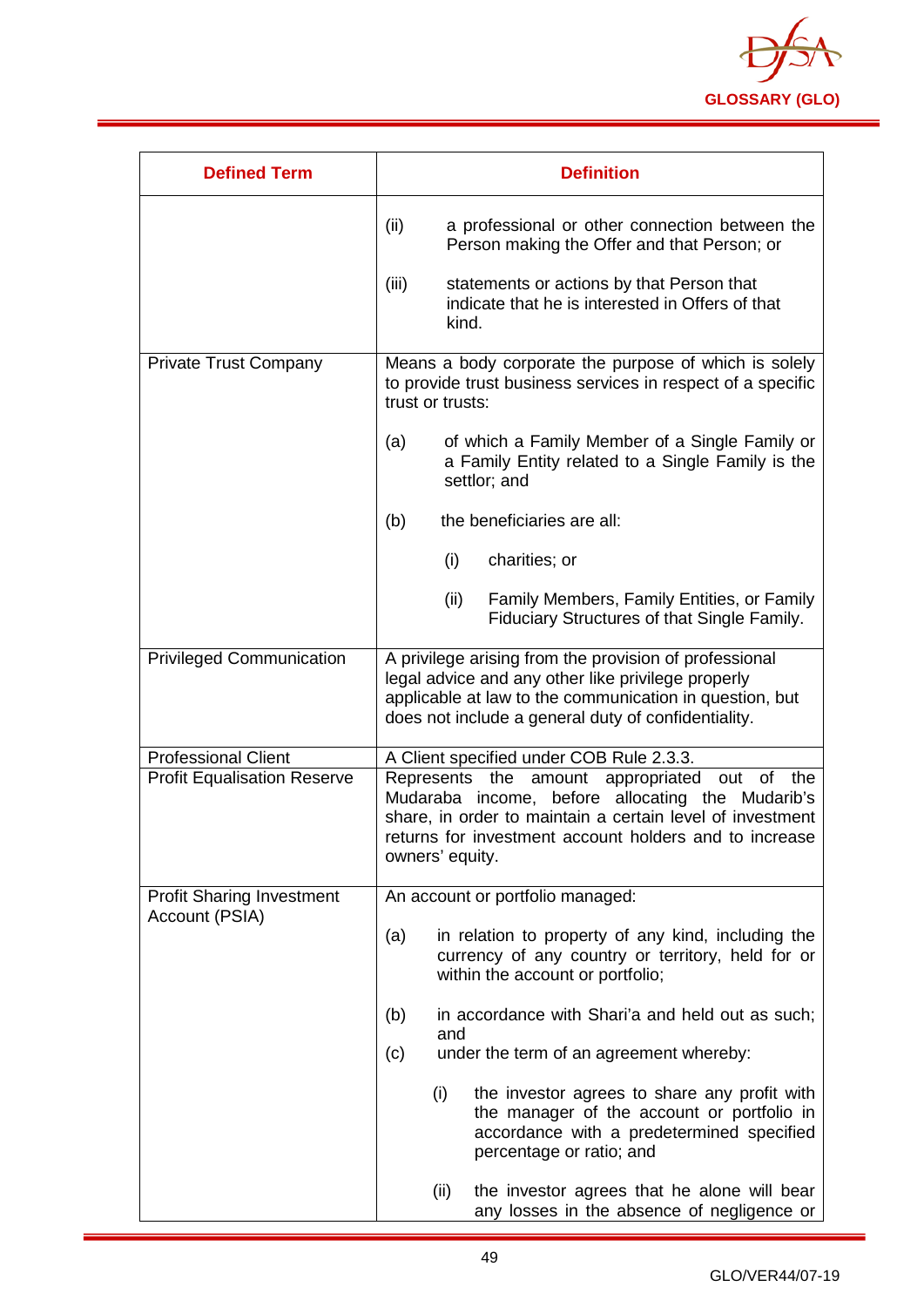

| <b>Defined Term</b>                                        | <b>Definition</b>                                                                                                                                                                                                                              |
|------------------------------------------------------------|------------------------------------------------------------------------------------------------------------------------------------------------------------------------------------------------------------------------------------------------|
|                                                            | breach of contract on the part of the<br>manager.                                                                                                                                                                                              |
| Promote                                                    | In relation to a Passported Fund, has the meaning given<br>in FPR section 1.3.                                                                                                                                                                 |
| Property                                                   | (1) In relation to AML, has the meaning given in Articles<br>$(1)$ and $(2)$ of the U.A.E. Federal Law No.20 of 2018;<br>and                                                                                                                   |
|                                                            | (2) In relation to Property Investment Crowdfunding, has<br>the meaning given in GEN Rule 2.29.1(7).                                                                                                                                           |
| <b>Property Fund</b>                                       | Has the meaning given in CIR Rule 3.1.7                                                                                                                                                                                                        |
| <b>Property Investment</b><br>Crowdfunding                 | Has the meaning given in GEN Rules 2.29.1(5) and (6).                                                                                                                                                                                          |
| <b>Property Investment</b><br><b>Crowdfunding Operator</b> | A Person who is authorised under a Licence to operate a<br>Property Investment Crowdfunding Platform.                                                                                                                                          |
| <b>Property Investment</b><br><b>Crowdfunding Platform</b> | An electronic platform or a facility referred to in GEN<br>Rules 2.29.1(5) and (6).                                                                                                                                                            |
| <b>Property Related Assets</b>                             | Assets which are Shares, Debentures or Warrants which<br>are issued by a Body Corporate, a substantial activity of<br>which relates to investment in Real Property and<br>Certificates which confer rights in respect of such<br>Investments.  |
| Prospectus                                                 | In relation to an Offer of Securities to the Public, a<br>(1)<br>document containing the information specified in<br>Article 15 of the Markets Law 2012 and the MKT<br>Rules, and includes a Supplementary Prospectus.                         |
|                                                            | (2)<br>In relation to a Fund, a document containing the<br>information prescribed under the Collective<br>Investment Law 2010<br>and the CIR Rules,<br>Short<br>Form<br>including<br>Prospectus<br><b>or</b><br>a<br>Supplementary Prospectus. |
| <b>Prospectus Offer</b>                                    | An Offer of Securities referred to in Article 14(4)(a) of the<br>Markets Law 2012.                                                                                                                                                             |
| <b>Protected Cell Company</b>                              | A company incorporated as, or converted into, a<br>Protected Cell Company in accordance<br>with the<br>provisions of the Regulations made under DIFC the<br>Companies Law.                                                                     |
| <b>Protection Buyer</b>                                    | The Counterparty to a Credit Derivative contract that                                                                                                                                                                                          |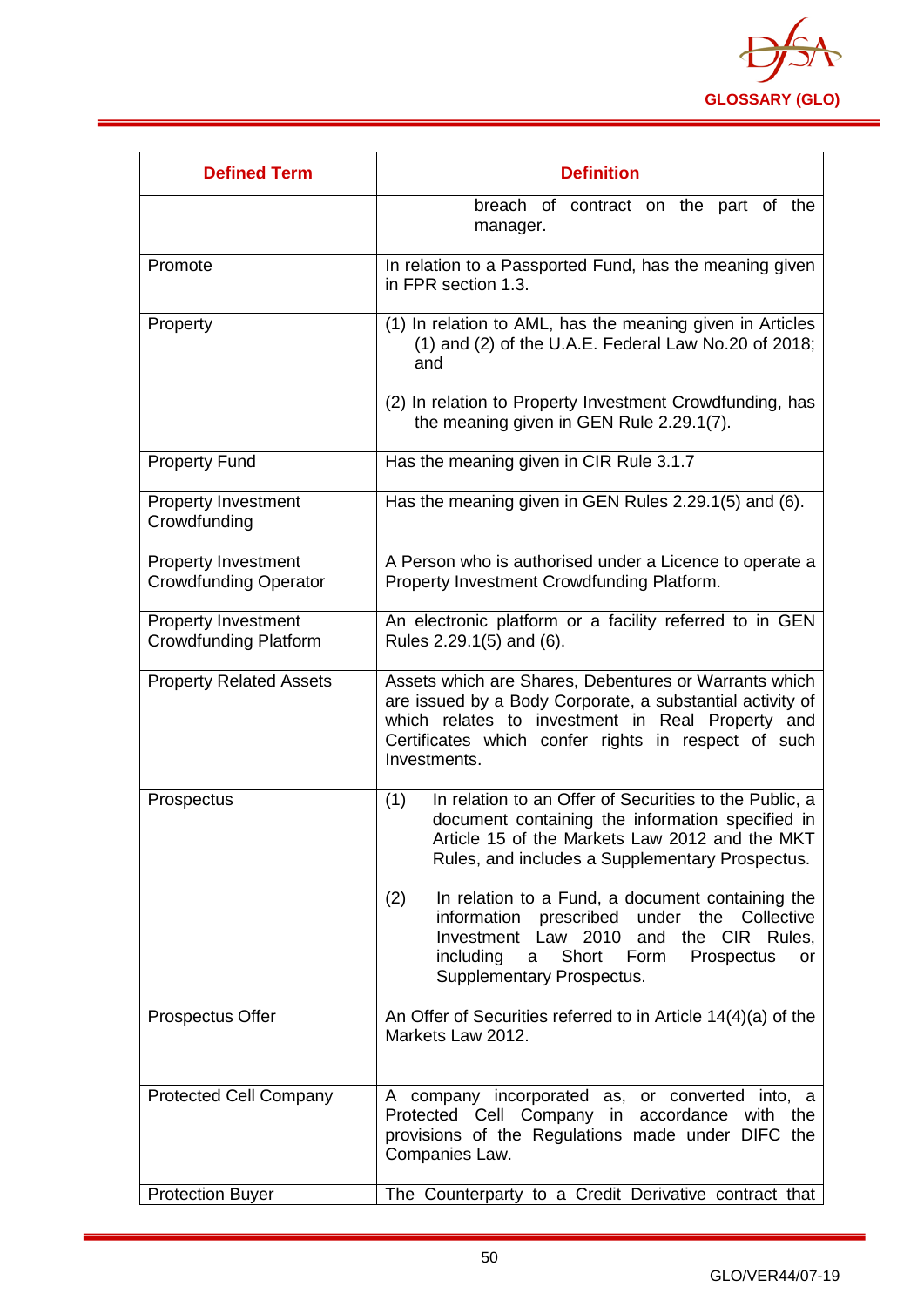

| <b>Defined Term</b>                     | <b>Definition</b>                                                                                                                                                                                                                                                                                                                                                                                                                                                                                             |
|-----------------------------------------|---------------------------------------------------------------------------------------------------------------------------------------------------------------------------------------------------------------------------------------------------------------------------------------------------------------------------------------------------------------------------------------------------------------------------------------------------------------------------------------------------------------|
|                                         | wishes to reduce the exposure to Credit Risk by<br>protecting itself from potential loss suffered as a result of<br>deterioration in the creditworthiness of the reference<br>assets.                                                                                                                                                                                                                                                                                                                         |
| <b>Protection Seller</b>                | The Counterparty to a Credit Derivative contract that                                                                                                                                                                                                                                                                                                                                                                                                                                                         |
|                                         | wishes to take on Credit Risk arises from potential loss<br>result<br>of<br>deterioration<br>suffered<br>in<br>the<br>as<br>a<br>creditworthiness of the reference assets in return for<br>compensation from the Protection Buyer.                                                                                                                                                                                                                                                                            |
| <b>Providing Credit</b>                 | Has the meaning given in GEN section 2.5.                                                                                                                                                                                                                                                                                                                                                                                                                                                                     |
| <b>Providing Custody</b>                | Has the meaning given in GEN section 2.13.                                                                                                                                                                                                                                                                                                                                                                                                                                                                    |
| <b>Providing Fund</b><br>Administration | Has the meaning given in GEN section 2.24                                                                                                                                                                                                                                                                                                                                                                                                                                                                     |
| <b>Providing Money Services</b>         | Has the meaning given in GEN section 2.6.                                                                                                                                                                                                                                                                                                                                                                                                                                                                     |
| <b>Providing Trust Services</b>         | Has the meaning given in GEN section 2.23.                                                                                                                                                                                                                                                                                                                                                                                                                                                                    |
| <b>PRU</b>                              | The Prudential Returns module of the Sourcebook.                                                                                                                                                                                                                                                                                                                                                                                                                                                              |
| <b>Prudential Context</b>               | In relation to activities carried on by a Authorised Firm,<br>the context in which the activities might have, or might<br>reasonably be regarded as likely to have, a negative<br>effect on:<br>confidence in the financial stability of the DIFC;<br>(a)<br>the ability of the Authorised Firm to meet the<br>(b)<br>applicable DFSA requirements and<br>standards<br>the Authorised<br>Firm's<br>relating<br>financial<br>to<br>resources; or<br>the fitness and propriety of the Authorised Firm to<br>(c) |
|                                         | remain authorised.                                                                                                                                                                                                                                                                                                                                                                                                                                                                                            |
| <b>PSIA</b>                             | Profit Sharing Investment Account.                                                                                                                                                                                                                                                                                                                                                                                                                                                                            |
| <b>PSIAr</b>                            | Profit Sharing Investment Account received on a<br>restricted basis.                                                                                                                                                                                                                                                                                                                                                                                                                                          |
| <b>PSIAu</b>                            | Profit Sharing Investment Account received on an<br>unrestricted basis.                                                                                                                                                                                                                                                                                                                                                                                                                                       |
| <b>Public Appearance</b>                | Any participation in an interview which is part of a<br>seminar, forum, radio, television, website, newspaper,<br>journal, magazine, or other periodical or other public<br>speaking activity, or the writing of an article for a<br>website, newspaper, journal, magazine<br>or<br>other<br>periodical in which an Investment Analyst makes a<br>recommendation or offers an opinion concerning an                                                                                                           |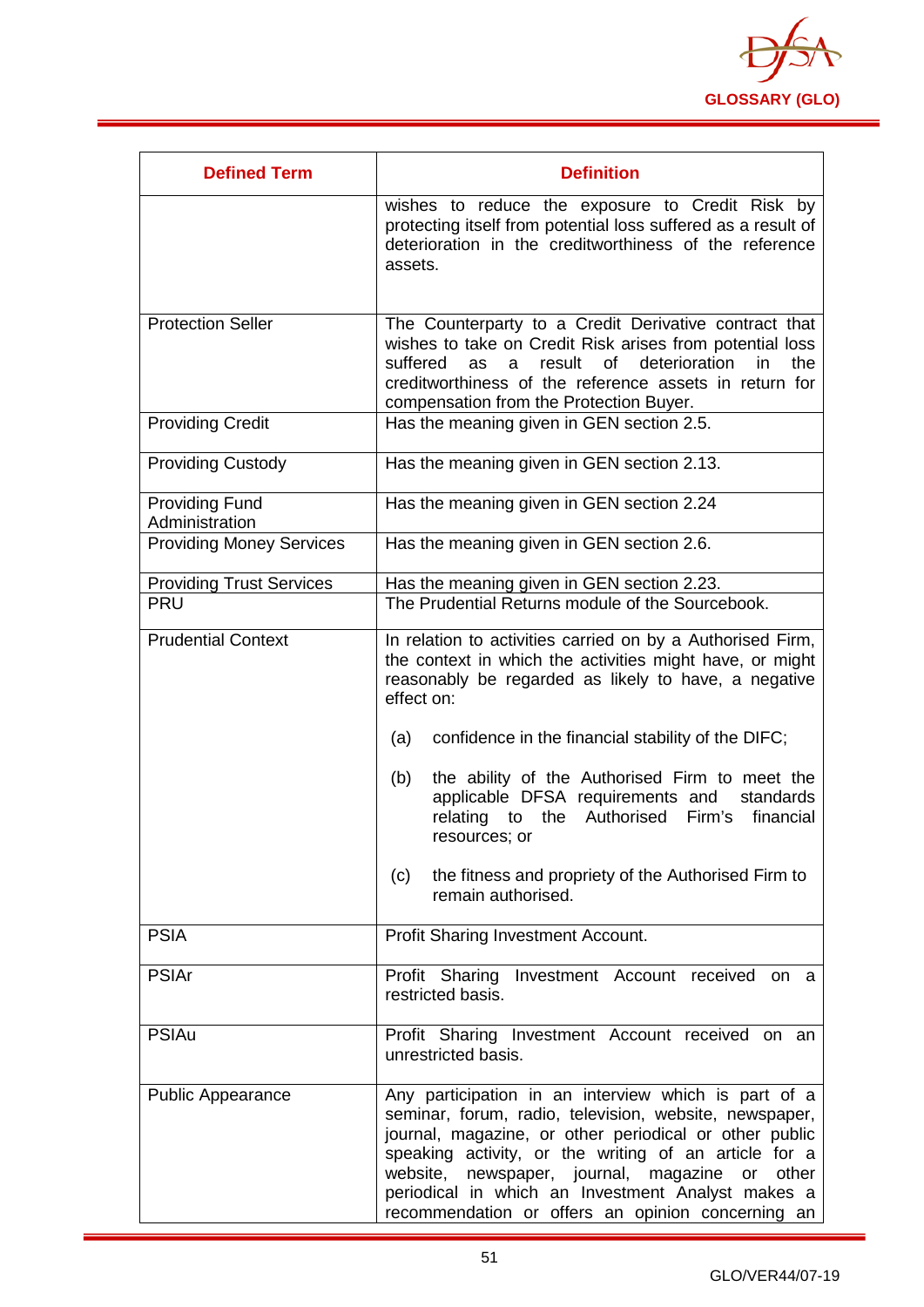

| <b>Defined Term</b>                             | <b>Definition</b>                                                                                                                       |
|-------------------------------------------------|-----------------------------------------------------------------------------------------------------------------------------------------|
|                                                 | Investment.                                                                                                                             |
| Public Fund                                     | (1) In relation to a Passported Fund, has the meaning<br>given in FPR section 1.3; and                                                  |
|                                                 | (2) In any other case, has the meaning given in Article<br>16(1) of the Collective Investment Law 2010.                                 |
| <b>Public Listed Company</b>                    | Has the meaning given in Schedule 1 to the Regulatory<br>Law 2004.                                                                      |
| Public<br>Listed<br>Company<br>Auditor's Report | A report referred to in MKT Rule 5.2.7(b).                                                                                              |
| <b>Public Property Fund</b>                     | Is a Public Fund which is also a Property Fund                                                                                          |
| <b>Public REIT</b>                              | A Public Fund that is a Real Estate Investment Trust<br>(REIT).                                                                         |
| <b>Public Sector Entities</b>                   | Bodies owned by central or regional governments or<br>Local Authorities which perform regulatory and other<br>non-commercial functions. |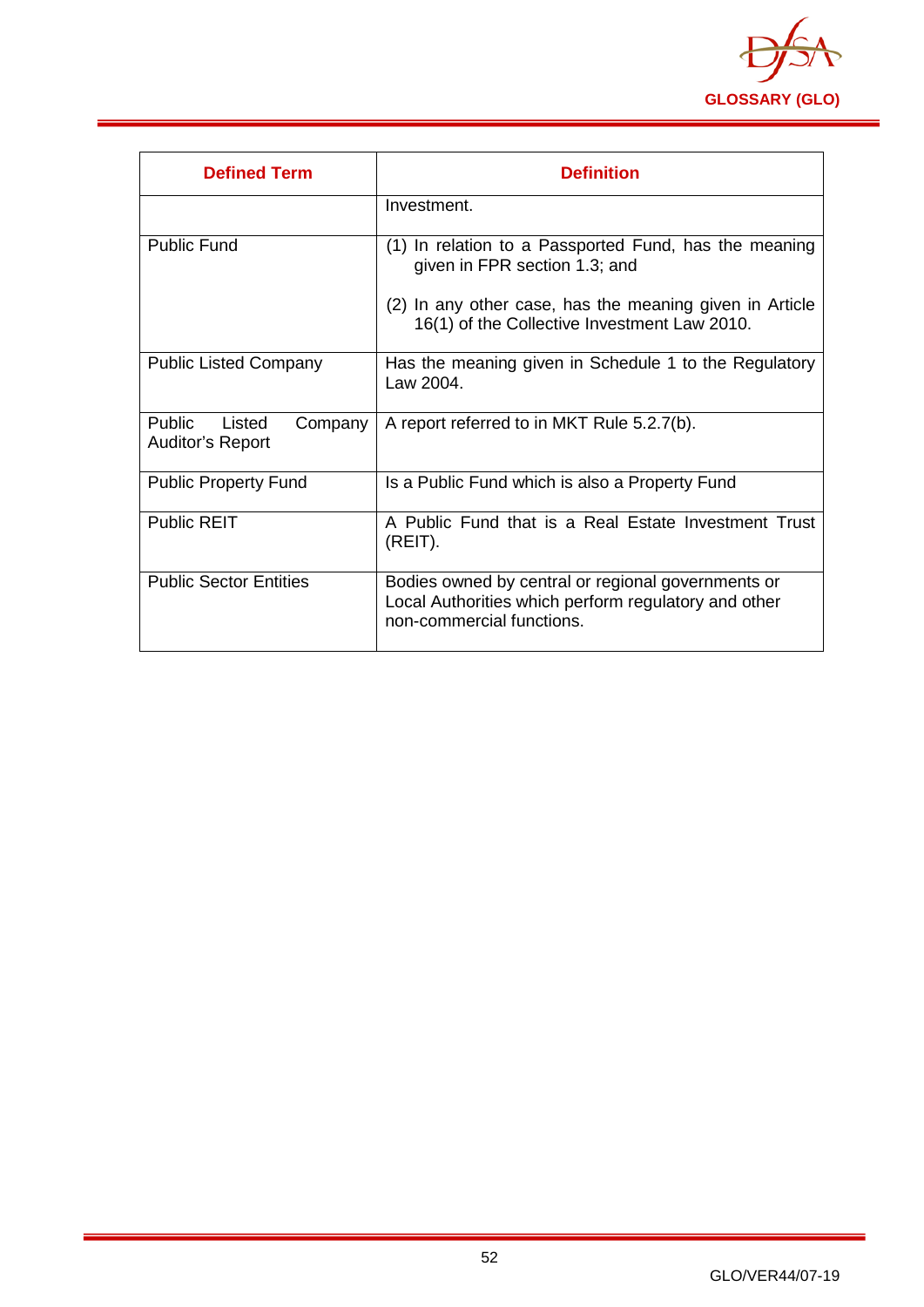

#### <span id="page-53-0"></span>**Q [Back to top](#page-1-0)**

| <b>Defined Term</b>                | <b>Definition</b>                                                                                                                                                                                                                                                                       |
|------------------------------------|-----------------------------------------------------------------------------------------------------------------------------------------------------------------------------------------------------------------------------------------------------------------------------------------|
| <b>Qualified Investor Fund</b>     | Has the meaning given in Article 16(5) of the Collective<br>Investment Law 2010.                                                                                                                                                                                                        |
| Qualifying Holding                 | Any holding in the capital of a non-financial Undertaking<br>of which the Authorised Firm is a controller.                                                                                                                                                                              |
| <b>Quarterly Regulatory Return</b> | A quarterly return of the type specified in PIN Rule<br>A <sub>10.3.1</sub> .                                                                                                                                                                                                           |
| <b>Quiet Period</b>                | In relation to an initial public offering of securities, the<br>period beginning on the day of publication of listing<br>particulars or a prospectus relating to the offering of that<br>Investment and ending 30 days after the day on which<br>the Investment is admitted to trading. |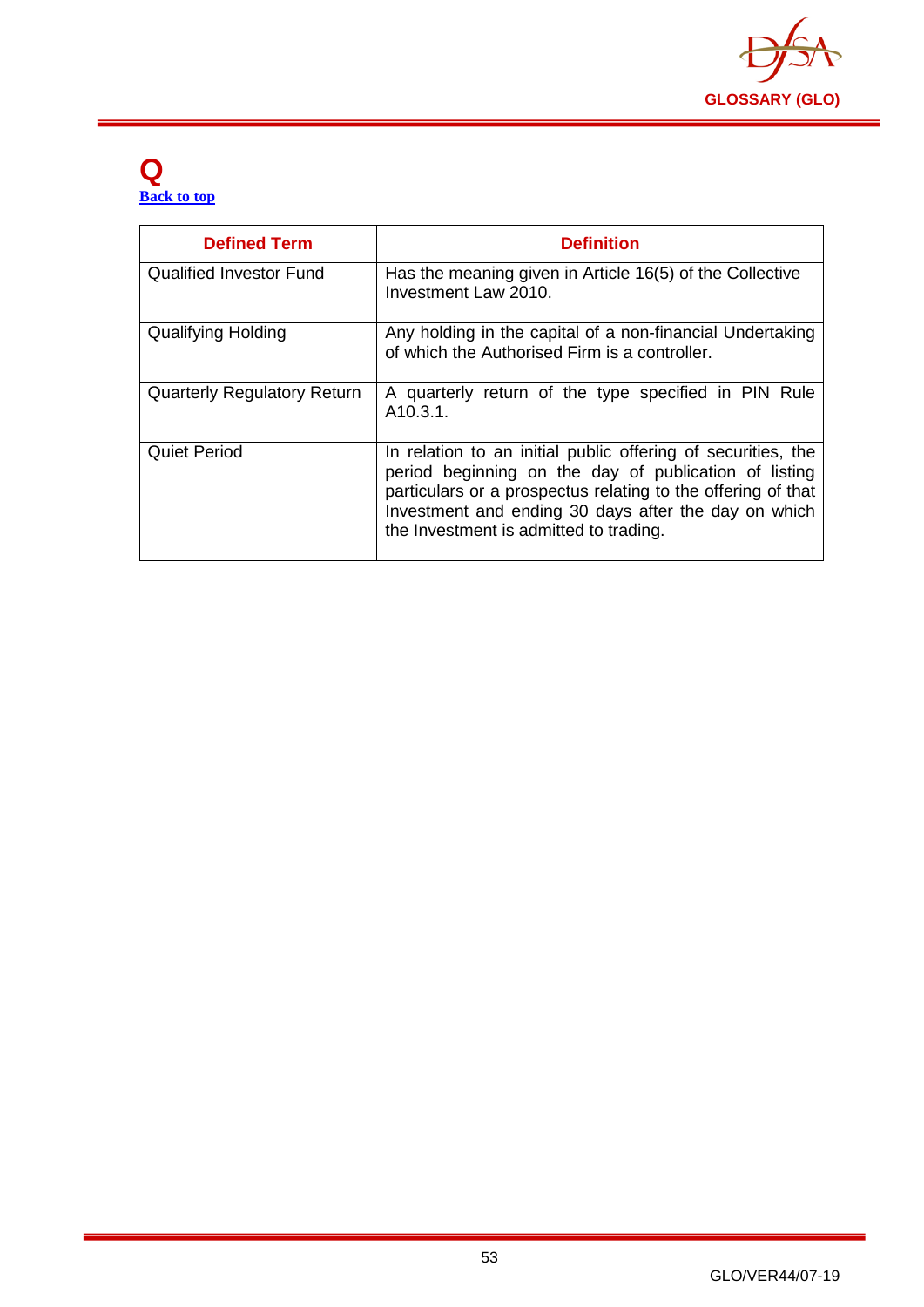

#### <span id="page-54-0"></span>**R [Back to top](#page-1-0)**

| <b>Defined Term</b>                            | <b>Definition</b>                                                                                                                                                                                                                                                                                                                                                  |
|------------------------------------------------|--------------------------------------------------------------------------------------------------------------------------------------------------------------------------------------------------------------------------------------------------------------------------------------------------------------------------------------------------------------------|
| Rated                                          | In the case of an instrument or a counterparty, assigned<br>a rating by a Rating Agency in respect of the<br>counterparty credit risk associated with the instrument or<br>counterparty.                                                                                                                                                                           |
| <b>Rating Action</b>                           | Has the meaning given to it in COB Rule 8.3.5(2).                                                                                                                                                                                                                                                                                                                  |
| <b>Rating Agency</b>                           | Standard & Poor's, Moody's, AM Best, Fitch Ratings or<br>another agency approved in writing by the DFSA.                                                                                                                                                                                                                                                           |
| <b>Rating Analyst</b>                          | Has the meaning given to it in COB Rule 8.3.1(3).                                                                                                                                                                                                                                                                                                                  |
| <b>Rating Subject</b>                          | Has the meaning given to it in GEN Rule 2.27.1(3).                                                                                                                                                                                                                                                                                                                 |
| <b>Readily Realisable</b><br><b>Securities</b> | A government or public Security denominated in the<br>currency of the country of its issuer, or any other<br>Security which is admitted to official listing on an<br>exchange in a Zone 1 country and regularly traded on or<br>under the rules of such an exchange.                                                                                               |
| <b>Real Estate Investment Trust</b>            | Has the meaning given in CIR Rule 3.1.8                                                                                                                                                                                                                                                                                                                            |
| <b>Real Property</b>                           | Land or buildings, whether freehold or leasehold, where<br>the unexpired term of any lease exceeds 20 years.                                                                                                                                                                                                                                                       |
| <b>REC</b>                                     | The Recognition module of the Rulebook.                                                                                                                                                                                                                                                                                                                            |
| <b>Recognised Body</b>                         | Has the meaning given in Article 37(3)(a) of the Markets<br>Law 2012.                                                                                                                                                                                                                                                                                              |
| Recognised Jurisdiction                        | A jurisdiction which has been recognised by the DFSA<br>under Article 55 of the Collective Investment Law 2010<br>or, pursuant to Article 1(b) of that law, under Article 20 of<br>the Collective Investment Law 2006.                                                                                                                                             |
| Recognised Jurisdiction<br><b>Notice</b>       | A notice issued by the DFSA, pursuant Article 55 of the<br>Collective Investment Law 2010 or, pursuant to Article<br>1(b) of that law, under to Article 20 of the Collective<br>Investment Law 2006, listing countries and territories<br>which are Recognised Jurisdictions and Foreign Funds<br>which are Designated Funds in respect of these<br>jurisdictions. |
| <b>Recognised Member</b>                       | Has the meaning given in Article 37(3)(b) of the Markets<br>Law 2012.                                                                                                                                                                                                                                                                                              |
| <b>Recognised Person</b>                       | A Recognised Body or a Recognised Member.                                                                                                                                                                                                                                                                                                                          |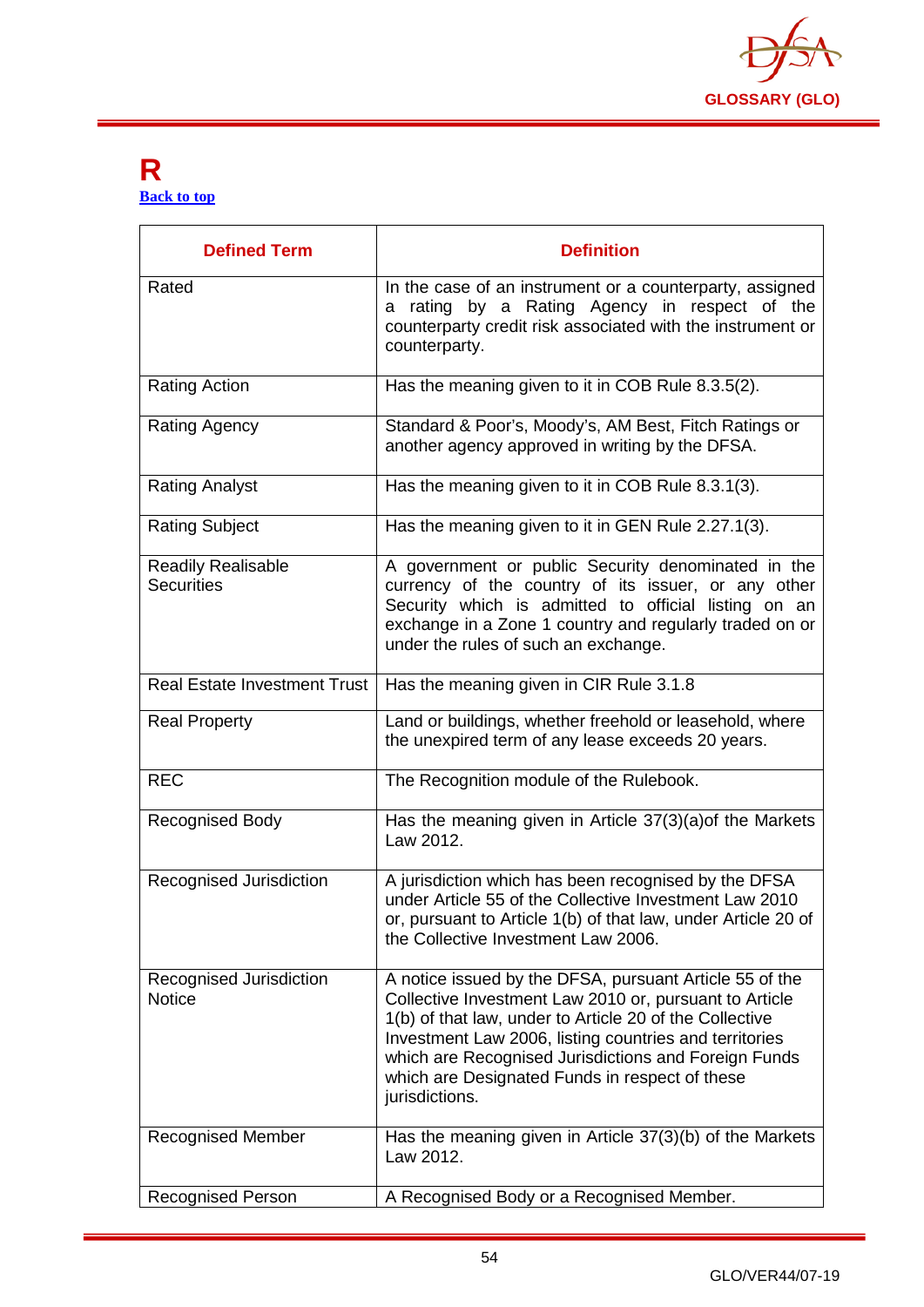

| <b>Defined Term</b>                               | <b>Definition</b>                                                                                                                                                                    |
|---------------------------------------------------|--------------------------------------------------------------------------------------------------------------------------------------------------------------------------------------|
| Recognised Professional<br><b>Body</b>            | A full member of IFAC.                                                                                                                                                               |
| Recognised Professional<br>Qualification          | A qualification conferred by a Recognised Professional<br>Body.                                                                                                                      |
| <b>Recognised Supervisory</b><br>Authority        | Means any government or quasi-government financial<br>services regulator in a Zone 1 country or such other<br>countries as the DFSA may accept.                                      |
| Recognition                                       | The status acquired by a Person who is admitted to the<br>list of Recognised Persons pursuant to Article 37(5) of<br>the Markets Law 2012.                                           |
| <b>Recognition Criteria</b>                       | Has the meaning in REC Rule 2.4 or 2.5.                                                                                                                                              |
| <b>Reference Asset</b>                            | The asset against which payments under a Derivative<br>contract are calculated.                                                                                                      |
| <b>Reference Date</b>                             | The date as at which an actuarial investigation is<br>performed for the purposes of PIN section 7.3.                                                                                 |
| <b>Reference Entity</b>                           | The entity against which payments under a Derivative<br>contract are calculated.                                                                                                     |
| <b>Registered Auditor</b>                         | Has the meaning given in Article 97 of the Regulatory<br>Law 2004.                                                                                                                   |
| <b>Registration Statement</b>                     | In relation to a Prospectus structured as multiple<br>documents, the document referred to in MKT Rule<br>$2.5.1(3)(b)$ .                                                             |
| <b>Regulated Exchange</b>                         | An exchange regulated by a Financial Services<br>Regulator.                                                                                                                          |
| <b>Regulated Financial</b><br>Institution         | A Person who does not hold a Licence but who is<br>authorised in a jurisdiction other than the DIFC to carry<br>on any financial service by another Financial Services<br>Regulator. |
| Regulation                                        | Legislation made under any DIFC law that is not<br>administered by the DFSA.                                                                                                         |
| <b>Regulators</b>                                 | In addition to the DFSA, regulators with recognised<br>jurisdiction in relation to financial services, whether in the<br>DIFC or outside of the DIFC.                                |
| <b>Regulatory Announcement</b><br><b>Services</b> | A service approved by the DFSA for the purposes of<br>making market disclosure of information pursuant to<br>MKT Rule 4.7.1(c).                                                      |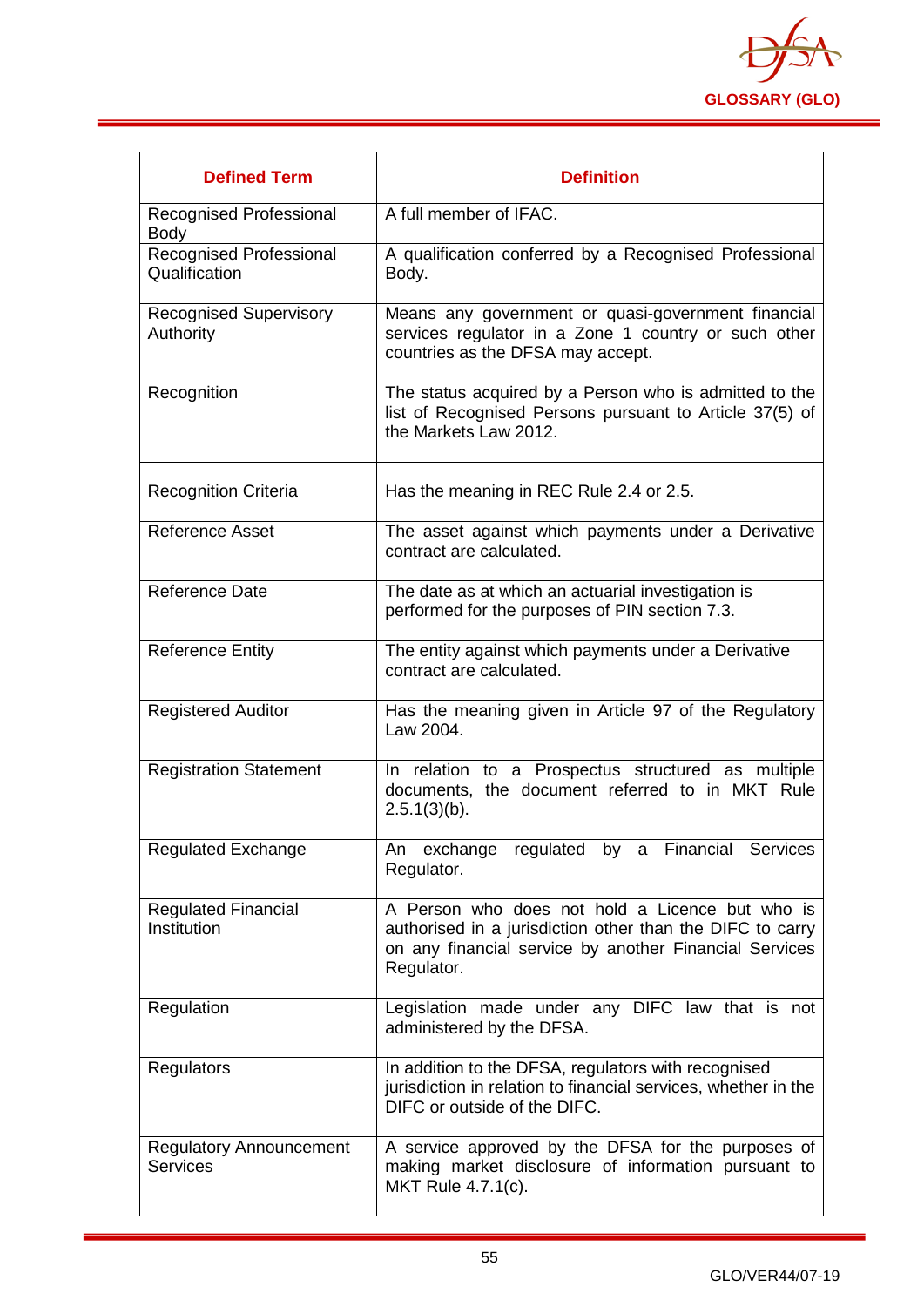

| <b>Defined Term</b>                           | <b>Definition</b>                                                                                                                                                                                                                                   |
|-----------------------------------------------|-----------------------------------------------------------------------------------------------------------------------------------------------------------------------------------------------------------------------------------------------------|
| <b>Regulatory Function</b>                    | In accordance with AMI Rule 4.4.1, in relation to an<br>Authorised Market Institution, means those functions<br>which directly contribute to the satisfaction by the<br>Authorised Market<br>Institution<br>of<br>its<br>Licensing<br>Requirements. |
| <b>Regulatory Law</b>                         | The Regulatory Law 2004.                                                                                                                                                                                                                            |
| <b>Regulatory Returns Auditor's</b><br>Report | A report referred to in GEN Rule 8.6.1(b).                                                                                                                                                                                                          |
| <b>REITS</b>                                  | A Real Estate Investment Trust.                                                                                                                                                                                                                     |
| Related                                       | In respect of one entity, the first entity, being in the<br>position relative to that entity of:                                                                                                                                                    |
|                                               | a second entity that is a Subsidiary, Associate or<br>(a)<br>Holding Company of the first entity;                                                                                                                                                   |
|                                               | a second entity that is a Subsidiary or Associate of<br>(b)<br>the Holding Company of the first entity;                                                                                                                                             |
|                                               | a director or officer of the first entity or of an entity<br>(c)<br>that is related to the first entity by reason of (a) or<br>(b) above;                                                                                                           |
|                                               | (d)<br>the spouse or minor child of a natural person<br>referred to in (c) above; or                                                                                                                                                                |
|                                               | a company that is a Subsidiary of or subject to<br>(e)<br>significant influence by or from a natural person<br>referred to in (c) or (d) above.                                                                                                     |
| <b>Related Party</b>                          | (1)<br>In MKT, has the meaning given to that term in MKT<br>Rule 3.5.2(a) except in relation to a Rating Subject,<br>where it has the meaning given to it in COB Rule<br>$8.5.2(2)$ .                                                               |
|                                               | In CIR, in relation to a Fund:<br>(2)                                                                                                                                                                                                               |
|                                               | (a) its Fund Manager;                                                                                                                                                                                                                               |
|                                               | (b) its Governing Body;                                                                                                                                                                                                                             |
|                                               | (c) an individual director of a Corporate Director;                                                                                                                                                                                                 |
|                                               | (d) its Custodian;                                                                                                                                                                                                                                  |
|                                               | (e) its Trustee or other Persons providing oversight;                                                                                                                                                                                               |
|                                               | any Advisor;<br>(f)                                                                                                                                                                                                                                 |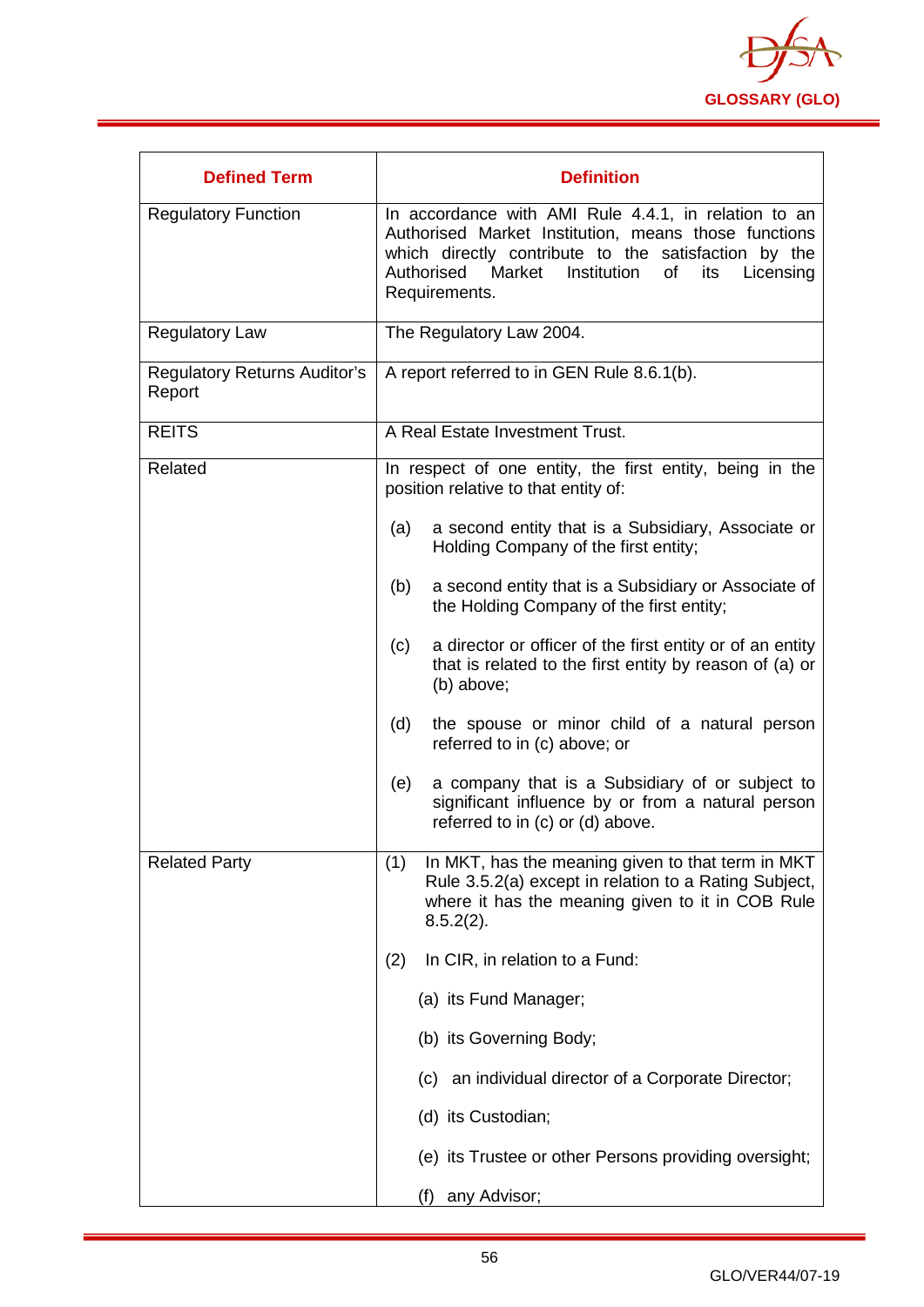

| <b>Defined Term</b>              | <b>Definition</b>                                                                                                                                                               |
|----------------------------------|---------------------------------------------------------------------------------------------------------------------------------------------------------------------------------|
|                                  | (g) a holder of 5% or more of the Units of the Fund;<br>or                                                                                                                      |
|                                  | (h) an Associate of a Person in (a) to (g).                                                                                                                                     |
|                                  | In CIR Rule 13.9.5, in relation to the ETF Fund<br>(3)<br>Manager:                                                                                                              |
|                                  | (a) a member of the Fund Manager's Group;                                                                                                                                       |
|                                  | (b) a Controller of the Fund Manager;                                                                                                                                           |
|                                  | (c) a director or senior officer of the Fund Manager<br>or a family member of such director or senior<br>officer; or                                                            |
|                                  | (d) a business associate of the Fund Manager or, of<br>a person referred to in (c).                                                                                             |
| <b>Related Party Transaction</b> | (1) in MKT, has the meaning given to that term in MKT<br>Rule 3.5.2(b).                                                                                                         |
|                                  | (2) in CIR, in relation to a Fund, means:                                                                                                                                       |
|                                  | (a)<br>a transaction in respect of Fund Property<br>entered into by a Fund Manager with a Related<br>Party; or                                                                  |
|                                  | in CIR Rule 13.9.5, an arrangement referred to<br>(b)<br>in that Rule relating to an index or benchmark<br>that is entered into by an ETF Fund Manager<br>with a Related Party. |
| <b>Related Person</b>            | Has the meaning given in PIB Rule 4.4.6.                                                                                                                                        |
| <b>Relevant Information</b>      | Has the meaning given to it in COB Rule 8.3.1(2)                                                                                                                                |
| <b>Relevant Person</b>           | In AML, has the meaning in AML Rule 1.1.2.<br>(1)                                                                                                                               |
|                                  | (2)<br>In AUD, has the meaning in AUD Rule 1.1.2.                                                                                                                               |
| Remuneration                     | Any form of remuneration, including benefits of any kind.                                                                                                                       |
| <b>Reporting Entity</b>          | Has the meaning given in Article 38 of the Markets Law<br>2012.                                                                                                                 |
| <b>Representative Office</b>     | A Person carrying on in the DIFC the Financial Service<br>of Operating a Representative Office for which it has                                                                 |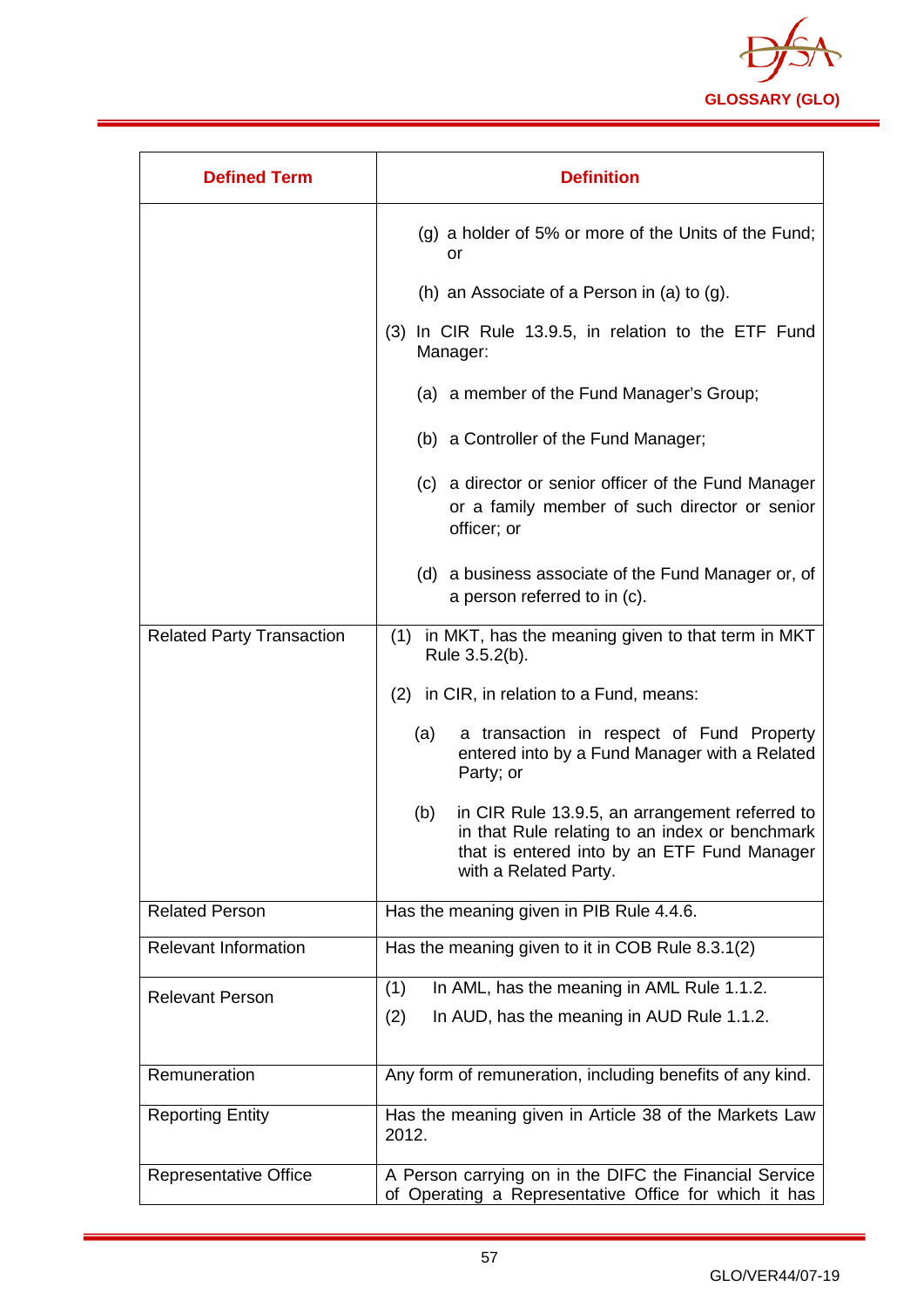

| <b>Defined Term</b>                                     | <b>Definition</b>                                                                                                                                         |
|---------------------------------------------------------|-----------------------------------------------------------------------------------------------------------------------------------------------------------|
|                                                         | authorisation under its Licence.                                                                                                                          |
| Responsible Officer                                     | The Licensed Function described in GEN Rule 7.4.9                                                                                                         |
| <b>Restricted Person</b>                                | Has the meaning given to that term in MKT Rule<br>$3.4.1(2)$ .                                                                                            |
| <b>Restricted Profit Sharing</b><br>Investment Accounts | A PSIA in respect of the investment account holder<br>imposes certain restrictions as to where, how and for<br>what purpose his funds are to be invested. |
| <b>Retail Client</b>                                    | A Client specified under COB Rule 2.3.2.                                                                                                                  |
| Return                                                  | Includes both Quarterly Regulatory Returns and Annual<br><b>Regulatory Returns.</b>                                                                       |
| <b>Risk Officer</b>                                     | The Key Individual function described in AMI Rule 5.3.7.                                                                                                  |
| Rule                                                    | Legislation made by the Board under Article 23 of the<br>Regulatory Law 2004 for the purposes of that law or any<br>law administered by the DFSA.         |
| <b>Rulebook</b>                                         | The DFSA Rulebook.                                                                                                                                        |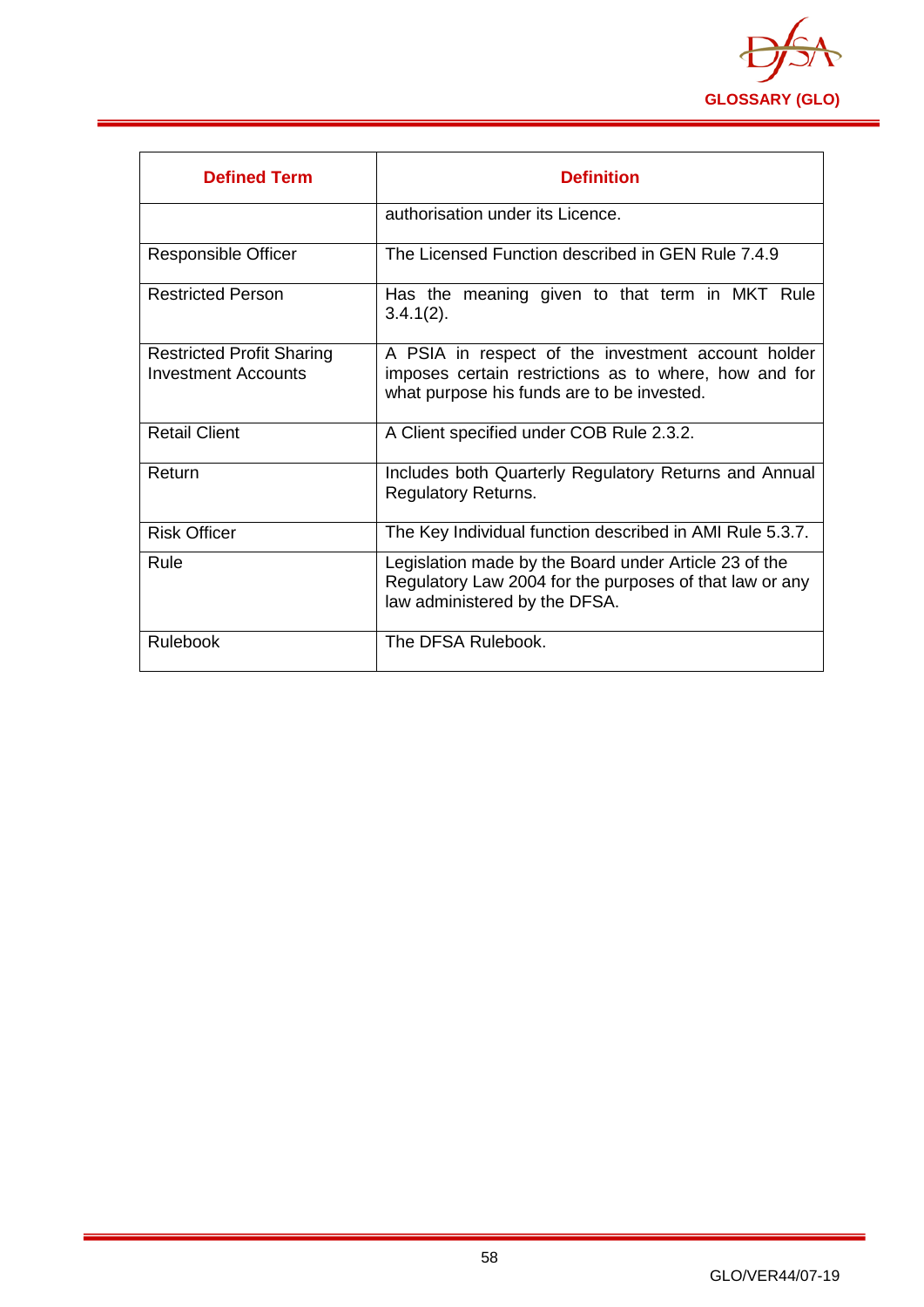

## <span id="page-59-0"></span>**S**

**[Back to top](#page-1-0)**

| <b>Defined Term</b>                    | <b>Definition</b>                                                                                                                                                                                                                                                 |
|----------------------------------------|-------------------------------------------------------------------------------------------------------------------------------------------------------------------------------------------------------------------------------------------------------------------|
| Safe Custody Auditor's<br>Report       | A report referred to in GEN Rule 8.6.1(e).                                                                                                                                                                                                                        |
| Safe Custody Investment                | Means a Client Investment held or to be held for<br>safekeeping by an Authorised Firm or Third Party Agent.                                                                                                                                                       |
| <b>Safe Custody Provisions</b>         | The provisions under COB App6.                                                                                                                                                                                                                                    |
| <b>SCA</b>                             | The Securities and Commodities Authority of the UAE.                                                                                                                                                                                                              |
| Schedule                               | In the case of a schedule referred to in the MKT module,<br>a schedule that forms part of that module.                                                                                                                                                            |
| Securities Exchange Bid                | Has the meaning given under Section 1.4 of TKO.                                                                                                                                                                                                                   |
| <b>Securities Note</b>                 | In relation to a Prospectus structured as multiple<br>documents, the document referred to in MKT Rule<br>$2.5.1(3)(c)$ .                                                                                                                                          |
| <b>Securities Settlement</b><br>System | Pursuant to GEN Rule 2.18.1(4), a system operated by a<br>Person which enables Investments held in accounts to<br>be transferred and settled by book entry according to a<br>set of predetermined multilateral rules.                                             |
| Security                               | Has the meaning given in GEN Rule A2.1.2.                                                                                                                                                                                                                         |
| <b>Segregated Account</b>              | An account established and maintained in accordance<br>with COB App5.                                                                                                                                                                                             |
| Segregated Client                      | Has the meaning given in COB Rule A5.2.1(2).                                                                                                                                                                                                                      |
| <b>Senior Executive Officer</b>        | In relation to:                                                                                                                                                                                                                                                   |
|                                        | an Authorised Firm, the Licensed Function<br>(a)<br>described in GEN Rule 7.4.2; and                                                                                                                                                                              |
|                                        | Authorised<br>Market<br>Institution,<br>(b)<br>an<br>the<br>Key<br>Individual function described in AMI Rule 5.3.4.                                                                                                                                               |
| Senior Manager                         | In relation to an:                                                                                                                                                                                                                                                |
|                                        | (a)<br>Authorised Firm, the Licensed Function described<br>in GEN Rule 7.4.7; and                                                                                                                                                                                 |
|                                        | (b)<br>Authorised Market Institution, an individual who is<br>responsible either alone or jointly with other<br>individuals for the management, supervision or<br>control of the Authorised Market Institution's<br>Financial Services and who is not a member of |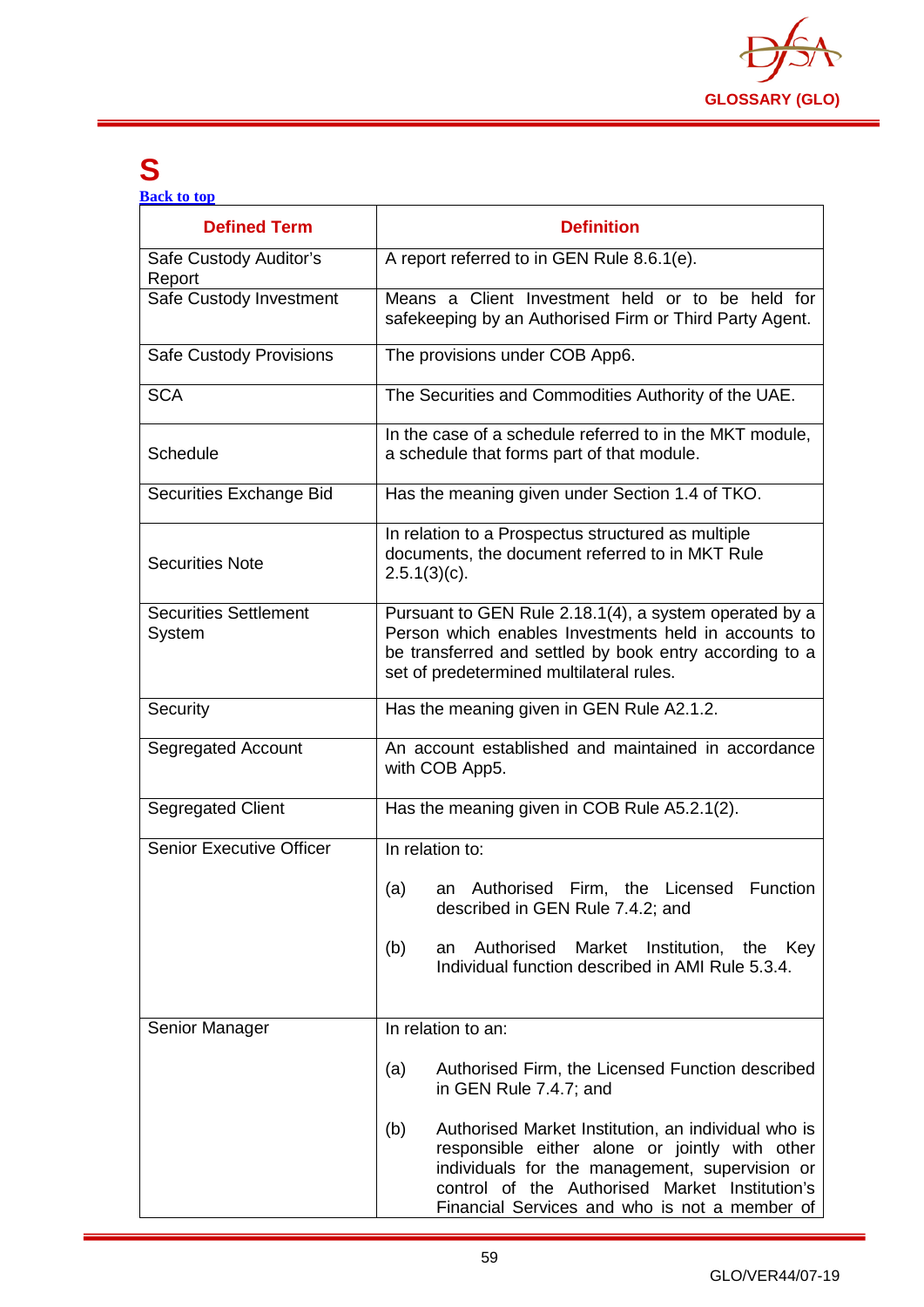

| <b>Defined Term</b>            | <b>Definition</b>                                                                                                                                                                                                                                                                                                           |
|--------------------------------|-----------------------------------------------------------------------------------------------------------------------------------------------------------------------------------------------------------------------------------------------------------------------------------------------------------------------------|
|                                | the Governing Body.                                                                                                                                                                                                                                                                                                         |
| Service Provider               | For the purpose of CIR, a Person who is delegated an<br>activity or outsourced a function by an Fund Manager or<br>Trustee under the terms of a Service Agreement, as<br>described in chapter 7 of CIR.                                                                                                                     |
| Share                          | Has the meaning given in GEN Rule A2.2.1(a).                                                                                                                                                                                                                                                                                |
| <b>Shareholder Statement</b>   | statement which describes<br>Means<br>Share<br>the<br>a<br>ownership profile of the Applicant prior to listing,<br>summarising the key classes of shareholder and<br>confirming that the Applicant complies with, or will<br>comply with, MKT Rule 9.3.10(1) on its date of<br>admission to the List.                       |
| Shari'a Supervisory Board      | The board comprised of individuals appointed by an<br>Authorised Person and entrusted with the duty of<br>directing, reviewing and supervising the activities of the<br>Authorised<br>Person<br>conducting<br>Islamic<br>Financial<br>Business in order to ensure that the Authorised Person<br>in compliance with Shari'a. |
| <b>Short Selling</b>           | In relation to:                                                                                                                                                                                                                                                                                                             |
|                                | an Authorised Firm, has the meaning given to that<br>(a)<br>term in COB Rule 9.6.6(3); and                                                                                                                                                                                                                                  |
|                                | (b)<br>an Authorised Market Institution, has the meaning<br>given to that term in AMI Rule 6.7.1(3).                                                                                                                                                                                                                        |
| Single Family                  | Has the meaning given to that term in the DIFC Single<br>Family Office Regulations.                                                                                                                                                                                                                                         |
| <b>Single Family Office</b>    | Has the meaning given to that term in the DIFC Single<br>Family Office Regulations.                                                                                                                                                                                                                                         |
| Soft Dollar Agreement          | An agreement in any form under which an Authorised<br>Firm receives goods or services in return for Investment<br>Business put through or in the way of another Person.                                                                                                                                                     |
| <b>Solvency Reference Date</b> | A date at which an Insurer's compliance with capital<br>adequacy requirements in PIN chapter 4 are assessed.                                                                                                                                                                                                                |
| <b>Special Purpose Vehicle</b> | In FER 1.2.7(3) and MKT App 5, a legal entity the<br>(1)<br>object and purpose of which is primarily to issue<br>Securities;                                                                                                                                                                                                |
|                                | In relation to Property Investment Crowdfunding, a<br>(2)<br>Body Corporate<br>that<br>or<br>a<br>trust<br>has<br>been<br>established for the purpose of holding title to a                                                                                                                                                 |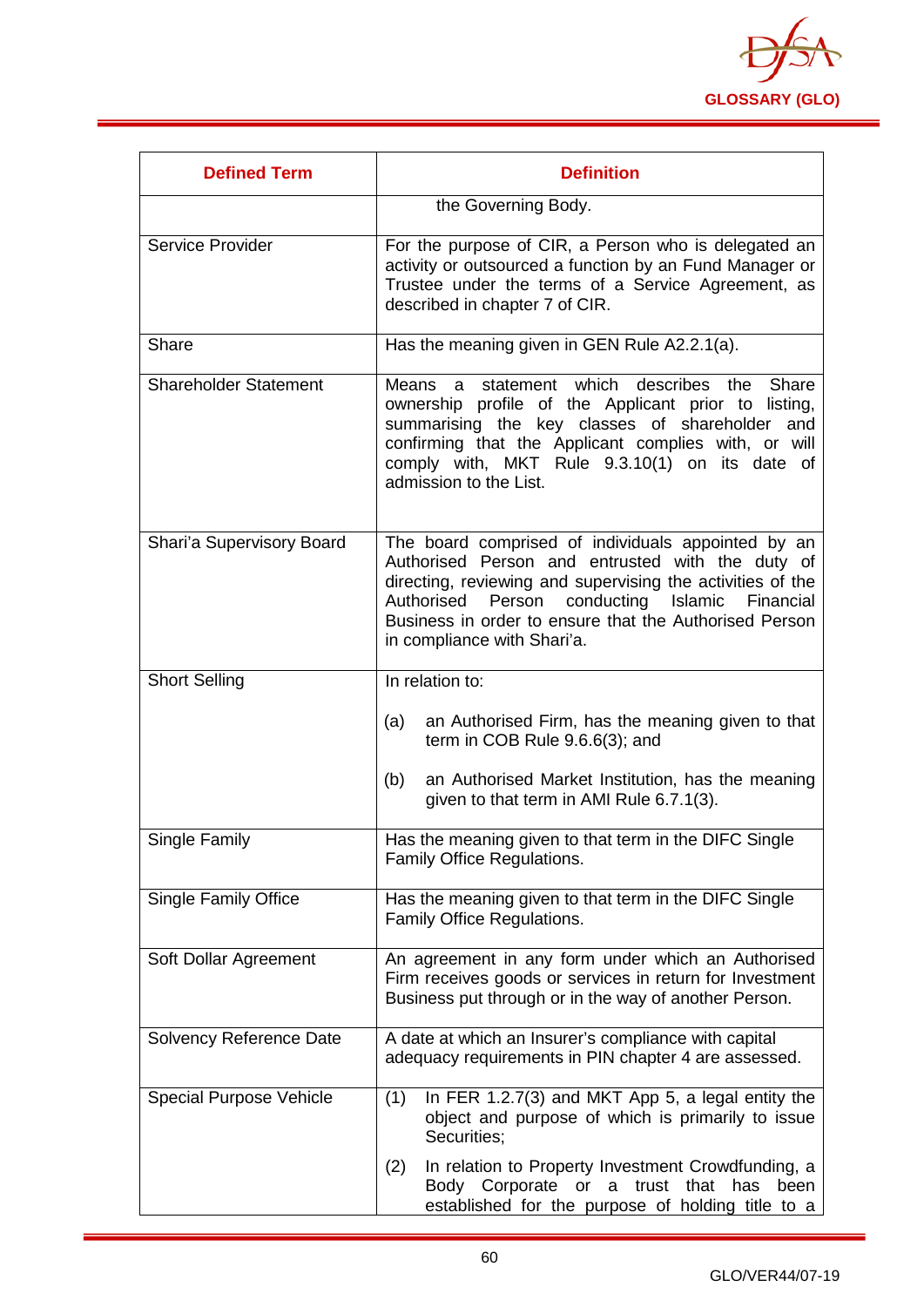

| <b>Defined Term</b>       | <b>Definition</b>                                                                                                                                                                                                                                                                                                                                                                 |
|---------------------------|-----------------------------------------------------------------------------------------------------------------------------------------------------------------------------------------------------------------------------------------------------------------------------------------------------------------------------------------------------------------------------------|
|                           | property for investors; and                                                                                                                                                                                                                                                                                                                                                       |
|                           | (3)<br>In any other case, a Body Corporate whose sole<br>purpose, either generally or when acting in a<br>particular capacity, is to carry out one or more of<br>the following functions:                                                                                                                                                                                         |
|                           | issuing Investments;<br>(a)                                                                                                                                                                                                                                                                                                                                                       |
|                           | (b)<br>redeeming<br>or terminating or repurchasing,<br>whether with a view to re-issue or to cancellation,<br>an issue, in whole or par, of Investments; or                                                                                                                                                                                                                       |
|                           | transactions<br>(c)<br>into<br>terminating<br>entering<br>or<br>transactions involving Investments in connection<br>with the issue, redemption, termination or re-<br>purchase of Investments;                                                                                                                                                                                    |
|                           | and has been explicitly established for the purpose of:                                                                                                                                                                                                                                                                                                                           |
|                           | (d)<br>securitising assets; or.                                                                                                                                                                                                                                                                                                                                                   |
|                           | investing in Real Property<br>(e)                                                                                                                                                                                                                                                                                                                                                 |
|                           | and, in the case of (d), has been assessed by a rating<br>agency.                                                                                                                                                                                                                                                                                                                 |
| <b>Special Resolution</b> | In relation to a Domestic Fund, a resolution passed by a<br>majority of not less than 75% of the votes validly cast<br>(whether on a show of hands or on a poll) for and<br>against the resolution at a general meeting or class<br>meeting of Unitholders, of which notice specifying the<br>intention to propose the resolution as a special<br>resolution has been duly given. |
| <b>Specific Risk</b>      | The risk that losses on an Authorised Firm's net long or<br>short position in an individual equity or Security may<br>arise from a negative or positive price movement of that<br>equity or Security relative to the relevant market<br>generally.                                                                                                                                |
| Sponsor                   | An Authorised Firm that repackages third party assets<br>directly into a securitisation scheme. Where an<br>Authorised Firm repackages non-Investment Grade third<br>party assets, it may fall within the definition of an<br>Originator unless it originates or repackages no more<br>than 10% of the scheme's total assets.                                                     |
| <b>SSB</b>                | Shari'a Supervisory Board.                                                                                                                                                                                                                                                                                                                                                        |
| <b>SSS</b>                | A Securities Settlement System.                                                                                                                                                                                                                                                                                                                                                   |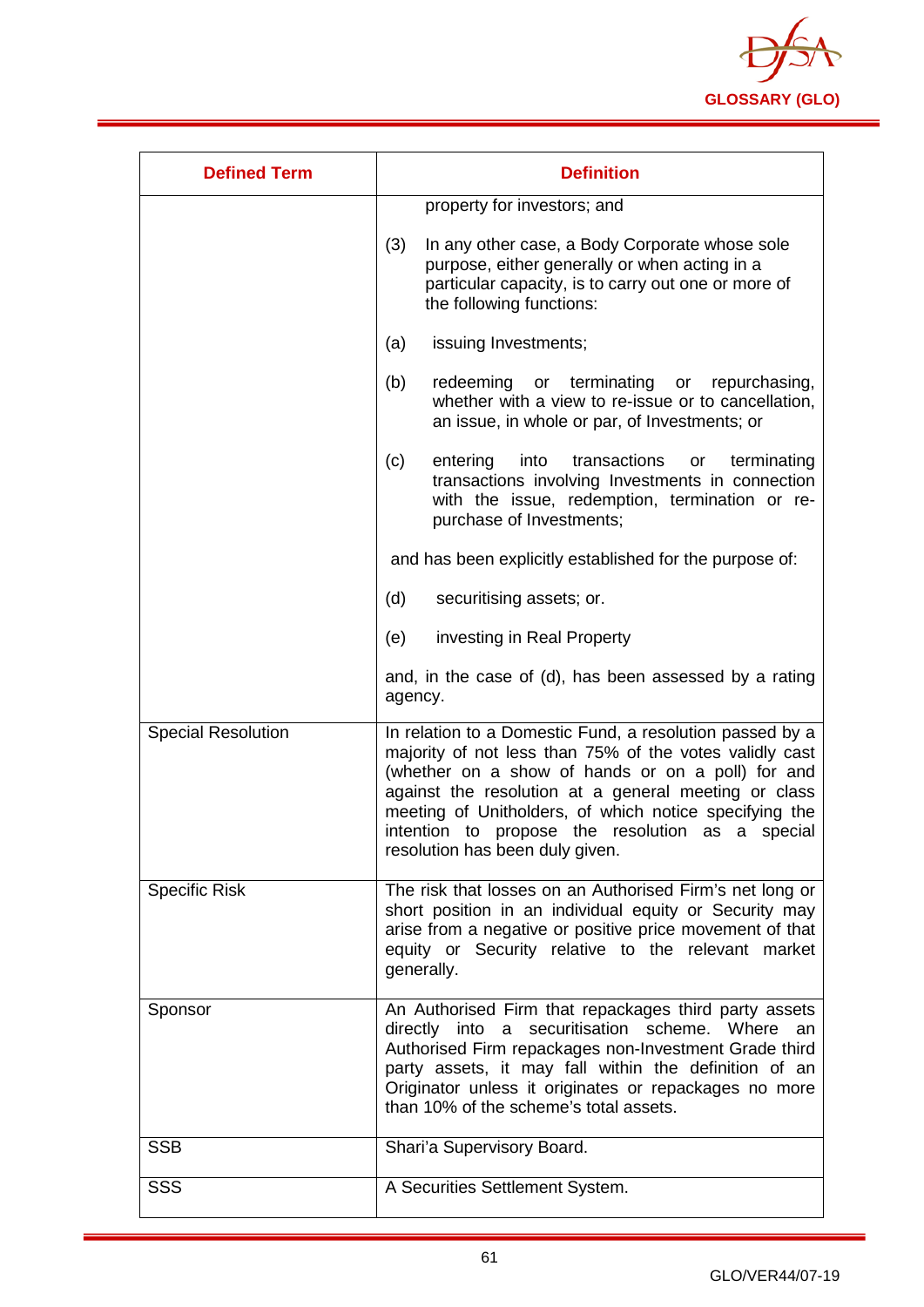

| <b>Defined Term</b>                                | <b>Definition</b>                                                                                                                                                                                                                                                                                                                                                     |
|----------------------------------------------------|-----------------------------------------------------------------------------------------------------------------------------------------------------------------------------------------------------------------------------------------------------------------------------------------------------------------------------------------------------------------------|
| <b>Stabilisation Agent</b>                         | A Person appointed by a Stabilisation Manager under<br>PRS Rule 3.4.1 to assist him in conducting Price<br>Stabilisation.                                                                                                                                                                                                                                             |
| <b>Stabilisation Manager</b>                       | A Person appointed by an Issuer of Shares under PRS<br>Rule 3.2.1 to conduct Price Stabilisation.                                                                                                                                                                                                                                                                     |
| <b>Stabilisation Window</b>                        | The period of time specified in PRS Rule 1.4.1(2) during<br>which Price Stabilisation may occur.                                                                                                                                                                                                                                                                      |
| <b>State</b>                                       | The U.A.E.                                                                                                                                                                                                                                                                                                                                                            |
| <b>Statement by Directors</b>                      | The statement described under PIN section A10.5.                                                                                                                                                                                                                                                                                                                      |
| <b>Statement of Recommended</b><br>Practice (SORP) | The Statement of Recommended Practice as issued and<br>amended<br>from time to time by the Investment<br>Management Association (IMA) in the United Kingdom.                                                                                                                                                                                                          |
| <b>Structured Product</b>                          | Has the meaning given in GEN Rule A2.2.1(f).                                                                                                                                                                                                                                                                                                                          |
| Sub-Fund                                           | A separate pool of Fund Property within an Umbrella<br>Fund.                                                                                                                                                                                                                                                                                                          |
| Subsidiary                                         | Has the meaning given in Schedule 1 to the DIFC<br>Companies Law and, without limiting the generality of<br>that definition, is taken to include, in relation to a relevant<br>Body Corporate (the Holding Company), the Holding<br>Company's ultimate Subsidiary and any Subsidiary<br>between the Holding Company and the Holding<br>Company's ultimate Subsidiary. |
| Summary                                            | The document referred to in MKT Rule 2.5.2(1) or in CIR<br>Rule 14.3.1(d).                                                                                                                                                                                                                                                                                            |
| <b>Supplementary Notes</b>                         | A note which is supplementary to a Return.                                                                                                                                                                                                                                                                                                                            |
| <b>Supplementary Prospectus</b>                    | An updated or replacement Prospectus produced in<br>accordance with Article 18 of the Markets Law 2012 or<br>Article 52 of the Collective Investment Law 2010, as<br>applicable.                                                                                                                                                                                      |
| <b>Suspicious Activity Report</b><br>(SAR)         | Means a report in the prescribed format regarding<br>suspicious activity (including a suspicious transaction)<br>made to the AMLSCU under AML Rule 13.3.1(c).                                                                                                                                                                                                         |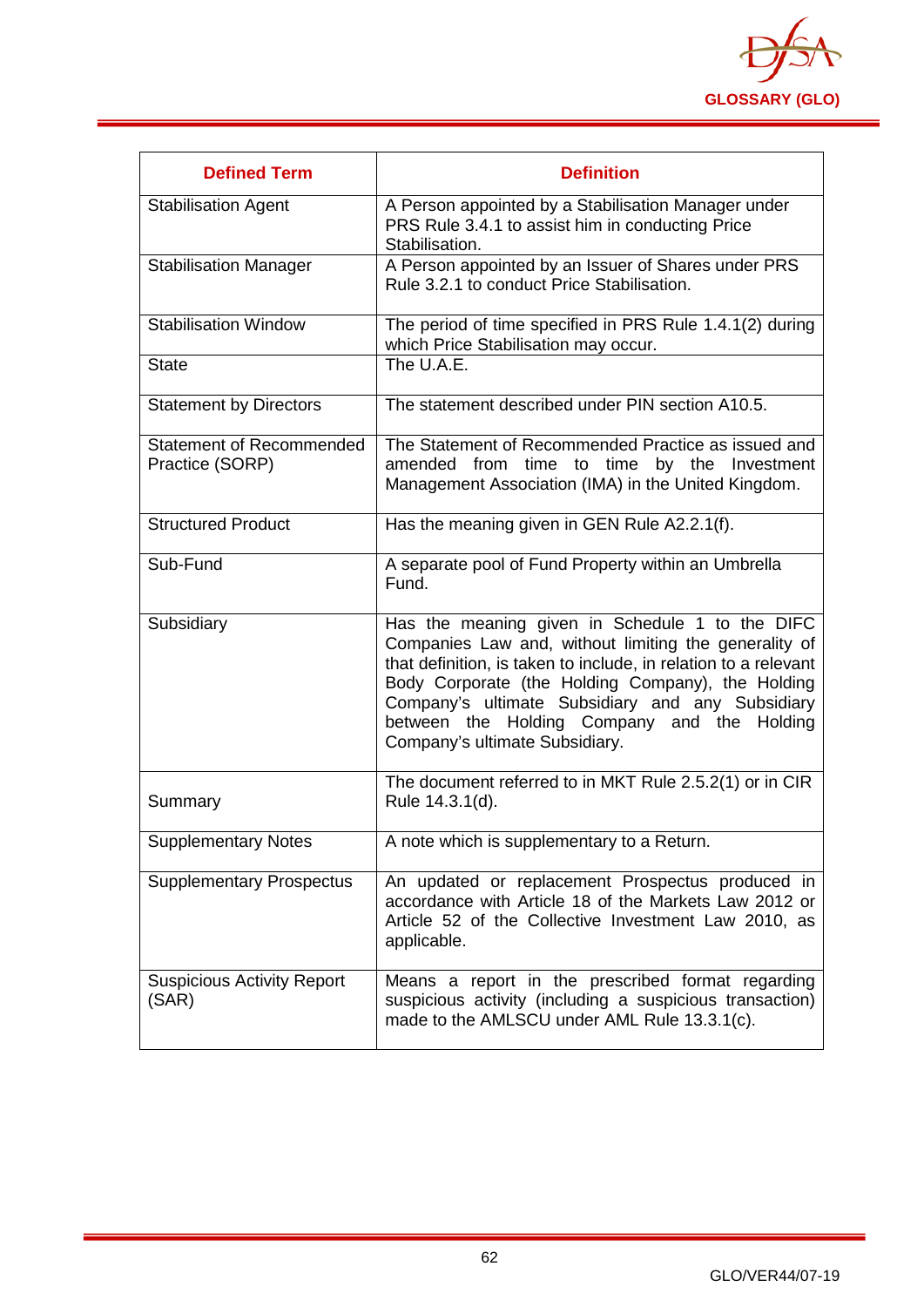

#### <span id="page-63-0"></span>**T [Back to top](#page-1-0)**

| <b>Defined Term</b>                            | <b>Definition</b>                                                                                                                                                                                                                                                                                                                                                                             |
|------------------------------------------------|-----------------------------------------------------------------------------------------------------------------------------------------------------------------------------------------------------------------------------------------------------------------------------------------------------------------------------------------------------------------------------------------------|
| <b>Takaful Insurer</b>                         | An Insurer, any part of whose Insurance Business<br>consists of Takaful transactions.                                                                                                                                                                                                                                                                                                         |
| Takeover                                       | has the meaning given in the Markets Law 2012.                                                                                                                                                                                                                                                                                                                                                |
| <b>Takeover Principle</b>                      | means a takeover principle prescribed in Section 1.5 of<br>TKO in accordance with Article 53 of the Markets Law<br>2012.                                                                                                                                                                                                                                                                      |
| Target                                         | includes a Reporting Entity subject to a Bid made under<br>TKO.                                                                                                                                                                                                                                                                                                                               |
| <b>Target Circular</b>                         | means a document circulated by the Governing Body of<br>a Target in response to a Takeover as described in<br>Section 8.2 of TKO.                                                                                                                                                                                                                                                             |
| <b>Third Party Agent</b>                       | In relation to a Client Account, means an Authorised<br>Firm or Regulated Financial Institution (including a bank,<br>custodian, an intermediate broker, a settlement agent, a<br>clearing house, an exchange and 'over the counter'<br>counterparty) that is a separate legal entity from the<br>Authorised Firm that is required under COB to establish<br>the Client Account.              |
| <b>TKO</b>                                     | the Takeover Rules Module of the Rulebook.                                                                                                                                                                                                                                                                                                                                                    |
| <b>Trade Repository</b>                        | Pursuant to GEN Rule 2.2.13, a Trade Repository is a<br>Person who maintains a centralised registry that<br>maintains an electronic database containing records of<br>and<br>over-the-counter<br>transactions<br>in<br>Investments<br>derivatives undertaken by other Persons including<br>Authorised<br>Recognised<br>Persons,<br>Persons<br>and<br><b>Regulated Financial Institutions.</b> |
| <b>Trading Book</b>                            | The positions and exposures including, on and off-<br>balance sheet items eligible for inclusion in the Trading<br>Book, as described in PIB section 2.2.                                                                                                                                                                                                                                     |
| Transaction                                    | Any transaction undertaken by an Authorised Firm in the<br>course of carrying on a Financial Service in or from the<br>DIFC.                                                                                                                                                                                                                                                                  |
| <b>Trust Administration</b><br><b>Services</b> | The provision of Trust Administration Services include:<br>the keeping of Accounting Records relating to an<br>(a)<br>express trust and the preparation of trust<br>accounts;                                                                                                                                                                                                                 |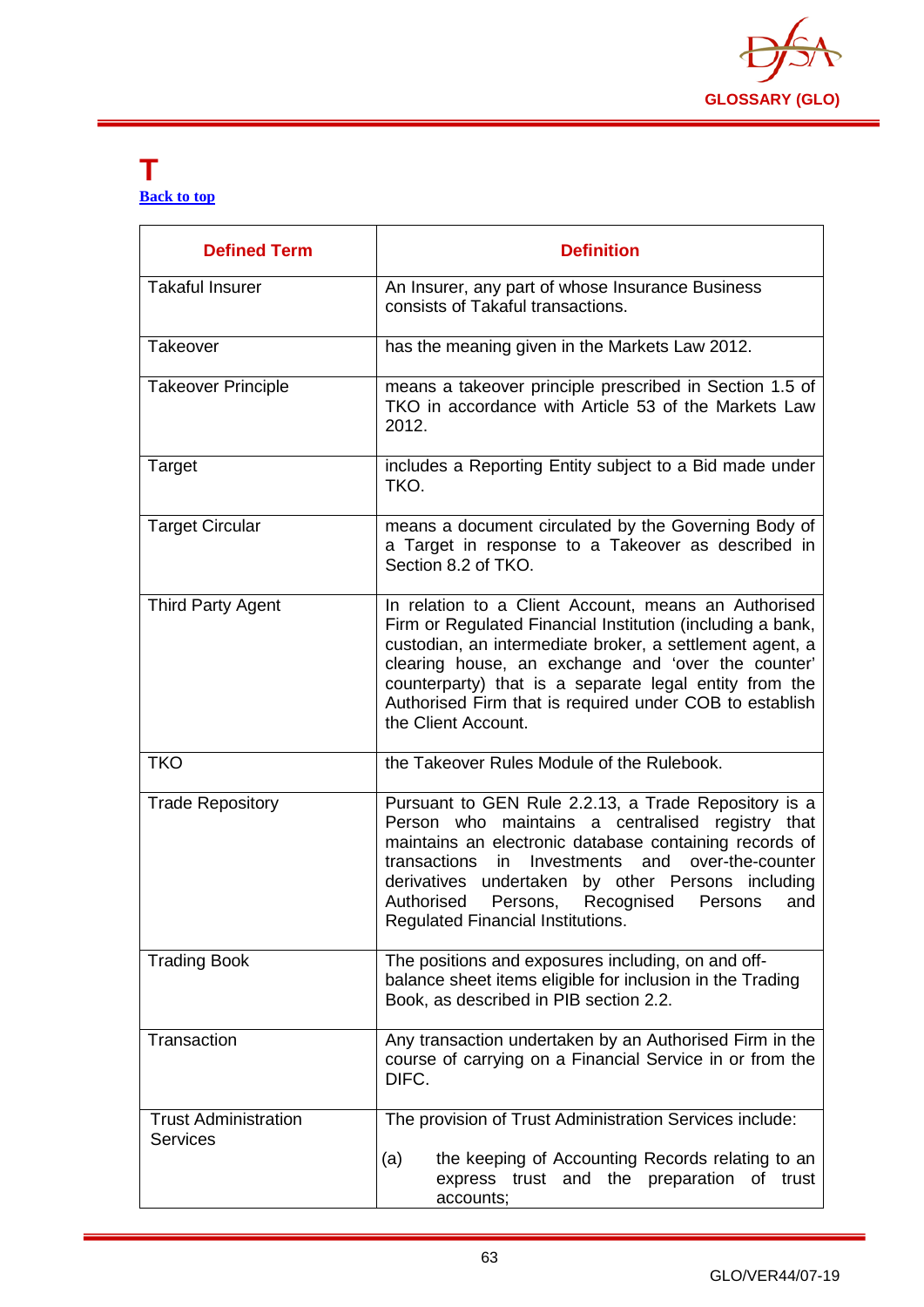

| <b>Defined Term</b>           | <b>Definition</b>                                                                                                                                                                                                                                                                                                                                                                |
|-------------------------------|----------------------------------------------------------------------------------------------------------------------------------------------------------------------------------------------------------------------------------------------------------------------------------------------------------------------------------------------------------------------------------|
|                               | the preparation of trust instruments or other<br>(b)<br>documents relating to an express trust;                                                                                                                                                                                                                                                                                  |
|                               | the management and administration of trust<br>(c)<br>assets subject to an express trust;                                                                                                                                                                                                                                                                                         |
|                               | dealing with trust assets subject to an express<br>(d)<br>trust, including the investment, transfer and<br>disposal of such assets;                                                                                                                                                                                                                                              |
|                               | the distribution of trust assets subject to an<br>(e)<br>express trust; and                                                                                                                                                                                                                                                                                                      |
|                               | (f)<br>the payment of expenses or remuneration out of<br>an express trust.                                                                                                                                                                                                                                                                                                       |
| <b>Trust Deed</b>             | A deed entered into by an Fund Manager and the<br>Trustee to create an Investment Trust.                                                                                                                                                                                                                                                                                         |
| <b>Trust Law</b>              | The Trust Law 2005.                                                                                                                                                                                                                                                                                                                                                              |
| <b>Trust Service Provider</b> | An Authorised Firm which is authorised under its<br>Licence it to carry on the activity of Providing Trust<br>Services.                                                                                                                                                                                                                                                          |
| <b>Trustee</b>                | The Person, described under Article 18<br>of the<br>Investment Trust Law 2006 who is appointed under a<br>Trust Deed as the trustee of an Investment Trust to hold<br>the Fund's Property on trust for the Unitholders and to<br>oversee the operation of the Fund and, in relation to a<br>Domestic Fund, is authorised under its License to act as<br>the trustee of the Fund. |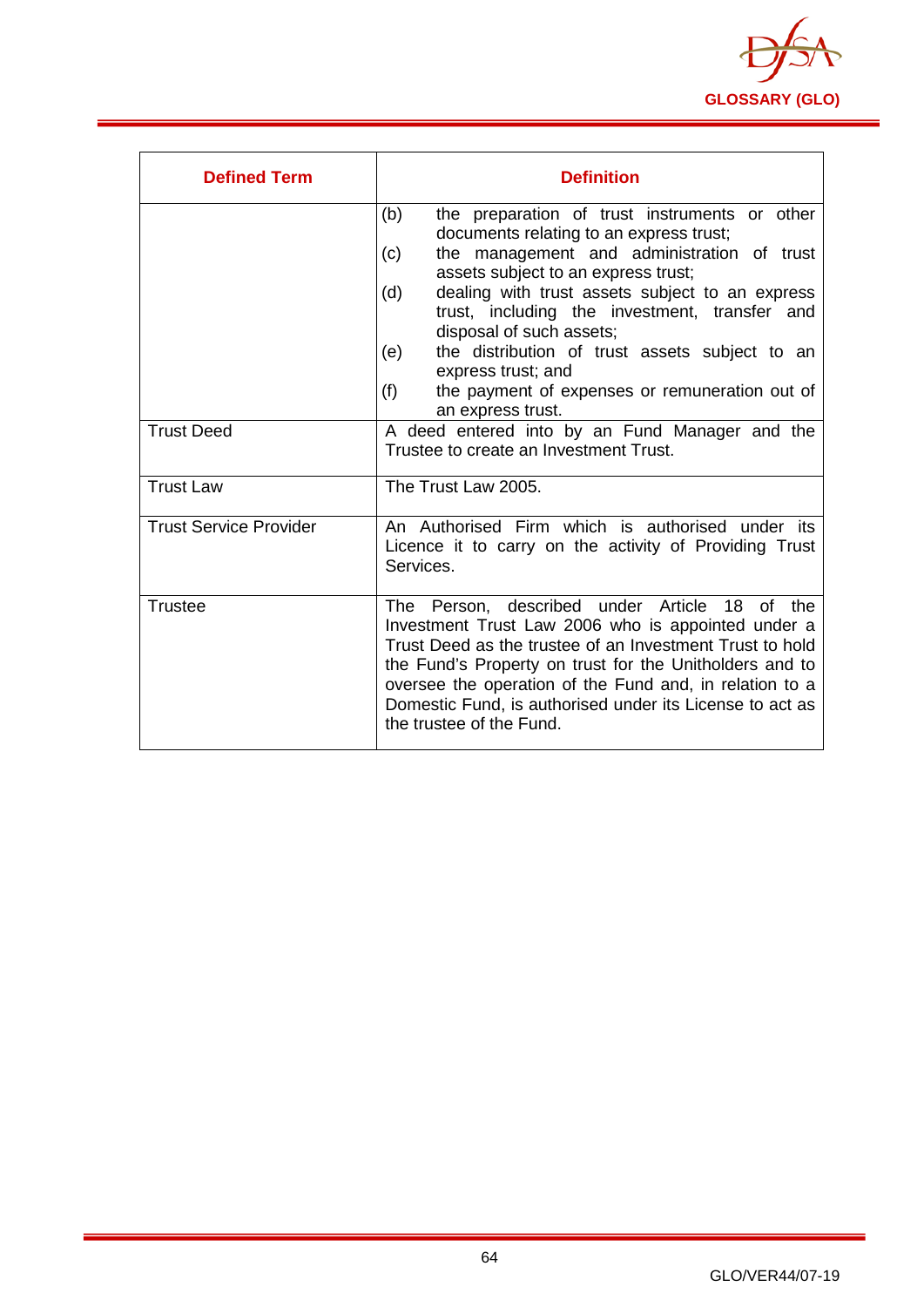

#### <span id="page-65-0"></span>**U [Back to top](#page-1-0)**

| <b>Defined Term</b>                                             | <b>Definition</b>                                                                                                                                                                                                                                                                                            |
|-----------------------------------------------------------------|--------------------------------------------------------------------------------------------------------------------------------------------------------------------------------------------------------------------------------------------------------------------------------------------------------------|
| U.A.E.                                                          | United Arab Emirates.                                                                                                                                                                                                                                                                                        |
| Umbrella Fund                                                   | Has the meaning given in CIR Rule 3.1.10                                                                                                                                                                                                                                                                     |
| Undertaking                                                     | Means:                                                                                                                                                                                                                                                                                                       |
|                                                                 | (a)<br>a Body Corporate or Partnership; or                                                                                                                                                                                                                                                                   |
|                                                                 | an unincorporated association carrying on a trade<br>(b)<br>or business, with or without a view to profit.                                                                                                                                                                                                   |
| Underwriting                                                    | An arrangement under which a party agrees to buy,<br>before issue, a specified quantity of Securities in an<br>issue of Securities on a given date at a given price, if no<br>other party has purchased or acquired them.                                                                                    |
| Unit                                                            | Has the meaning given in GEN Rule A2.2.1(e)                                                                                                                                                                                                                                                                  |
| Unitholder                                                      | In relation to a Fund, means any holder of a Unit in the<br>Fund or of any right or interest in such a Unit, and whose<br>name is entered on the Fund's register in relation to that<br>Unit.                                                                                                                |
| <b>Unrestricted Profit Sharing</b><br><b>Investment Account</b> | A PSIA in respect of which the investment account<br>holder authorises the Authorised Firm to invest the<br>account holder's funds in a manner which the Authorised<br>Firm deems appropriate without laying down any<br>restrictions as to where, how and for what purpose the<br>funds should be invested. |
| <b>US GAAP</b>                                                  | Generally Accepted Accounting Principles as issued and<br>amended from time to time by the Financial Accounting<br>Standards Board in the United States.                                                                                                                                                     |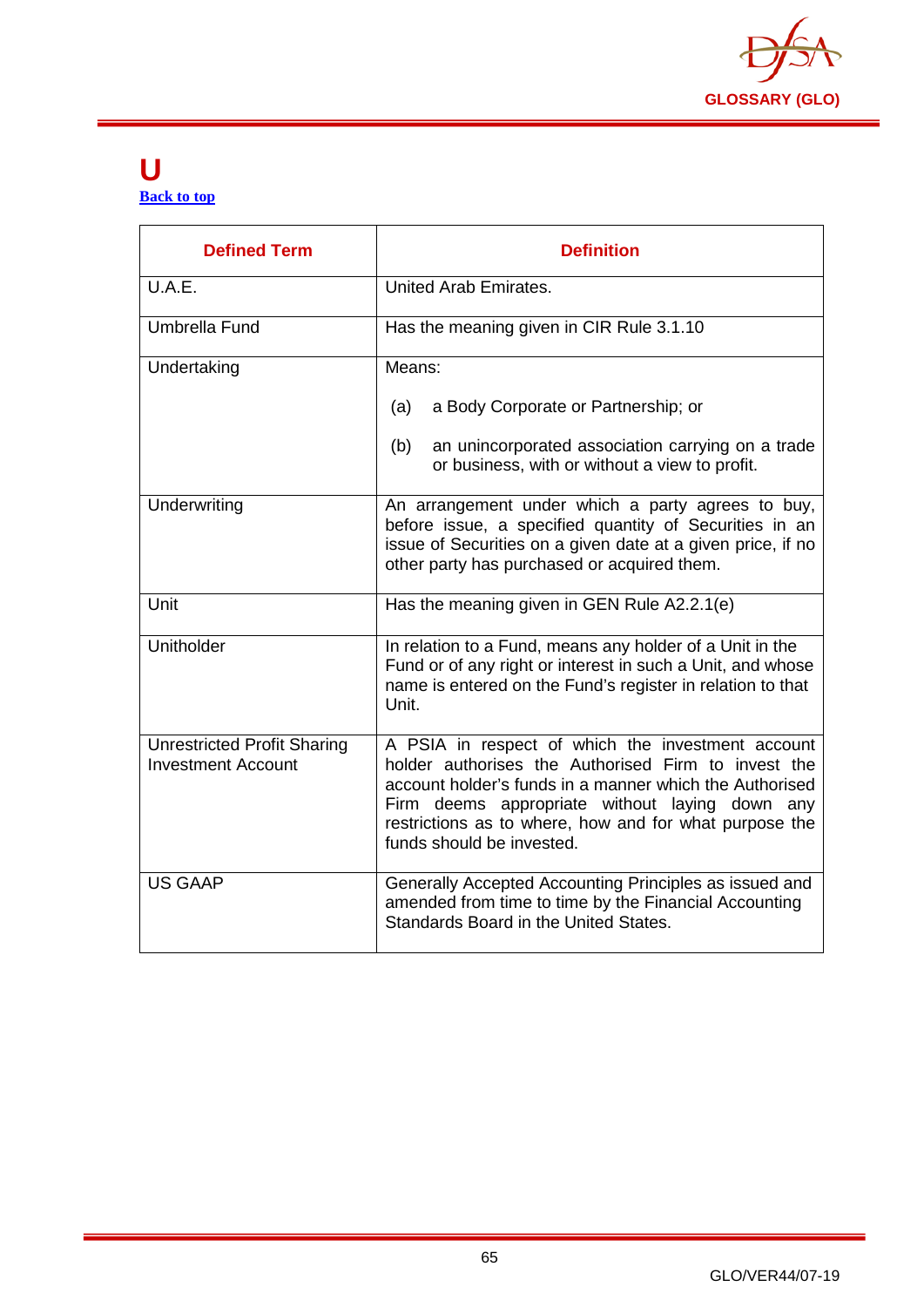

#### <span id="page-66-0"></span>**V [Back to top](#page-1-0)**

| <b>Defined Term</b>  | <b>Definition</b>                                                                                                                          |
|----------------------|--------------------------------------------------------------------------------------------------------------------------------------------|
| <b>Voluntary Bid</b> | A Bid made for acquisition of the equity Share capital of<br>a Reporting Entity where there is no obligation to extend<br>a Mandatory Bid. |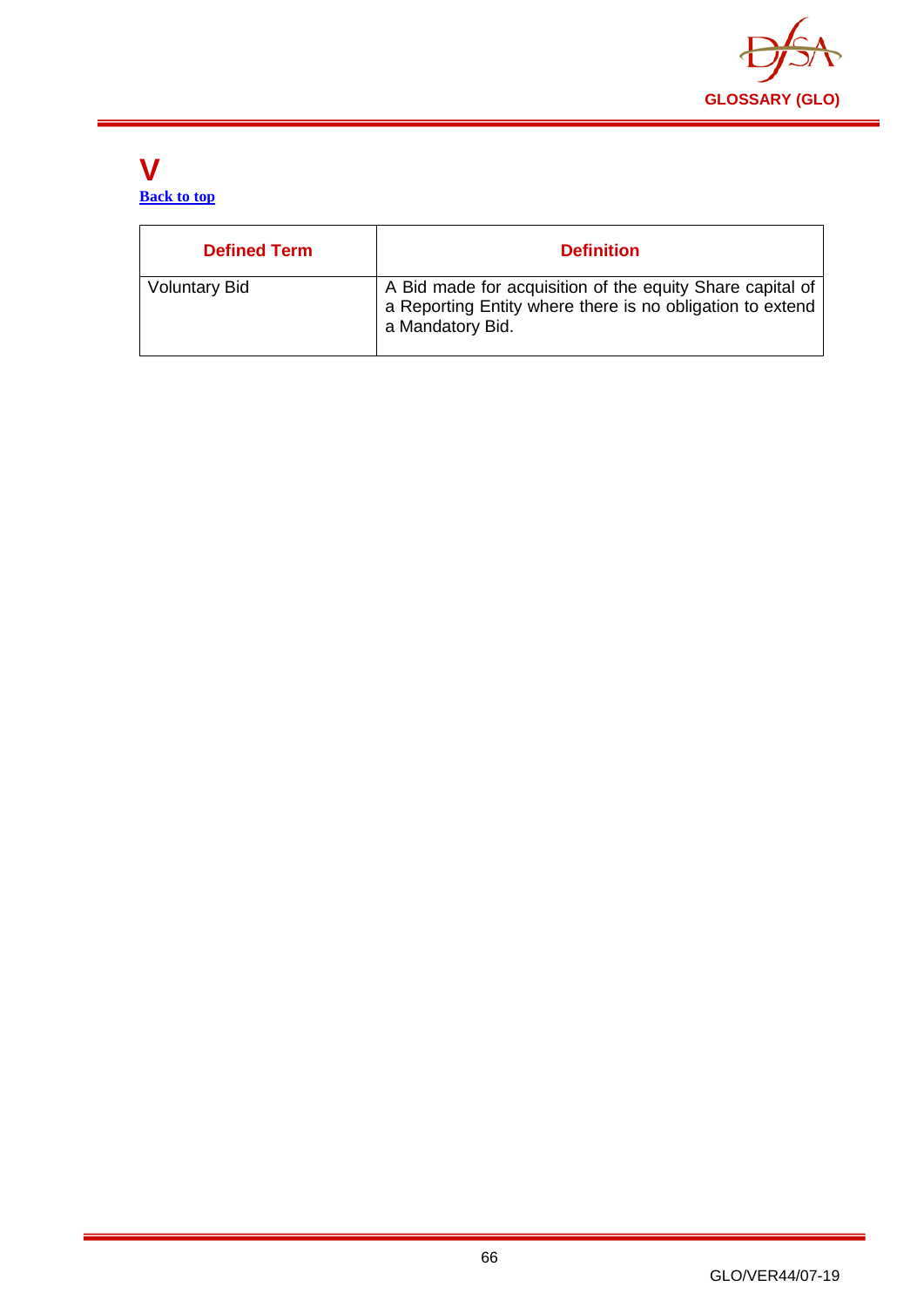

#### <span id="page-67-0"></span>**W [Back to top](#page-1-0)**

| <b>Defined Term</b>   | <b>Definition</b>                                                                                                                                                                                                                                                                                                                                                                                    |
|-----------------------|------------------------------------------------------------------------------------------------------------------------------------------------------------------------------------------------------------------------------------------------------------------------------------------------------------------------------------------------------------------------------------------------------|
| Warrant               | Has the meaning given in GEN Rule A2.2.1(c).                                                                                                                                                                                                                                                                                                                                                         |
| <b>Working Papers</b> | Means all material (whether in the form of data stored on<br>paper, film, electronic media or other media or<br>otherwise) prepared by or for, or obtained by a<br>Registered Auditor in connection with, the performance<br>of the audit concerned and includes:<br>(a)<br>the record of audit procedures performed;<br>(b)<br>relevant audit evidence obtained; and<br>(c)<br>conclusions reached. |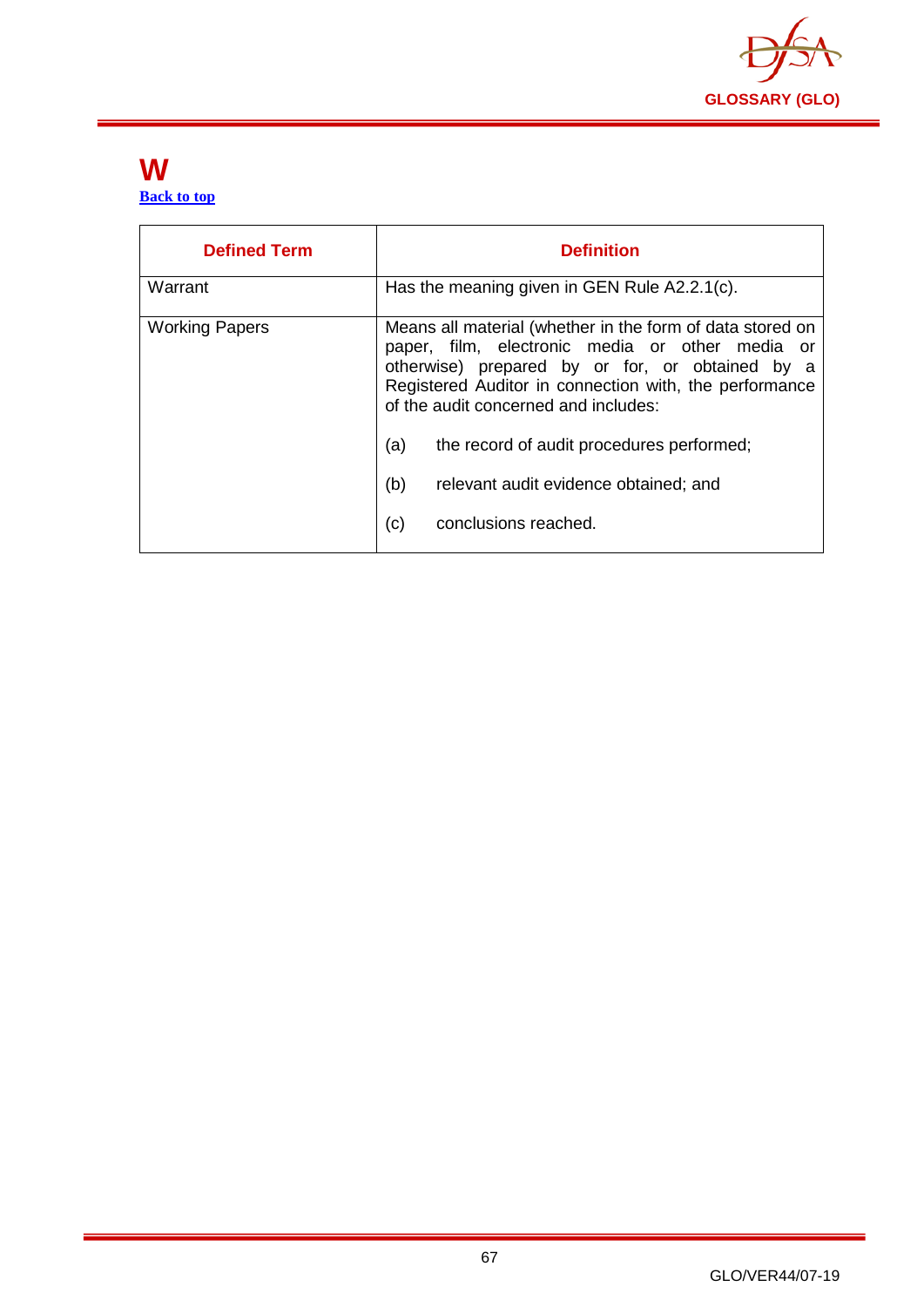

<span id="page-68-0"></span>**X [Back to top](#page-1-0)**

[no definitions]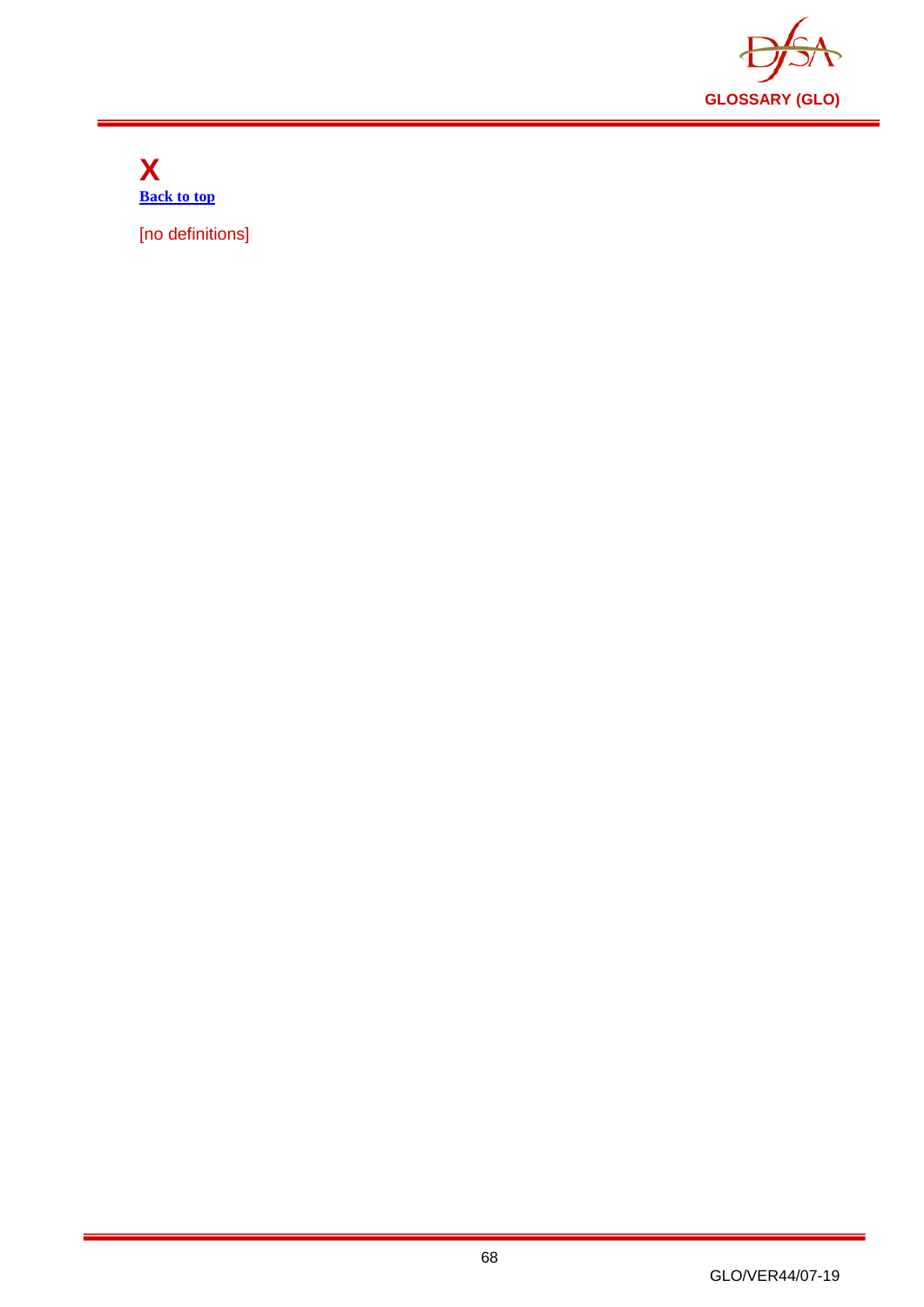

<span id="page-69-0"></span>**Y [Back to top](#page-1-0)**

[no definitions]